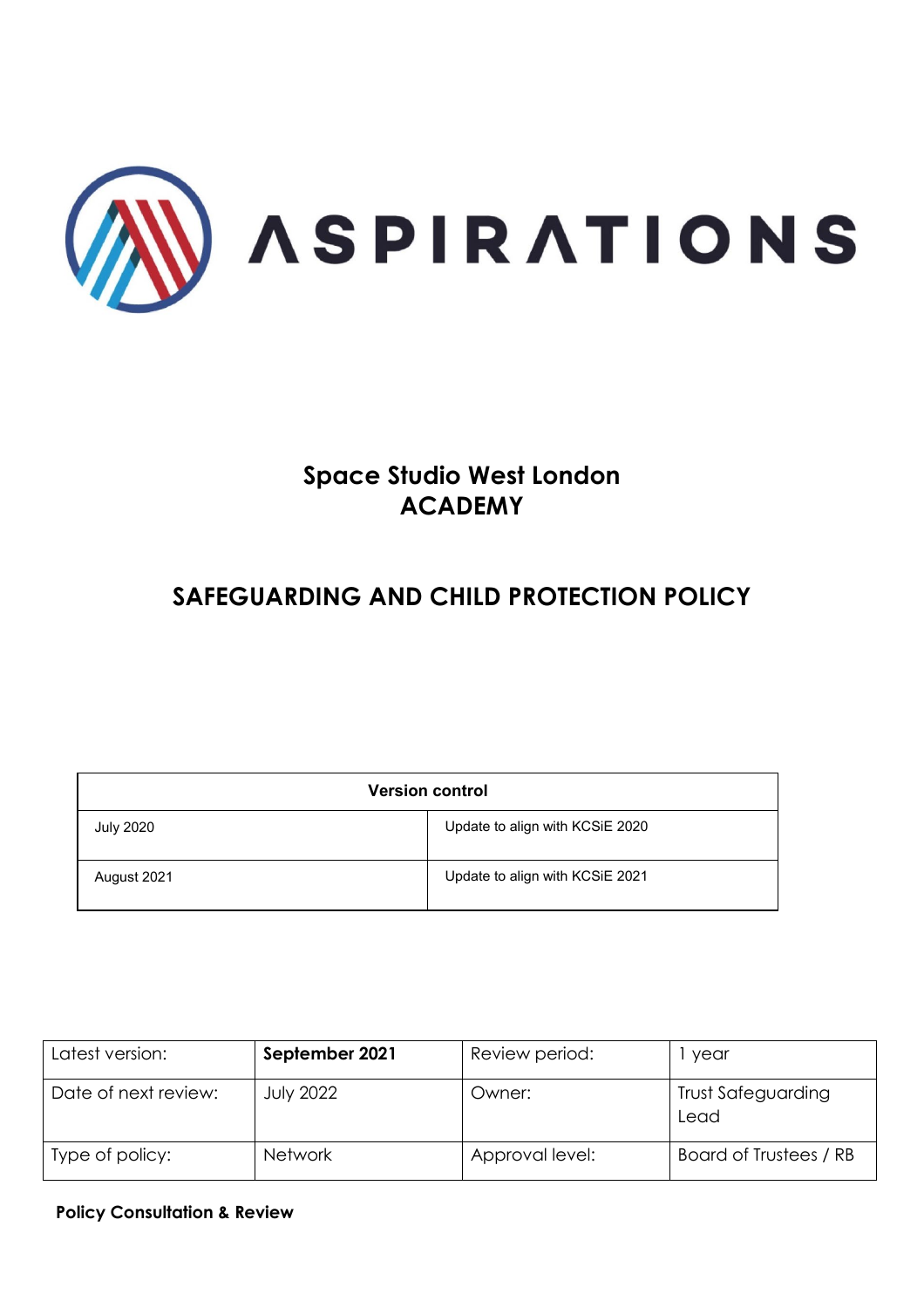This policy is available on our academy website and is available on request from the academy office. We also inform parents and carers about this policy when their children join our academy and through our academy newsletters.

We recognise the expertise our staff build by undertaking safeguarding training and managing safeguarding concerns on a daily basis and we therefore invite staff to contribute to and shape this policy and associated safeguarding arrangements.

The policy is provided to all staff at induction alongside our Staff Code of Conduct. In addition, all staff are provided with Part One of the statutory guidance *'Keeping Children [Safe in Education'](https://www.gov.uk/government/publications/keeping-children-safe-in-education--2)*, DfE (2021).

This policy will be reviewed in full and agreed on an annual basis by the Aspirations Safeguarding Lead in conjunction with the SSWL Academy's Regional Board (RB) and staff members of the academy designated by the Principal. Following each such annual review the revised policy shall be reported to them. This policy was last reviewed on AUG 2021. It is next due for review on AUG 2022.

| Signature | Principal | Date: |
|-----------|-----------|-------|
|           |           |       |

**Signature Chair of Regional Board Date:**

#### **CONTENTS**

**Page:**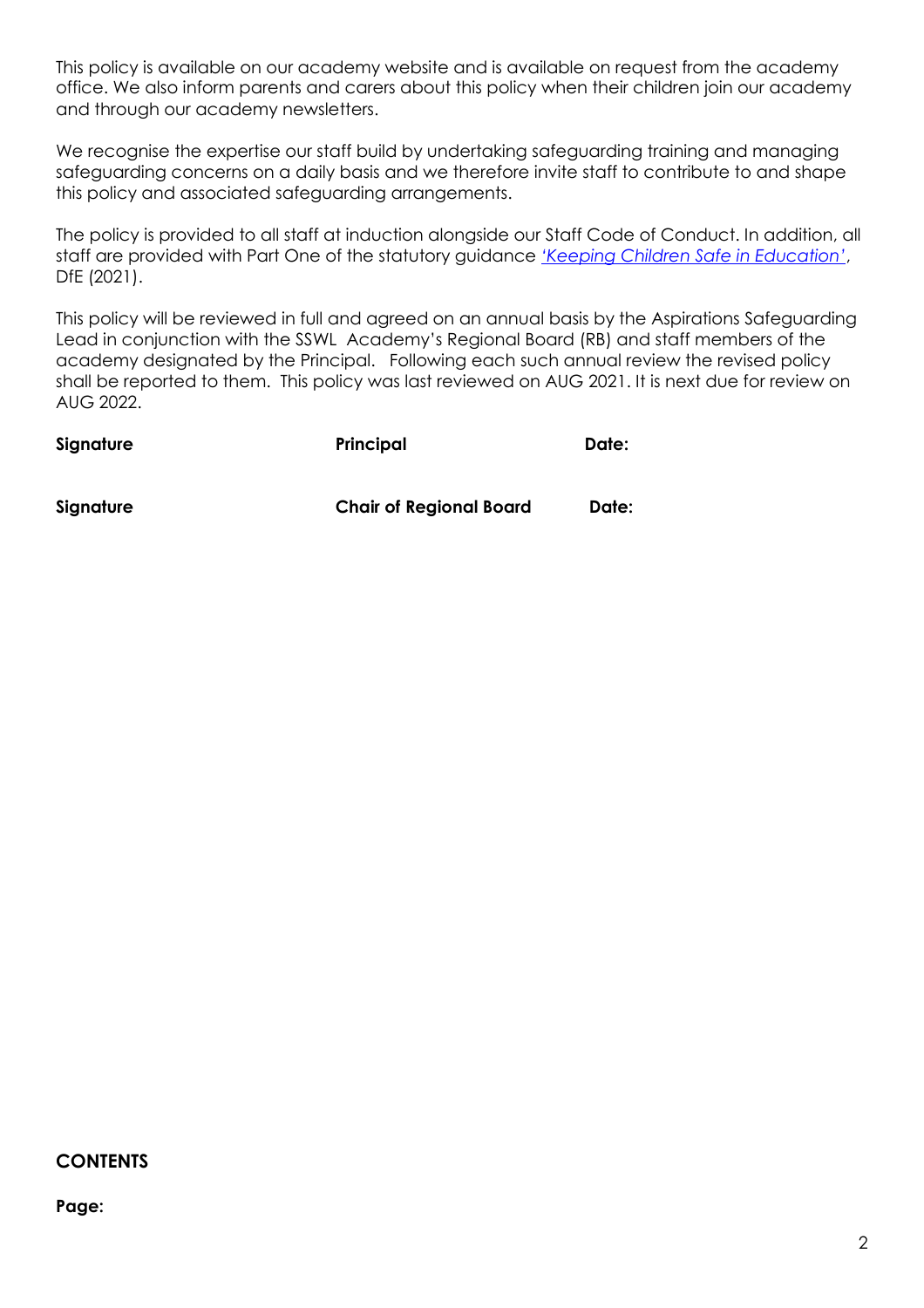- **Purpose & Aims**
- **Academy Ethos**
- **Equality Statement**
- **Roles & Responsibilities**
- **Training & Induction**
- **Procedures for Taking Action**
- **Children potentially at greater risk of harm**
- **Early Help**

 **Recognising Abuse (signs and symptoms – Peer on peer abuse, Sharing nudes, FGM, HBV, Prevent Duty, CSE, CCE, County Lines, Domestic Abuse)**

- **Recording & Information Sharing and Confidentiality**
- **Working with Parents & Carers**
- **Child Protection Conferences**
- **Safer Recruitment**
- **Safer Working Practice**
- **23 Online Safety, Mobile Phones and Cameras**
- **Managing Allegations against Staff, Volunteers & Contractors**
- **Low Level Concerns**
- **Visitors to the Academy**
- **Non Collection of Children**
- **Missing Pupils and Elective Home Education**
- **Other relevant policies**
- **32 Statutory Framework**
- **Appendix 1 Types of abuse**
- **Appendix 2 Induction checklist for staff & volunteers**
- **Appendix 3 Safer Recruitment and DBS policy and procedures**
- **Appendix 4 Flowchart for Reporting of Concerns**

**1. PURPOSE & AIMS**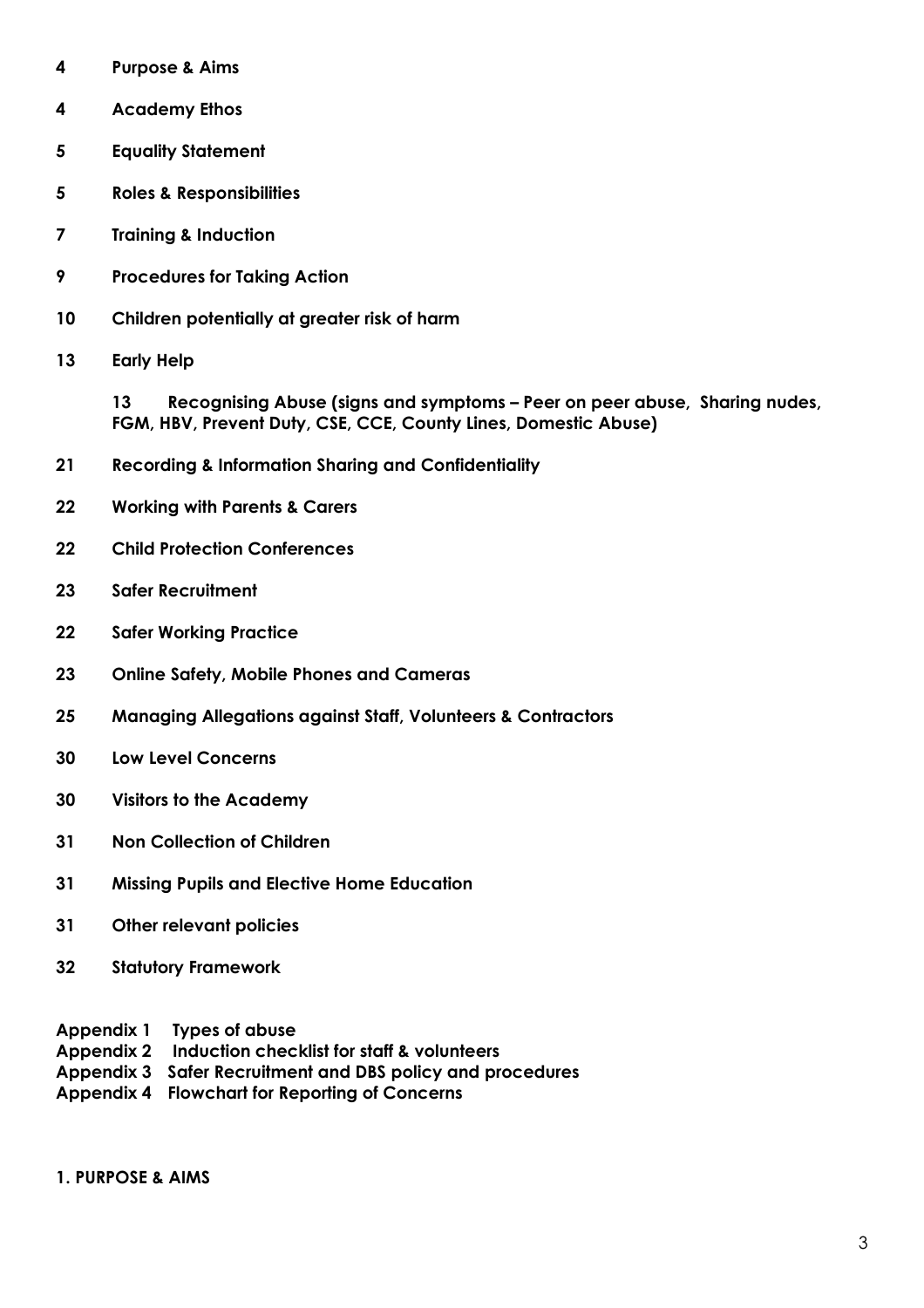1.1 The purpose of SSWL Academy's safeguarding policy is to ensure every child and young person who is a registered pupil at our academy is safe and protected from harm. This means we will always work to:

- Protect children and young people at our academy from maltreatment;
- Prevent impairment of our children's and young people's mental and physical health or development;
- Ensure that children and young people at our academy grow up in circumstances consistent with the provision of safe and effective care;
- Undertake that role so as to enable children and young people at our academy to have the best outcomes.

1.2 The academy aims to ensure that:

- Appropriate action is taken in a timely manner to safeguard and promote children's welfare
- All staff are aware of their statutory responsibilities with respect to safeguarding
- Staff are properly trained in recognising and reporting safeguarding issues

1.3 This policy will give clear direction to staff, volunteers, visitors and parents about expected behaviour and our legal responsibility to safeguard and promote the welfare of all children at our academy.

1.4 This policy applies to all pupils, staff, parents, governors, volunteers and visitors, including supply teachers.

## **2. OUR ETHOS**

2.1 The child's welfare is of paramount importance. At SSWL Academy, there is a whole school approach to safeguarding and all systems, policies and procedures have been devised with the best interests of the child at the centre. Our academy will establish and maintain an ethos where pupils feel secure, are encouraged to talk, are listened to and are safe. Children at our academy will be able to talk freely to any member of staff at our academy if they are worried or concerned about something.

2.2 Everyone who comes into contact with children and their families has a role to play in safeguarding children. We recognise that staff at our academy play a particularly important role as they are in a position to identify concerns early and provide help for children to prevent concerns from escalating. **All staff are advised to maintain an attitude of '***it could happen here***' where safeguarding is concerned.** When concerned about the welfare of a child, staff members must always act in the **best interests** of the child.

2.3 All staff and regular visitors will, through training and induction, know how to recognise indicators of concern, how to respond to a disclosure from a child and how to record and report this information. We will not make promises to any child and we will not keep secrets. Every child will know what the adult will have to do with any information they have chosen to disclose.

2.4 Throughout our curriculum we will provide activities and opportunities for children to develop the skills they need to identify risks and stay safe, including when online. This may include covering relevant issues through Relationships Education and Relationships and Sex Education and will also include material that will encourage our children to develop essential life skills through various teaching and learning opportunities as part of providing a broad and balanced curriculum.

2.5 At all times we will work in partnership and endeavour to establish effective working relationships with parents, carers and colleagues from other agencies in line with Working Together to Safeguard Children (2018) and the Local Safeguarding Children Partnership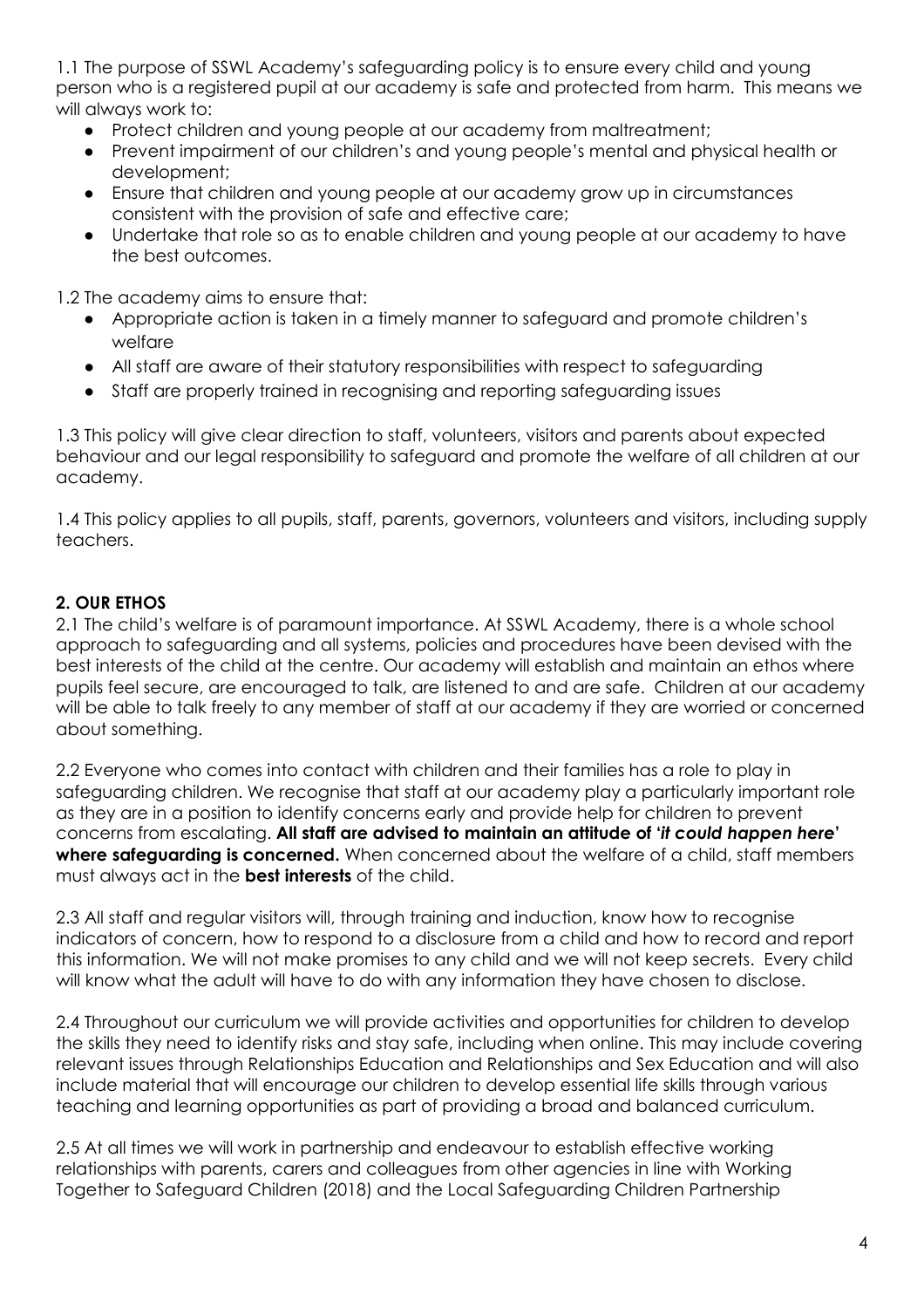## **2A EQUALITY STATEMENT**

Some children have an increased risk of abuse, and additional barriers can exist for some children with respect to recognising or disclosing it. We are committed to anti-discriminatory practice and recognise children's diverse circumstances. We ensure that all children have the same protection, regardless of any barriers they may face.

We give special consideration to children who:

- Have special educational needs (SEN) or disabilities or health conditions (see section 9)
- Are young carers
- May experience discrimination due to their race, ethnicity, religion, gender identification or sexuality
- Have English as an additional language
- Are known to be living in difficult situations for example, temporary accommodation or where there are issues such as substance abuse or domestic violence
- Are at risk of FGM, sexual exploitation, forced marriage, or radicalisation
- Are asylum seekers
- Are at risk due to either their own or a family member's mental health needs
- Are looked after or previously looked after (see section 11)
- Are missing from education
- Have a parent/carer who has expressed an intention to remove them from school to be home educated

| <b>Role</b>                                  | <b>Name</b>   | <b>Contact details</b>               |
|----------------------------------------------|---------------|--------------------------------------|
| <b>Designated Safeguarding</b><br>Lead (DSL) | Dee Fernandes | Dfernandes@spacestudiowestlondon.org |
| <b>Deputy DSLs</b>                           | Lacey Shaw    | Lshaw@spacestudiowestlondon.org      |
|                                              | Andrew Morgan | Amorgan@spacestudiowestlondon.org    |
| Principal                                    | Andrew Morgan | Amorgan@spacestudiowestlondon.org    |
| <b>Named Safeguarding</b><br>Governor        | Mandy Lancy   | mandylancy@aspirationsacademies.org  |
| <b>Trust Safeguarding Lead</b>               | Mandy Lancy   | mandylancy@aspirationsacademies.org  |

#### **3. ROLES AND RESPONSIBILITIES**

#### **All Staff**

3.1 It is the responsibility of *every* member of staff, volunteer and regular visitor to our academy to ensure that they carry out the requirements of this policy and, at all times, work in a way that will safeguard and promote the welfare of all of the pupils at this academy. This includes the responsibility to provide a safe environment in which children can learn.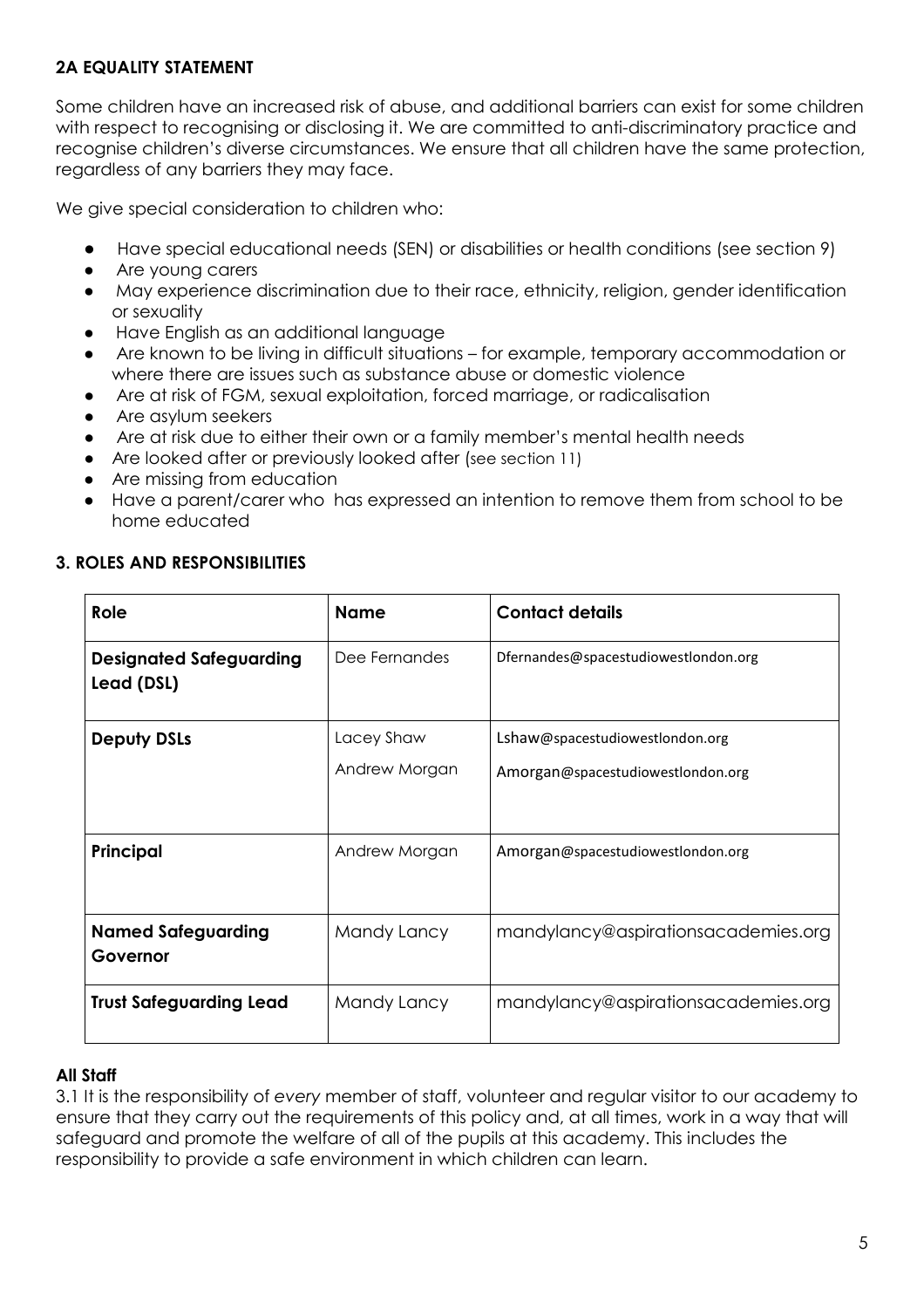## **The Regional Governing Board**

3.2 The RB of SSWL Academy is accountable for ensuring the effectiveness of this policy and our compliance with it. Although our RB takes collective responsibility to safeguard and promote the welfare of our pupils, we also have a named governor who, alongside the DSL, champions safeguarding within the academy.

## 3.3 **The Regional Board** will ensure that:

- There is a whole-school approach to safeguarding, ensuring that safeguarding and child protection are at the forefront and underpin all relevant aspects of process and policy development
- The safeguarding policy is in place and is reviewed annually, is available publicly via our academy website and has been written in line with the requirements of the Local Safeguarding Children Partnership policies and procedures;
- The academy contributes to inter-agency working in line with Working Together to Safeguard Children (2018);
- A senior member of staff from the leadership team is designated to take the lead responsibility for safeguarding and child protection and that there is at least one deputy DSL who is appropriately trained to deal with any issues in the absence of the Designated Safeguarding Lead (DSL);
- A link governor trustee is appointed to monitor the effectiveness of this policy in conjunction with the full governing board.
- Procedures are in place for dealing with allegations against members of staff, including supply teachers and volunteers in line with statutory guidance;
- Safer recruitment practices are followed in accordance with the requirements of *'Keeping [Children Safe in Education'](https://www.gov.uk/government/publications/keeping-children-safe-in-education--2)* DfE (2021);
- Remedy is made without delay to any weakness in regard to our safeguarding arrangements that are brought to their attention.

3.4 The Regional Board will receive a safeguarding report termly that includes the training that has taken place, the number of staff attending and any outstanding training requirements for the academy. It will also state all safeguarding activity that has taken place, for example, number of meetings attended, reports written, training or induction given. It will not identify individual pupils or go into any detail.

## **The Principal**

3.5 At SSWL Academy the Principal is responsible for:

- Identifying a senior member of staff from the leadership team to be the Designated Safeguarding Lead (DSL) and ensuring that they have appropriate time, funding,training and resources to carry out their role effectively;
- Identifying alternative members of staff to act as the Designated Safeguarding Lead (DSL) in his/her absence to ensure there is always cover for the role;
- Ensuring all staff receive a safeguarding induction and are provided with a copy of this policy and the staff code of conduct;
- Ensuring all staff undertake appropriate child protection training that is updated annually and includes training in online safety matters;
- Ensuring that the academy's approved policies and procedures, particularly concerning referrals of cases of suspected abuse and neglect, are followed by all staff;
- Ensuring that all staff and volunteers feel able to raise concerns about poor or unsafe practice and such concerns are addressed sensitively in accordance with agreed whistle-blowing procedures;
- Liaising with the Local Authority Designated Officer (LADO) in the event of an allegation of abuse being made against a member of staff, supply teacher or volunteer, and notifying the Trust's Safeguarding Lead and HR Director of any such incidences.

## **The Designated Safeguarding Lead (DSL)**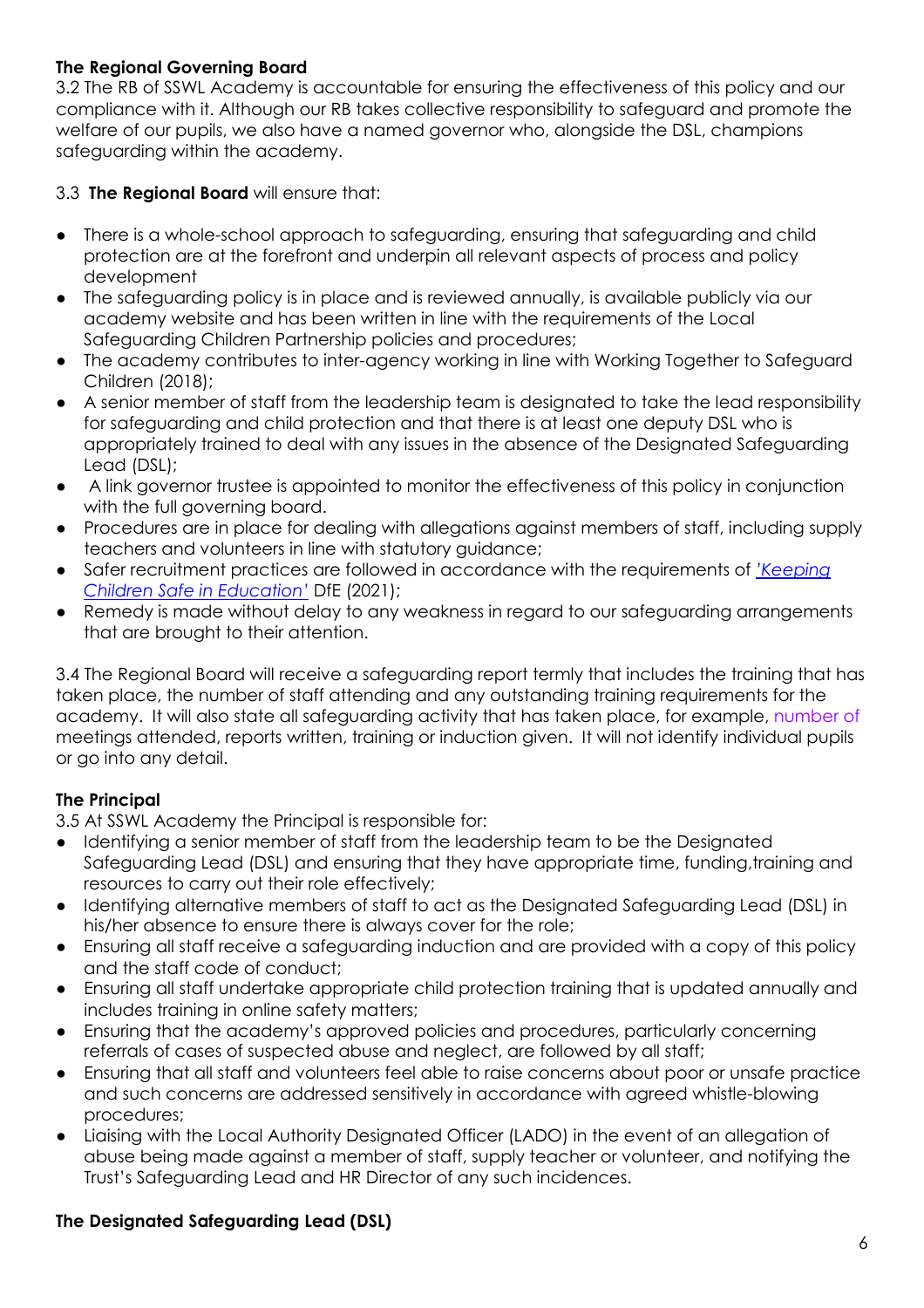3.6 The Designated Safeguarding Lead is a senior member of staff, from the leadership team, who takes lead responsibility for safeguarding and child protection (including online safety) within our academy. The DSL will carry out their role in accordance with the responsibilities outlined in Annex C of 'Keeping Children Safe in Education'.

3.7 The DSL will provide advice and support to other staff on child welfare and child protection matters. Any concern for a child's safety or welfare will be recorded electronically via MyConcern which will be accessed by the DSL.

3.8 During term time the DSL and / or a deputy will always be available (during academy hours) for staff in the academy to discuss any safeguarding concerns. If in *exceptional* circumstances, the DSL or a deputy DSL is not available on the academy site in person, we will ensure that they are available via telephone and any other relevant media.

3.9 The DSL at SSWL Academy will ensure that representation from our academy is made at child protection conferences and core group meetings. With appropriate training, knowledge and experience, our DSL will liaise with Children's Services and other agencies where necessary, and make referrals of suspected abuse to Children's Services, take part in strategy discussions and other interagency meetings and contribute to the assessment of children.

3.10 The DSL will maintain records and child protection files ensuring that they are kept confidential and stored securely.

3.11 The DSL is responsible for ensuring that all staff members and volunteers are aware of our policy and the procedures they need to follow. They will ensure that all staff, volunteers and regular visitors have received appropriate child protection information during induction and have been trained within the academy to the agreed academy's safeguarding procedures.

3.12 The full responsibilities of the DSL is set out in their job description

## **4. TRAINING & INDUCTION**

4.1 When new staff join our academy they will be informed of the safeguarding arrangements in place. They will be given a copy of our academy's safeguarding policy along with the staff code of conduct, Part One and Annex A of '*Keeping Children Safe in Education*' and told who our Designated Safeguarding Lead (DSL) and Deputy DSLs are. **All staff are expected to read these key documents.** 

All staff will sign a declaration at the beginning of each academic year to say that they have reviewed and understood the guidance.

Staff will also be provided with the recording concerns method, given information on how to complete it and who to pass it to.

4.2 Every new member of staff or volunteer will receive safeguarding training during their induction period within 4 weeks of joining the academy. This programme will include:

- the child protection policy;
- the behaviour policy;
- the online safety policy and Acceptable Use Policy;
- the staff behaviour policy (sometimes called a code of conduct);
- the safeguarding response to children who go missing from education;
- the role of the designated safeguarding lead (including the identity of the designated safeguarding lead and any deputies);
- information relating to signs and symptoms of abuse;
- the early help process (sometimes known as the common assessment framework) and their role in it, including identifying emerging problems, liaising with the DSL, and sharing information with other professionals to support early identification and assessment;
- how to manage a disclosure from a child.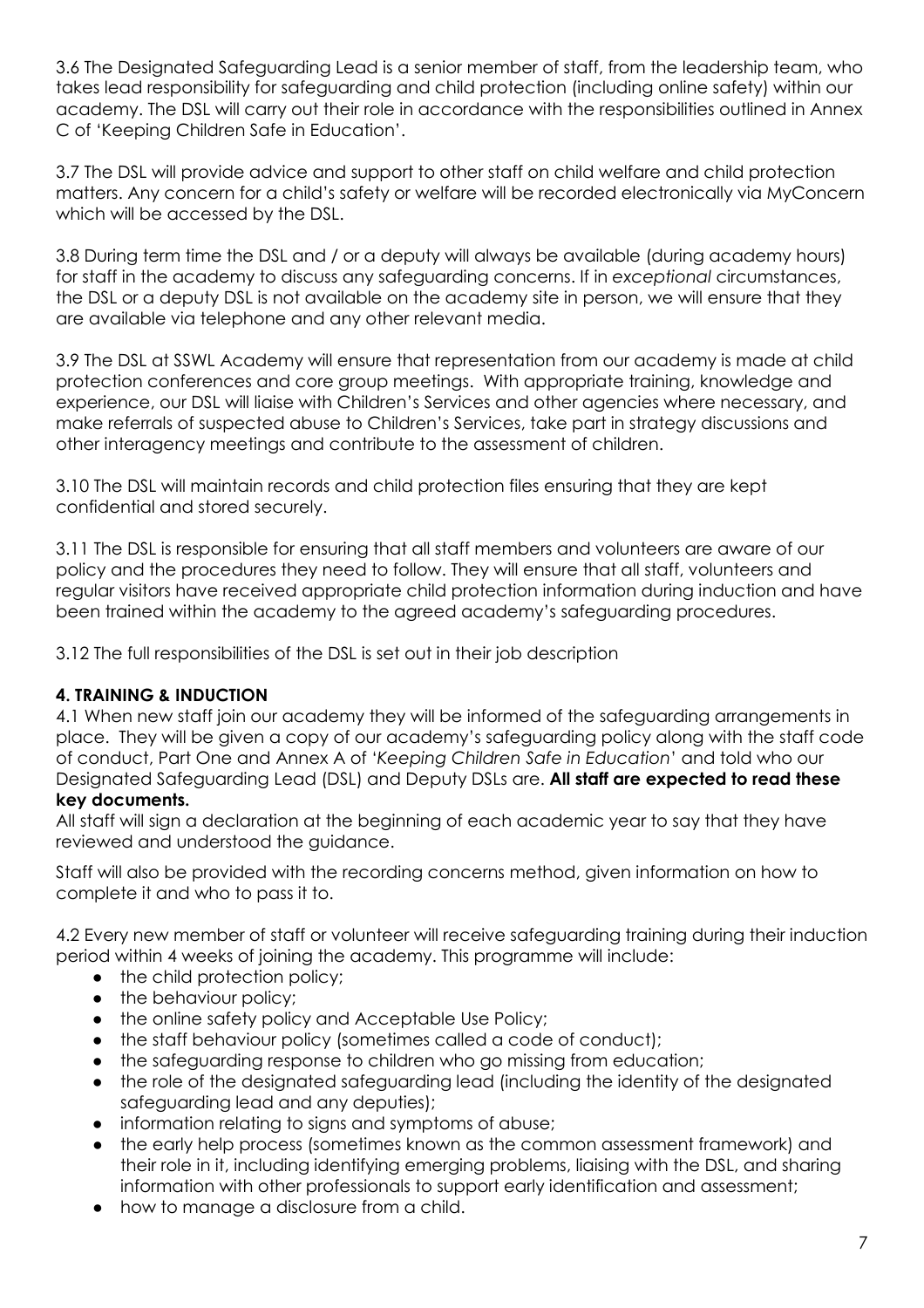The training will also include information about whistle-blowing in respect of concerns about another adult's behaviour and suitability to work with children. Staff will also receive training in online safety as this is part of the overarching safeguarding approach of our academy.

4.3 In addition to the safeguarding induction, we will ensure that mechanisms are in place to assist staff to understand and discharge their role and responsibilities as set out in Part one of '*Keeping Children Safe in Education'*. In order to achieve this we will ensure that:

- all members of staff will undertake appropriate safeguarding training on an annual basis in accordance with the Local Safeguarding Children Partnership advice and we will evaluate the impact of this training;
- all staff know how to manage disclosures -
- all staff know the indicators of abuse and neglect for specific safeguarding issues such as child criminal exploitation and child sexual exploitation;
- staff understand the need to be vigilant as multiple safeguarding issues will overlap with one another;
- staff are aware of the risk factors that increase the likelihood of involvement in serious violence;
- staff understand the importance of reassuring victims that they are being taken seriously and that they will be supported and kept safe
- all staff members receive regular safeguarding and child protection updates (for example, via email, e-bulletins, staff meetings), as required, but at least termly, to provide them with relevant skills and knowledge to safeguard children effectively;
- all staff members, governors and regular volunteers have access to the National Online Safety platform and can access any of the webinars through this platform
- DSLs attend training every two years; and in addition to formal training, their knowledge and skills are refreshed at regular intervals, at least annually.
- The DSL, the deputy designated member(s) of staff and any other senior member of staff who may be in a position of making referrals or attending child protection conferences or core groups will participate in one of the multi-agency training courses available online or face to face through recognised training providers, at least once every three years
- Safer Recruitment training is available to all relevant staff and governors who are involved in the recruitment process.
- CPD plan has built in Safeguarding training

4.4 At SSWL Academy, we are alert to safeguarding issues in the local area and ensure that all staff have training appropriate to these matters as they arise. Currently, there are numerous safeguarding challenges mainly involving the deprivation in this locality and how these are exacerbated by the global pandemic, these are being addressed through staff training and close liaison with appropriate bodies.

4.5 All regular visitors, temporary staff and volunteers to our academy will be given a set of our safeguarding procedures; they will be informed of whom our DSL and alternate staff members are and what the recording and reporting system is. (See Appendix 2)

4.6 We actively encourage all of our staff to keep up to date with the most recent local and national safeguarding advice and guidance, Annex B of '*Keeping Children Safe in Education*' (2021) provides links to guidance on specific safeguarding issues.

#### **5. PROCEDURES FOR TAKING ACTION**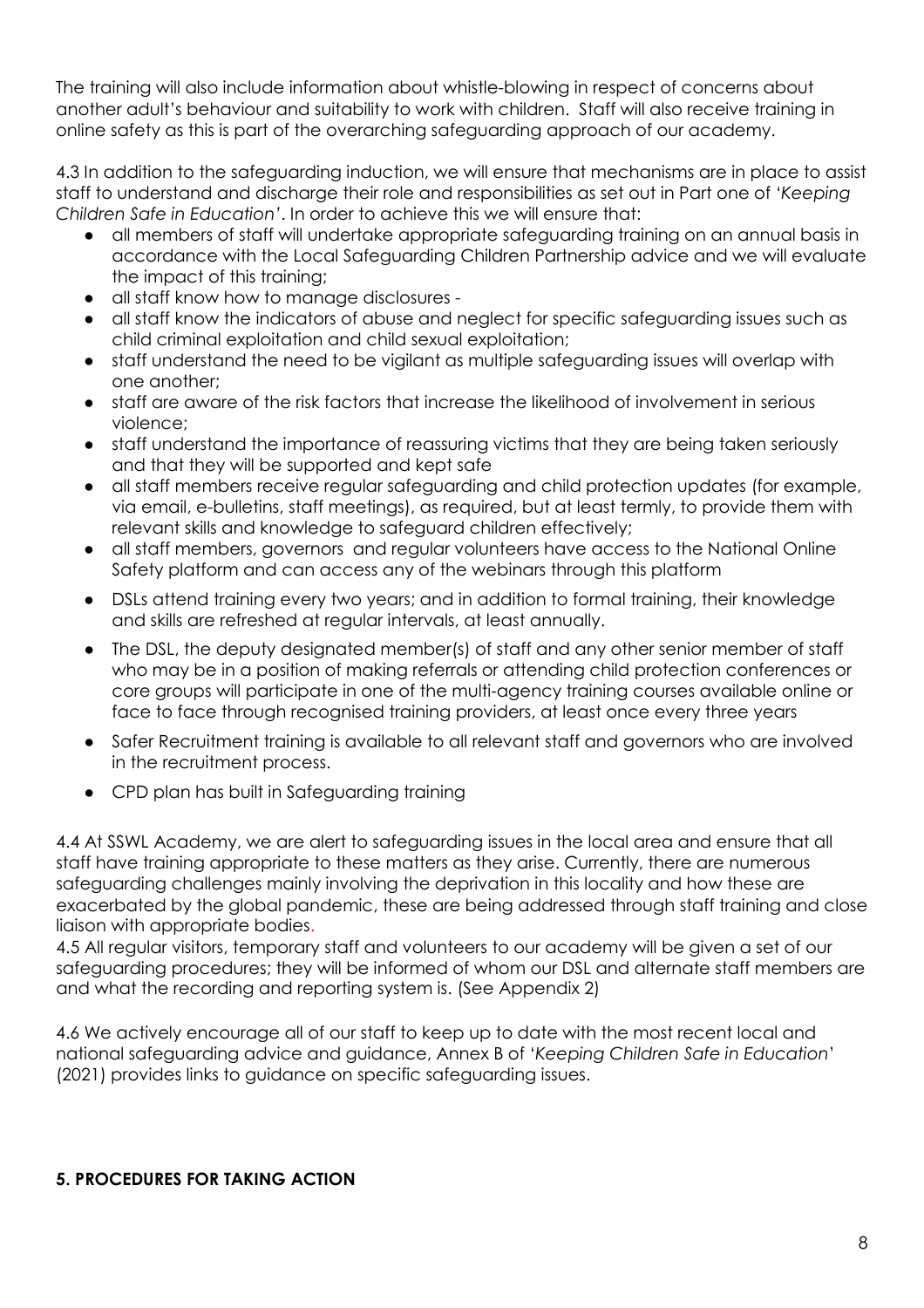5.1 At SSWL Academy all staff, volunteers and governors must follow procedures set out below in the event of a safeguarding issue. (Any reference to the DSL should be taken to mean the DSL or DDSL).

Staff should always follow the reporting procedures outlined in this policy in the first instance. However, they may also share information directly with Children's Social Care, or the police if:

- the situation is an emergency and the designated safeguarding lead, their deputy and the Principal are all unavailable;
- they are convinced that a direct report is the only way to ensure the pupil's safety.

#### **If a child is suffering or likely to suffer harm, or in immediate danger**

Tell the DSL immediately, if this is not possible then you should make a referral to children's social care and/or the police **immediately** if you believe a child is suffering or likely to suffer from harm, or in immediate danger. **Anyone can make a referral.**

Tell the DSL as soon as possible if you make a referral directly.

You can make a referral by contacting Hounslow children services on 0208 5836600 option 2

Or

<https://www.gov.uk/report-child-abuse-to-local-council>

#### **If a child/young person makes a disclosure to you, you should:**

- ❖ **Listen to and believe them. Allow them time to talk freely and do not ask leading questions**
- ❖ **Reassure the child/young person that they are being taken seriously and that they will be supported and kept safe. Victims shouldn't be given the impression they are creating a problem or made to feel ashamed for making a report;**
- ❖ **Stay calm and do not show that you are shocked or upset**
- ❖ **Tell the child/young person they have done the right thing in telling you. Do not tell them they should have told you sooner**
- ❖ **Explain what will happen next and that you will have to pass this information on. Do not promise to keep it a secret**
- ❖ **Write up your conversation as soon as possible in the child/young person's own words. Stick to the facts, and do not put your own judgement on it**
- ❖ **Sign and date the write-up and pass it on to the DSL using the** Academy's reporting procedures set out in section 5.5 below. Aside from the DSL or DDSL, do not disclose the information to anyone else unless told to do so by a relevant authority involved in the safeguarding process

5.2 All staff are encouraged to report any concerns that they have and not see these as insignificant. On occasions, a referral is justified by a single incident such as an injury or disclosure of abuse. More often however, concerns accumulate over a period of time and are evidenced by building up a picture of harm over time; this is particularly true in cases of emotional abuse and neglect. In these circumstances, it is crucial that staff record and pass on concerns in accordance with this policy to allow the DSL to build up a picture and access support for the child at the earliest opportunity. A reliance on memory without accurate and dated records of concern could lead to a failure to protect.

5.3 It is *not* the responsibility of academy staff to investigate welfare concerns or determine the truth of any disclosure or allegation. All staff, however, have a duty to recognise concerns and pass the information on in accordance with the procedures outlined in this policy.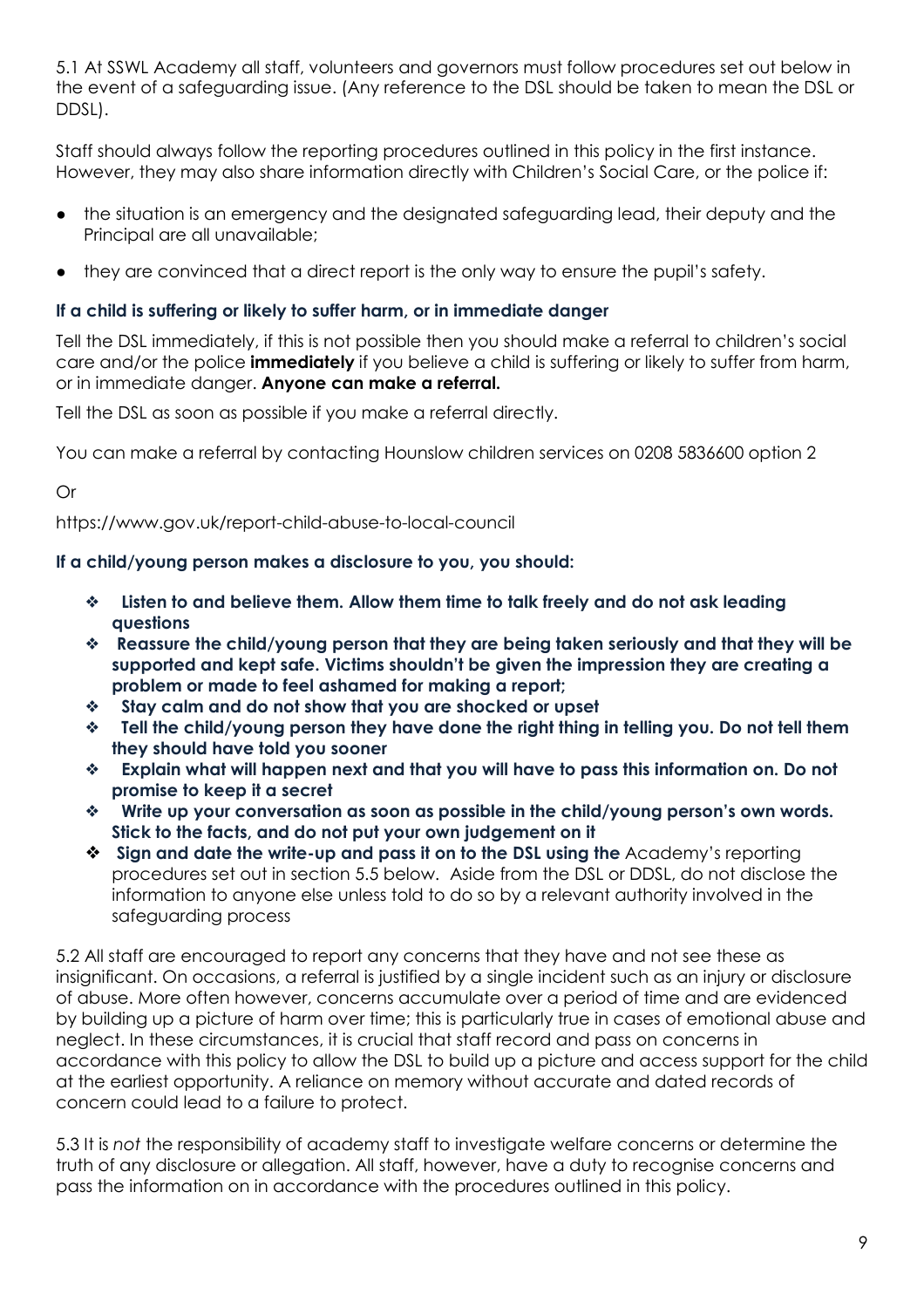5.4 The Designated Safeguarding Lead (DSL) should be used as a first point of contact for concerns and queries regarding any safeguarding concern in our academy. Any member of staff or visitor to the academy who receives a disclosure of abuse or suspects that a child is at risk of harm must report it immediately to the DSL or, if unavailable, to the Deputy designated person. In the absence of either of the above, the matter should be brought to the attention of the most senior member of staff and/or take advice from local children's social care.

5.5 If staff are concerned about the welfare or safety of any child at our academy they will record their concern on the agreed electronic reporting system, My Concern which will be passed to the DSL without delay.

5.6 Following receipt of any information raising a concern, the DSL will consider what action to take and seek advice from Early Help or Children's Social Care as required. All information and actions taken, including the reasons for any decisions made, will be fully documented.

5.7 Any member of staff who does not feel that concerns about a child have been responded to appropriately and in accordance with the procedures outlined in this policy should raise their concerns with the Principal or the Trust's Safeguarding Lead. If any member of staff does not feel the situation has been addressed appropriately at this point, they should contact Children's Social Care directly with their concerns.

## **6. Children potentially at greater risk of harm**

## **6.1 Pupils with SEND or health issues**

We recognise that children and young people with **special educational needs (SEN), disabilities or** certain health conditions can face additional safeguarding challenges and these are discussed in staff training. These additional barriers can include:

- assumptions that indicators of possible abuse such as behaviour, mood and injury relate to the child's condition without further exploration;
- Pupils being more prone to peer group isolation or bullying (including prejudice-based bullying) than other pupils
- Pupils being disproportionately impacted by things like bullying- without outwardly showing any signs; and
- communication barriers and difficulties in overcoming these barriers.

At SSWL Academy, we identify pupils who might need more support to be kept safe or to keep themselves safe by allocation a link worker and individual success plans:

#### **6.2. Pupils with a social worker**

Pupils may need a social worker due to safeguarding or welfare needs. We recognise that a child's experiences of adversity and trauma can leave them vulnerable to further harm as well as potentially creating barriers to attendance, learning, behaviour and mental health.

The DSL and all members of staff will work with and support social workers to help protect vulnerable children.

Where we are aware that a pupil has a social worker, the DSL will always consider this fact to ensure any decisions are made in the best interests of the pupil's safety, welfare and educational outcomes. For example, it will inform decisions about:

- ❖ Responding to unauthorised absence or missing education where there are known safeguarding risks
- ❖ The provision of pastoral and/or academic support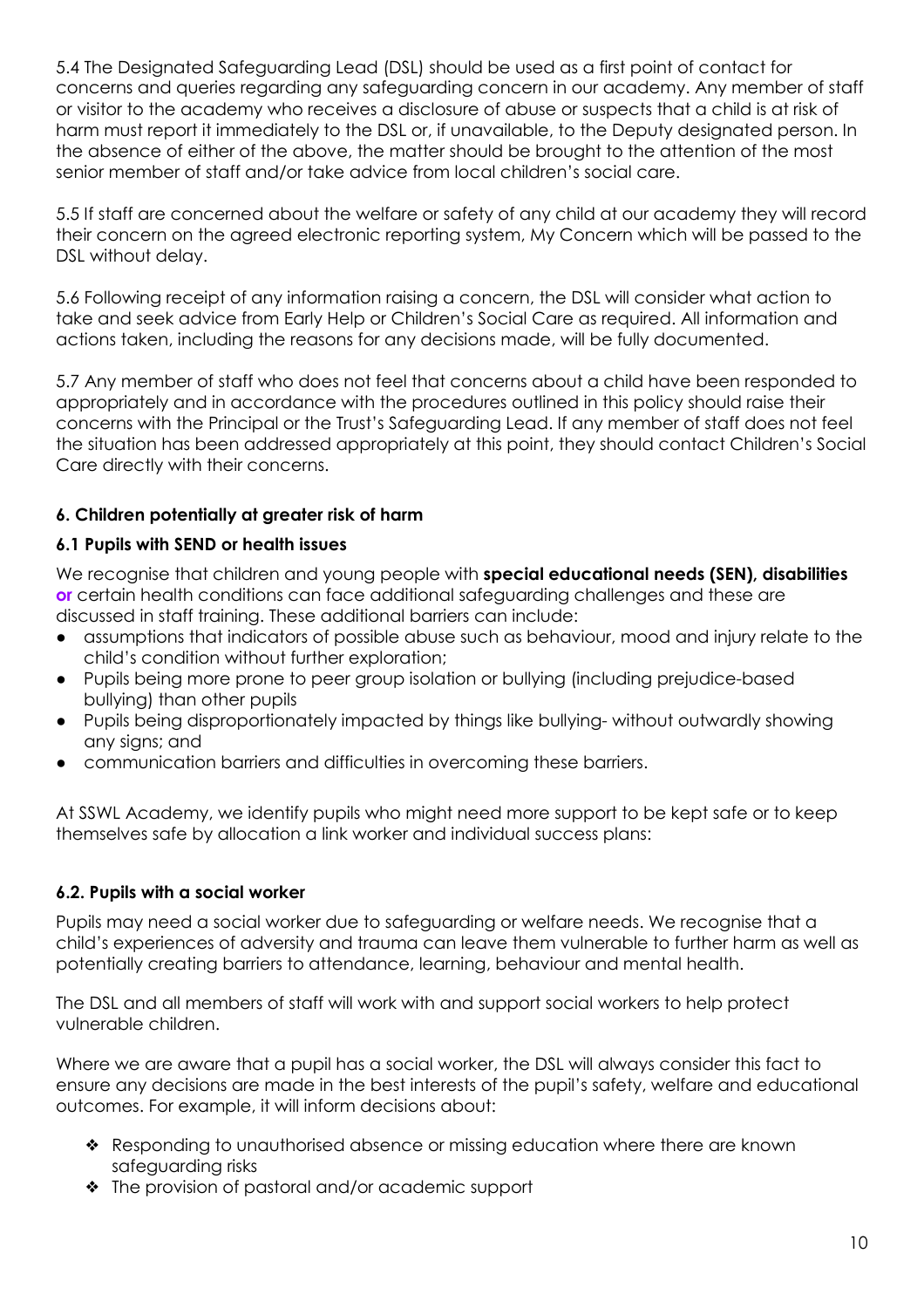## **6.3. Looked-after and previously looked-after children**

We will ensure that staff have the skills, knowledge and understanding to keep looked-after children and previously looked-after children safe. In particular, we will ensure that:

- $\triangleright$  Appropriate staff have relevant information about children's looked after legal status, contact arrangements with birth parents or those with parental responsibility, and care arrangements
- ➢ The DSL has details of children's social workers and relevant virtual school heads

We have appointed a designated teacher, Andre Morgan, who is responsible for promoting the educational achievement of looked-after children and previously looked-after children in line wit[h](https://www.gov.uk/government/publications/designated-teacher-for-looked-after-children) [statutory guidance.](https://www.gov.uk/government/publications/designated-teacher-for-looked-after-children)

The designated teacher is appropriately trained and has the relevant qualifications and experience to perform the role. See also the policy for the Designated Teacher.

As part of their role, the designated teacher will:

- $\triangleright$  Work closely with the DSL to ensure that any safeguarding concerns regarding lookedafter and previously looked-after children are quickly and effectively responded to
- $\triangleright$  Work with virtual school heads to promote the educational achievement of looked-after and previously looked-after children, including discussing how pupil premium plus funding can be best used to support looked-after children and meet the needs identified in their personal education plans

## **6.4 Homelessness**

Being homeless or being at risk of becoming homeless presents a real risk to a child's welfare.

The DSL and deputy/deputies, will be aware of contact details and referral routes in to the local housing authority so they can raise/progress concerns at the earliest opportunity (where appropriate and in accordance with local procedures).

Where a child has been harmed or is at risk of harm, the DSL will also make a referral to children's social care.

**6.5 A private fostering arrangement** is one that is made privately (without the involvement of a local authority) for the care of a child under the age of 16 years (under 18, if disabled) by someone other than a parent or close relative, in their own home, with the intention that it should last for 28 days or more.

A close family relative is defined as a 'grandparent, brother, sister, uncle or aunt' and includes half-siblings and step-parents; it does not include great-aunts or uncles, great grandparents or cousins.

Parents and private foster carers both have a legal duty to inform the relevant local authority at least six weeks before the arrangement is due to start; not to do so is a criminal offence.

Whilst most privately fostered children are appropriately supported and looked after, they are a potentially vulnerable group who should be monitored by the local authority, particularly when the child has come from another country. In some cases privately fostered children are affected by abuse and neglect, or be involved in trafficking, child sexual exploitation or modern-day slavery.

Schools have a mandatory duty to report to the local authority where they are aware or suspect that a child is subject to a private fostering arrangement. Although schools have a duty to inform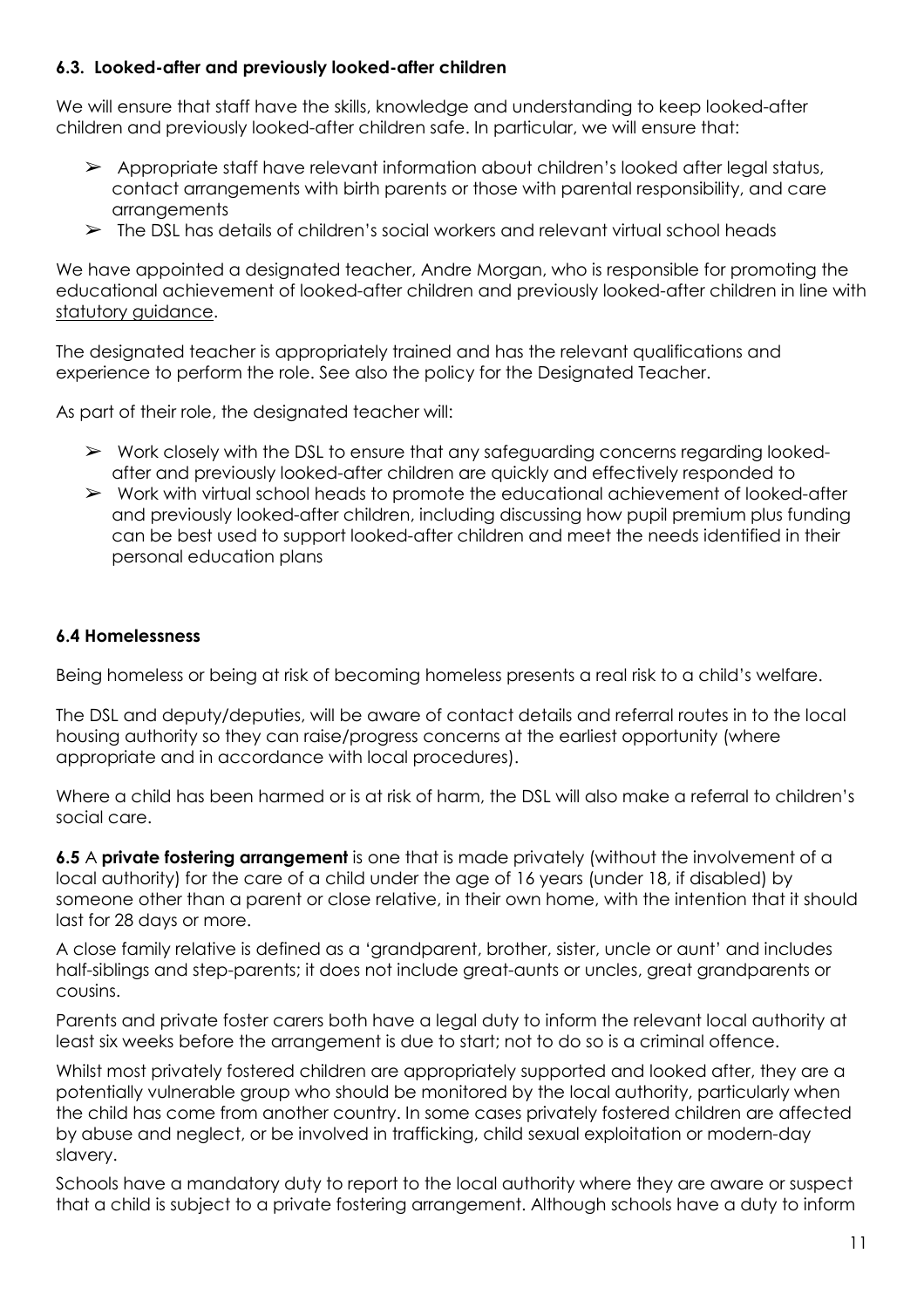the local authority, there is no duty for anyone, including the private foster carer or social workers to inform the school. However, it should be clear to the school who has parental responsibility.

Academy staff should notify the designated safeguarding lead when they become aware of private fostering arrangements. The designated safeguarding lead will speak to the family of the child involved to check that they are aware of their duty to inform the LA. The academy itself has a duty to inform the local authority of the private fostering arrangements.

On admission to the academy we will take steps to verify the relationship of the adults to the child who is being registered.

**6.6 Children Missing Education** - Knowing where children are during school hours is an extremely important aspect of Safeguarding. Missing school can be an indicator of abuse and neglect and may also raise concerns about other safeguarding issues, including the criminal exploitation of children.

We monitor attendance carefully and address poor or irregular attendance without delay. We will always follow up with parents/carers when pupils are not at school. This means we need to have a least two up to date contact numbers for parents/carers. Parents should be reminded to update the school as soon as possible if the numbers change.

In response to the guidance in Keeping Children Safe in Education (2019) the academy has:

- 1. Staff who understand what to do when children do not attend regularly
- 2. Appropriate policies, procedures and responses for pupils who go missing from education (especially on repeat occasions).
- 3. Staff who know the signs and triggers for travelling to conflict zones, FGM and forced marriage.
- 4. Procedures to inform the local authority when we plan to take pupils off-roll when they:
	- a. leave school to be home educated
	- b. move away from the school's location
	- c. remain medically unfit beyond compulsory school age
	- d. are in custody for four months or more (and will not return to school afterwards); or
	- e. are permanently excluded

We will ensure that pupils who are expected to attend the school, but fail to take up the place will be referred to the local authority.

When a pupil leaves the school, we will record the name of the pupil's new school and their expected start date.

#### **6.7 Children requiring mental health support**

Mental health problems can, in some cases, be an indicator that a child has suffered or is at risk of suffering abuse, neglect or exploitation.

Staff will be alert to behavioural signs that suggest a child may be experiencing a mental health problem or be at risk of developing one.

If you have a mental health concern about a child that is also a safeguarding concern, take immediate action by following the steps in section 5.

If you have a mental health concern that is not also a safeguarding concern, speak to the DSL or the named mental health lead person to agree on a course of action.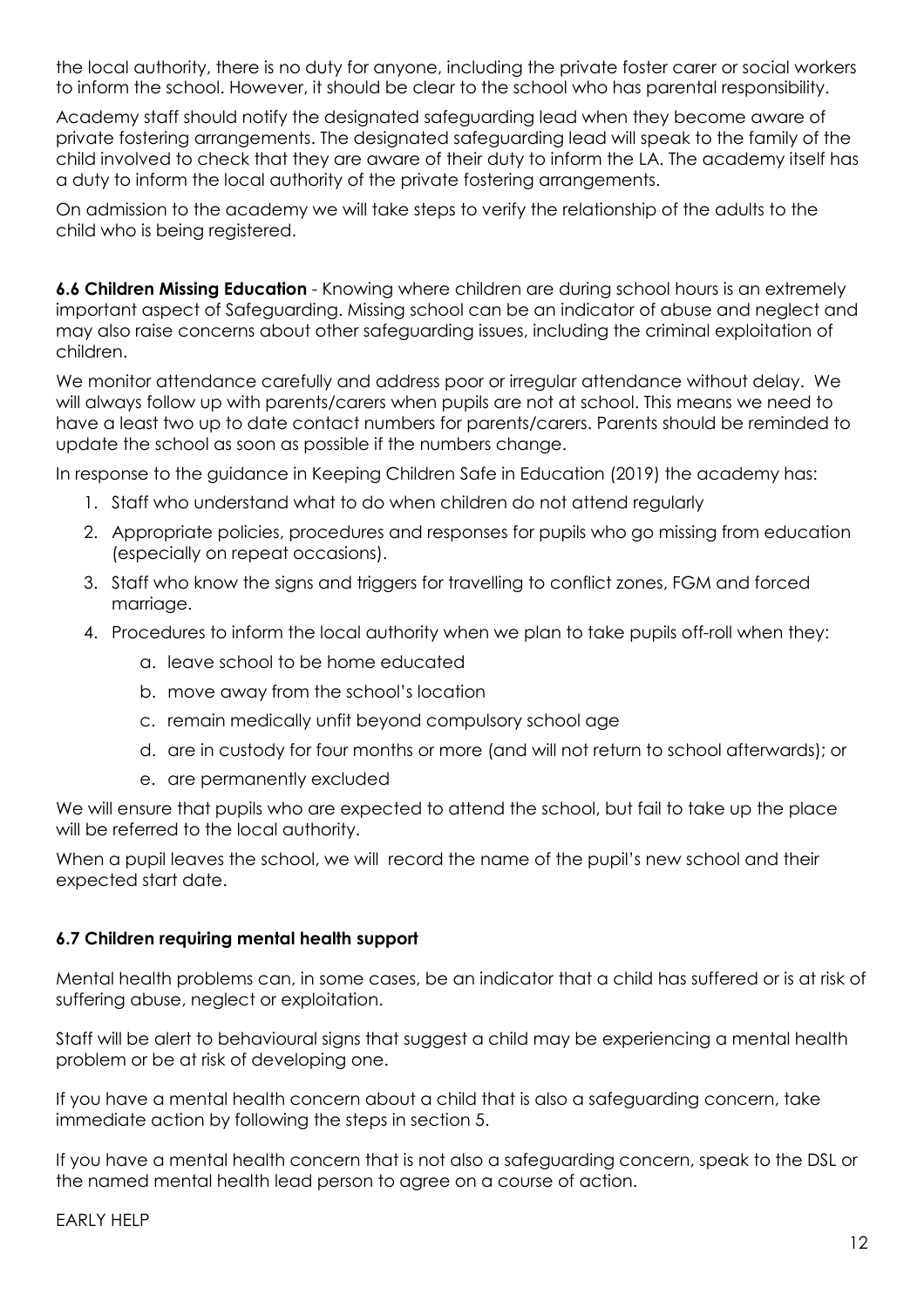In some cases, children may benefit from an early help assessment: health conditions, a mental health need, a family member in prison or affected by parental offending, at risk of honour-based abuse such as female genital mutilation (FGM) or forced marriage, and persistent absence from education (including absences for part of the day) may trigger an Early Help Assessment (EHA).

If early help is appropriate, the DSL will generally lead on liaising with other agencies and setting up an inter-agency assessment as appropriate. Staff may be required to support other agencies and professionals in an early help assessment, in some cases acting as the lead practitioner.

The DSL will keep the case under constant review and the school will consider a referral to local authority children's social care if the situation does not seem to be improving. Timelines of interventions will be monitored and reviewed.

# **7. RECOGNISING ABUSE**

## **7.1 Allegations of abuse made against other pupils (Peer on Peer Abuse)**

At SSWL Academy we believe that all children have a right to attend school and learn in a safe environment. Children should be free from harm by adults and other students in the academy.

We recognise that children are capable of abusing their peers and as such take a zero tolerance approach to abuse. Abuse will never be tolerated or passed off as "banter" or "having a laugh" or "part of growing up" or "boys being boys" as this can lead to a culture of unacceptable behaviours and an unsafe environment for children and young people.

Most cases of pupils hurting other pupils will be dealt with under our school's behaviour policy, but this safeguarding and child protection policy will apply to any allegations that raise safeguarding concerns. This might include where the alleged behaviour:

- Is serious, and potentially a criminal offence
- Could put pupils in the school at risk
- Is violent
- Involves pupils being forced to use drugs or alcohol
- Involves sexual exploitation, sexual harrassment, sexual violence or sexual abuse, such as indecent exposure, sexual assault, or sexually inappropriate pictures or videos (including sharing nudes)
- Is 'upskirting' which typically involves taking a picture under a person's clothing without them knowing, with the intention of viewing their genitals or buttocks to obtain sexual gratification or cause the victim humiliation, distress or alarm

If a pupil makes an allegation of abuse against another pupil:

- You must tell the DSL and record the allegation, but do not investigate it
- The DSL will contact the local authority children's social care team and follow its advice, as well as the police if the allegation involves a potential criminal offence
- The DSL will put a risk assessment and support plan into place for all children involved both the victim(s) and the child(ren) against whom the allegation has been made – with a named person they can talk to if needed
- The DSL will contact the children and adolescent mental health services (CAMHS), if appropriate

We will minimise the risk of peer-on-peer abuse by:

- 1. Challenging any form of derogatory or sexualised language or behaviour
- 2. Being vigilant to issues that particularly affect different genders for example, sexualised or aggressive touching or grabbing towards female pupils, and initiation or hazing type violence with respect to boys
- 3. Ensuring our curriculum helps to educate pupils about appropriate behaviour and consent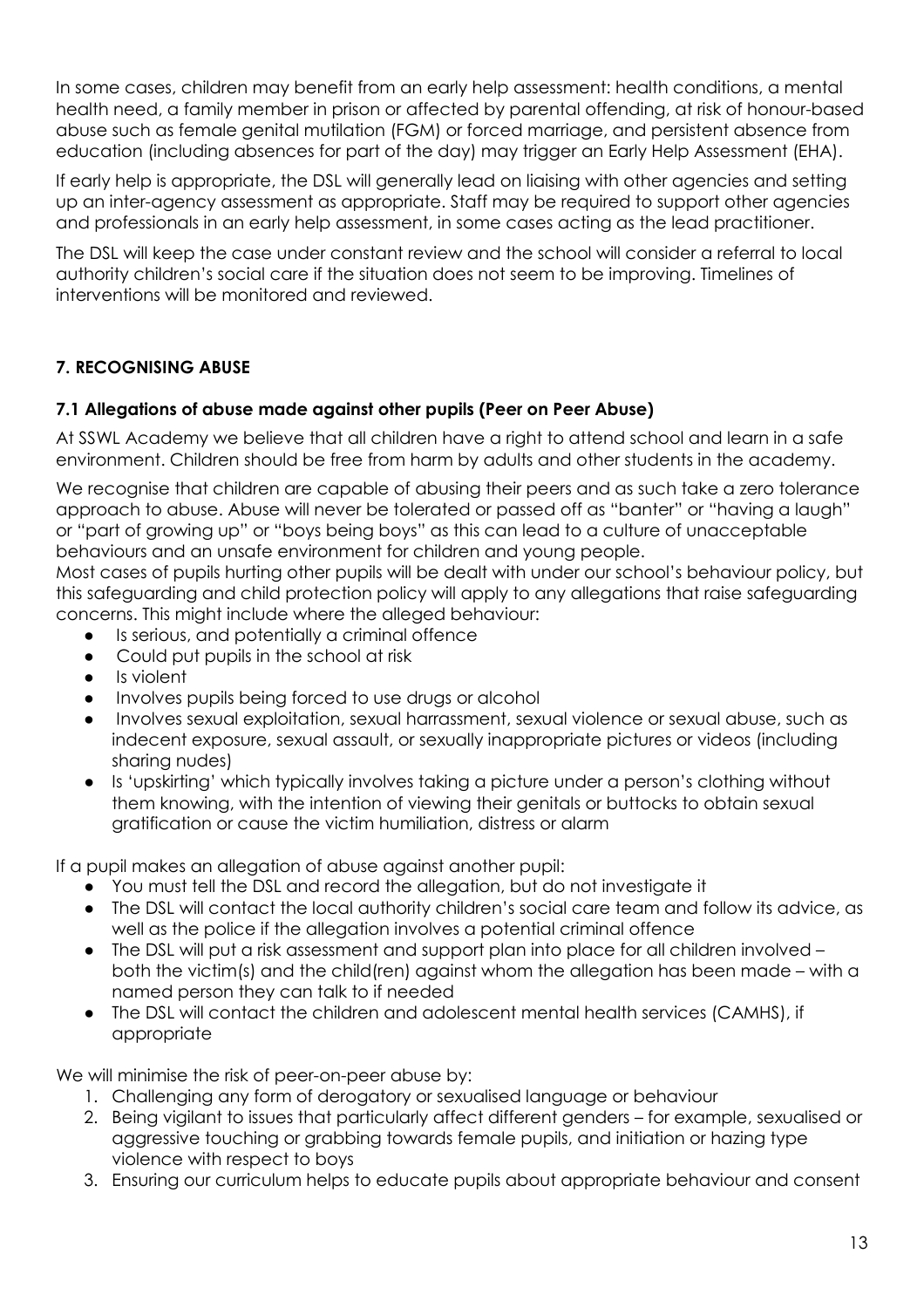- 4. Ensuring pupils know they can talk to staff confidentially and know that they will be listened to, by having poster around the school and talking to them about this in Assembly
- 5. Ensuring staff reassure victims that they will be taken seriously
- 6. Ensuring staff are trained to understand:

o How to recognise the indicators and signs of peer-on-peer abuse, and know how to identify it and respond to reports

o That even if there are no reports of peer-on-peer abuse in school, it does not mean it is not happening – staff should maintain an attitude of "it could happen here"

o That if they have any concerns about a child's welfare, they should act on them immediately rather than wait to be told, and that victims may not always make a direct report. For example:

Children can show signs or act in ways they hope adults will notice and react to

A friend may make a report

A member of staff may overhear a conversation

A child's behaviour might indicate that something is wrong

o That certain children may face additional barriers to telling someone because of their vulnerability, disability, gender, ethnicity and/or sexual orientation

o That a pupil harming a peer could be a sign that the child is being abused themselves, and that this would fall under the scope of this policy

o The important role they have to play in preventing peer-on-peer abuse and responding where they believe a child may be at risk from it

o That they should speak to the DSL if they have any concerns

7.2 Consensual and Non Consensual Sharing of Nudes and Semi Nudes (Youth produced sexual imagery / sexting)

In cases of this we follow the guidance given to schools and colleges by the UK Council for Internet Safety (UKCIS) published in 2020: https://www.gov.uk/government/publications/sharingnudes-and-semi-nudes-advice-for-education-settings-working-with-children-and-young-people

#### **Your responsibilities when responding to an incident**

If you are made aware of an incident involving **sharing nudes**, you must report it to the DSL immediately.

You must **not**:

- ❖ View, download or share the imagery yourself, or ask a pupil to share or download it. If you have already viewed the imagery by accident, you must report this to the DSL
- ❖ Delete the imagery or ask the pupil to delete it
- ❖ Ask the pupil(s) who are involved in the incident to disclose information regarding the imagery (this is the DSL's responsibility)
- ❖ Share information about the incident with other members of staff, the pupil(s) it involves or their, or other, parents and/or carers
- ❖ Say or do anything to blame or shame any young people involved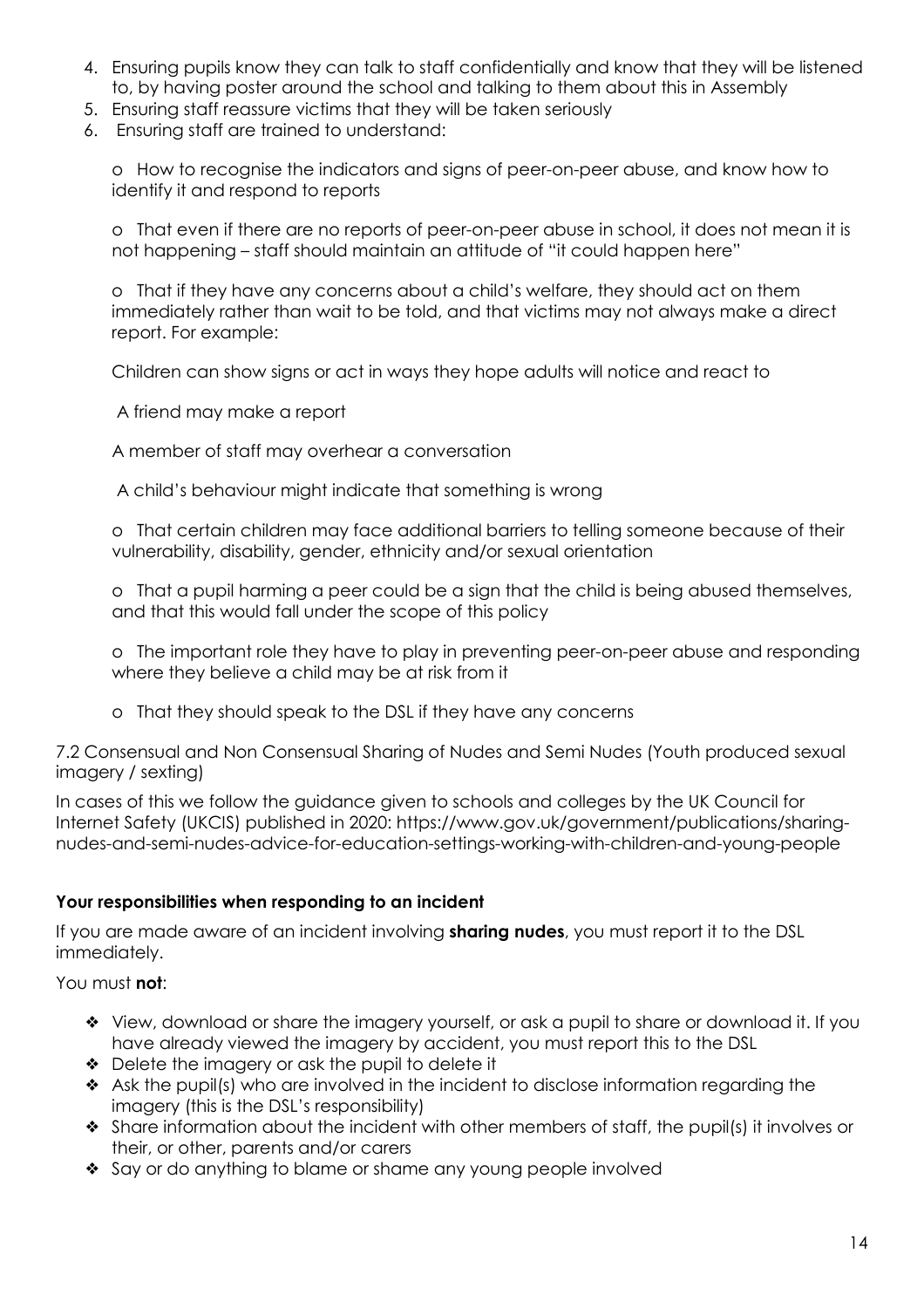You should explain that you need to report the incident, and reassure the pupil(s) that they will receive support and help from the DSL.

## **Initial review meeting**

Following a report of an incident, the DSL will hold an initial review meeting with appropriate school staff. This meeting will consider the initial evidence and aim to determine:

- $\triangleright$  Whether there is an immediate risk to pupil(s)
- ➢ If a referral needs to be made to the police and/or children's social care
- $\triangleright$  If it is necessary to view the imagery in order to safeguard the young person (in most cases, imagery should not be viewed)
- $\triangleright$  What further information is required to decide on the best response
- ➢ Whether the imagery has been shared widely and via what services and/or platforms (this may be unknown)
- $\triangleright$  Whether immediate action should be taken to delete or remove images from devices or online services
- $\triangleright$  Any relevant facts about the pupils involved which would influence risk assessment
- $\triangleright$  If there is a need to contact another school, college, setting or individual
- $\triangleright$  Whether to contact parents or carers of the pupils involved (in most cases parents should be involved)

The DSL will make an immediate referral to police and/or children's social care if:

- $\triangleright$  The incident involves an adult
- $\triangleright$  There is reason to believe that a young person has been coerced, blackmailed or groomed, or if there are concerns about their capacity to consent (for example owing to special educational needs)
- $\triangleright$  What the DSL knows about the imagery suggests the content depicts sexual acts which are unusual for the young person's developmental stage, or are violent
- $\geq$  The imagery involves sexual acts and any pupil in the imagery is under 13
- $\triangleright$  The DSL has reason to believe a pupil is at immediate risk of harm owing to the sharing of the imagery (for example, the young person is presenting as suicidal or self-harming)

If none of the above apply then the DSL, in consultation with the principal and other members of staff as appropriate, may decide to respond to the incident without involving the police or children's social care.

## **Further review by the DSL**

If at the initial review stage a decision has been made not to refer to police and/or children's social care, the DSL will conduct a further review.

They will hold interviews with the pupils involved (if appropriate) to establish the facts and assess the risks.

If at any point in the process there is a concern that a pupil has been harmed or is at risk of harm, a referral will be made to children's social care and/or the police immediately.

## **Informing parents**

The DSL will inform parents at an early stage and keep them involved in the process, unless there is a good reason to believe that involving them would put the pupil at risk of harm.

## **Referring to the police**

If it is necessary to refer an incident to the police, this will be done through a safer schools officer, or dialling 101]

## **Recording incidents**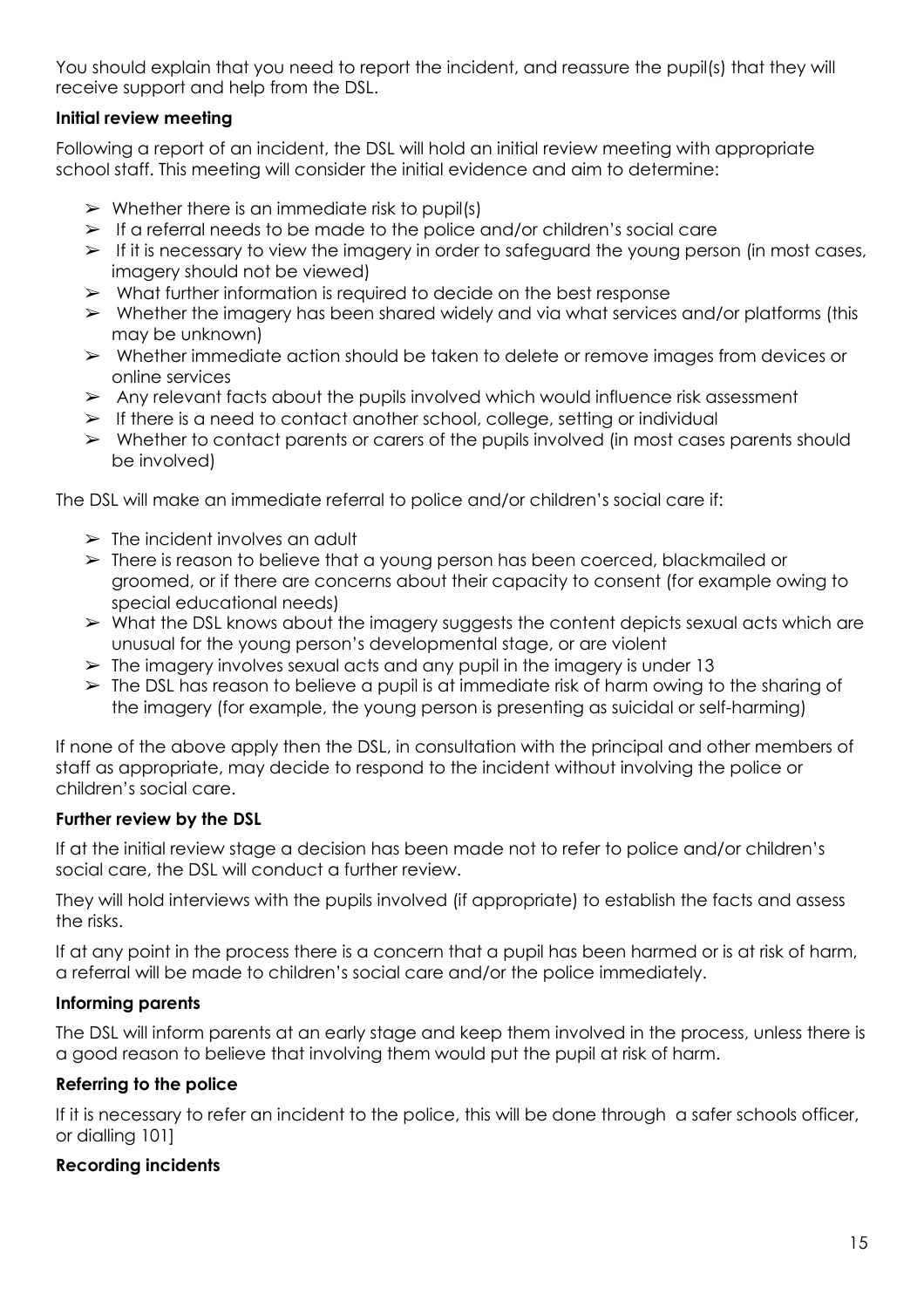All sharing nudes incidents and the decisions made in responding to them will be recorded. The record-keeping arrangements set out in section 7 of this policy also apply to recording incidents of this nature.

## **Curriculum coverage**

Pupils are taught about the issues surrounding nudes / sharing nudes as part of our PSHE education . Teaching covers the following in relation to this:

- ❖ What it is
- ❖ How it is most likely to be encountered
- ❖ The consequences of requesting, forwarding or providing such images, including when it is and is not abusive
- ❖ Issues of legality
- ❖ The risk of damage to people's feelings and reputation

Pupils also learn the strategies and skills needed to manage:

- ❖ Specific requests or pressure to provide (or forward) such images
- ❖ The receipt of such images

This policy on sharing nudes is also shared with pupils so they are aware of the processes the school will follow in the event of an incident.

## **7.3 Honour Based Violence**

At SSWL Academy we recognise that our staff are well placed to identify concerns and take action to prevent children from becoming victims of **Female Genital Mutilation (FGM)** and other forms of so-called '**honour-based' violence (HBV)** and provide guidance on these issues through our safeguarding training (this encompasses crimes which have been committed to protect or defend the honour of the family and/or the community, including **FGM, forced marriage, and practices such as breast ironing**). All forms of so called HBV are abuse (regardless of the motivation) and should be handled and escalated as such.

If you have a concern regarding a child that might be at risk of **HBV** you must inform the DSL, as a matter of urgency, who will activate local safeguarding procedures, using existing national and local protocols for multi-agency liaison with police and children's social care.

**FGM -** Female genital mutilation refers to procedures that intentionally alter or cause injury to the female genital organs for non-medical reasons. The practice is illegal in the UK.The Serious Crime Act 2015 sets out a duty on professionals (including teachers) to notify police when they discover that FGM appears to have been carried out on a girl under 18. In schools, this will usually come from a disclosure.

Teachers must personally report to the police cases where they discover that an act of FGM appears to have been carried out; **and discuss any such cases with the DSL** and children's social care. The duty does not apply in relation to at risk or suspected cases.

Any member of staff who suspects a pupil is *at risk* of FGM or discovers that a **pupil age 18 or over** appears to have been a victim of FGM must speak to the DSL and follow our local safeguarding procedures.

Those failing to report such cases will face disciplinary sanctions. We will provide guidance and support to our teachers on this requirement and further information on when and how to make a report can be found in the following Home Office guidance: ['Mandatory Reporting of Female](https://www.gov.uk/government/uploads/system/uploads/attachment_data/file/469448/FGM-Mandatory-Reporting-procedural-info-FINAL.pdf)  Genital Mutilation - [procedural information'](https://www.gov.uk/government/uploads/system/uploads/attachment_data/file/469448/FGM-Mandatory-Reporting-procedural-info-FINAL.pdf) (October 2015).

FGM typically takes place between birth and around 15 years old; however,it is believed that the majority of cases happen between the ages of 5 and 8.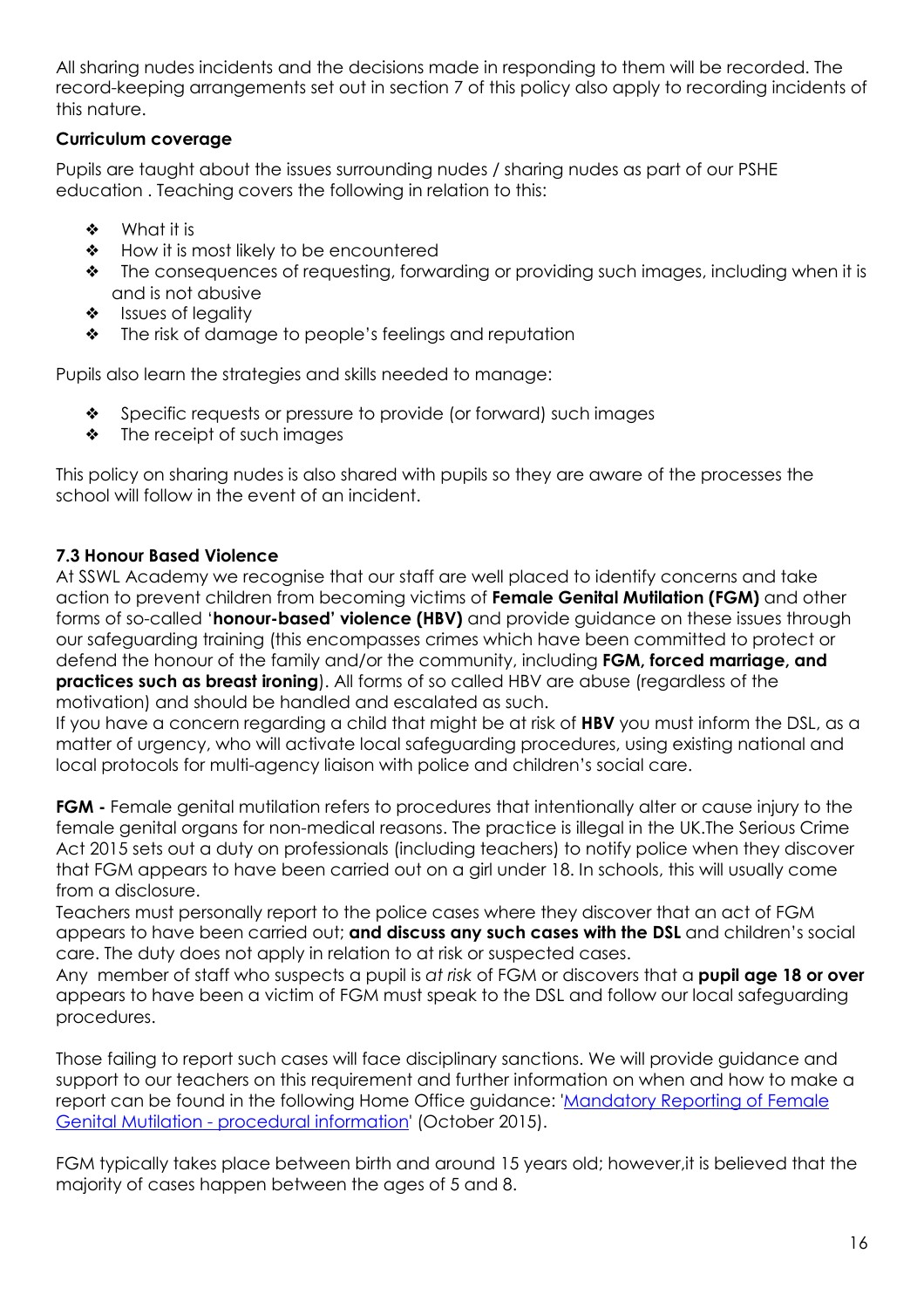Risk factors for FGM include:

- low level of integration into UK society
- mother or a sister who has undergone FGM
- airls who are withdrawn from PSHE
- visiting female elder from the country of origin
- being taken on a long holiday to the country of origin
- talk about a 'special' procedure to become a woman

## **Symptoms of FGM**

FGM may be likely if there is a visiting female elder, there is talk of a special procedure or celebration to become a woman, or parents wish to take their daughter out-of-school to visit an 'at-risk' country (especially before the summer holidays), or parents who wish to withdraw their children from learning about FGM.

Indications that FGM may have already taken place may include:

- difficulty walking, sitting or standing and may even look uncomfortable.
- spending longer than normal in the bathroom or toilet due to difficulties urinating.
- spending long periods of time away from a classroom during the day with bladder or menstrual problems.
- frequent urinary, menstrual or stomach problems.
- prolonged or repeated absences from school or college, especially with noticeable behaviour changes (e.g. withdrawal or depression) on the girl's return
- reluctance to undergo normal medical examinations.
- confiding in a professional without being explicit about the problem due to embarrassment or fear.
- talking about pain or discomfort between her legs

# **7.4 Extremism (Prevent Duty)**

As part of the Counter Terrorism and Security Act 2015, schools have a duty to 'prevent people being drawn into terrorism'. This has become known as the '**Prevent Duty'.**

Where staff are concerned that children and young people are developing extremist views or show signs of becoming radicalised, they should discuss this with the Designated Safeguarding Lead.

The Designated Safeguarding Lead has received training about the Prevent Duty and tackling extremism and is able to support staff with any concerns they may have.

We use the curriculum to ensure that children and young people understand how people with extreme views share these with others, especially using the internet.

We are committed to ensuring that our pupils are offered a broad and balanced curriculum that aims to prepare them for life in modern Britain. Teaching the academy's core values alongside the fundamental British Values supports quality teaching and learning, whilst making a positive contribution to the development of a fair, just and civil society.

## **Recognising Extremism**

Early indicators of radicalisation or extremism may include:

- showing sympathy for extremist causes
- glorifying violence, especially to other faiths or cultures
- making remarks or comments about being at extremist events or rallies outside school
- evidence of possessing illegal or extremist literature
- advocating messages similar to illegal organisations or other extremist groups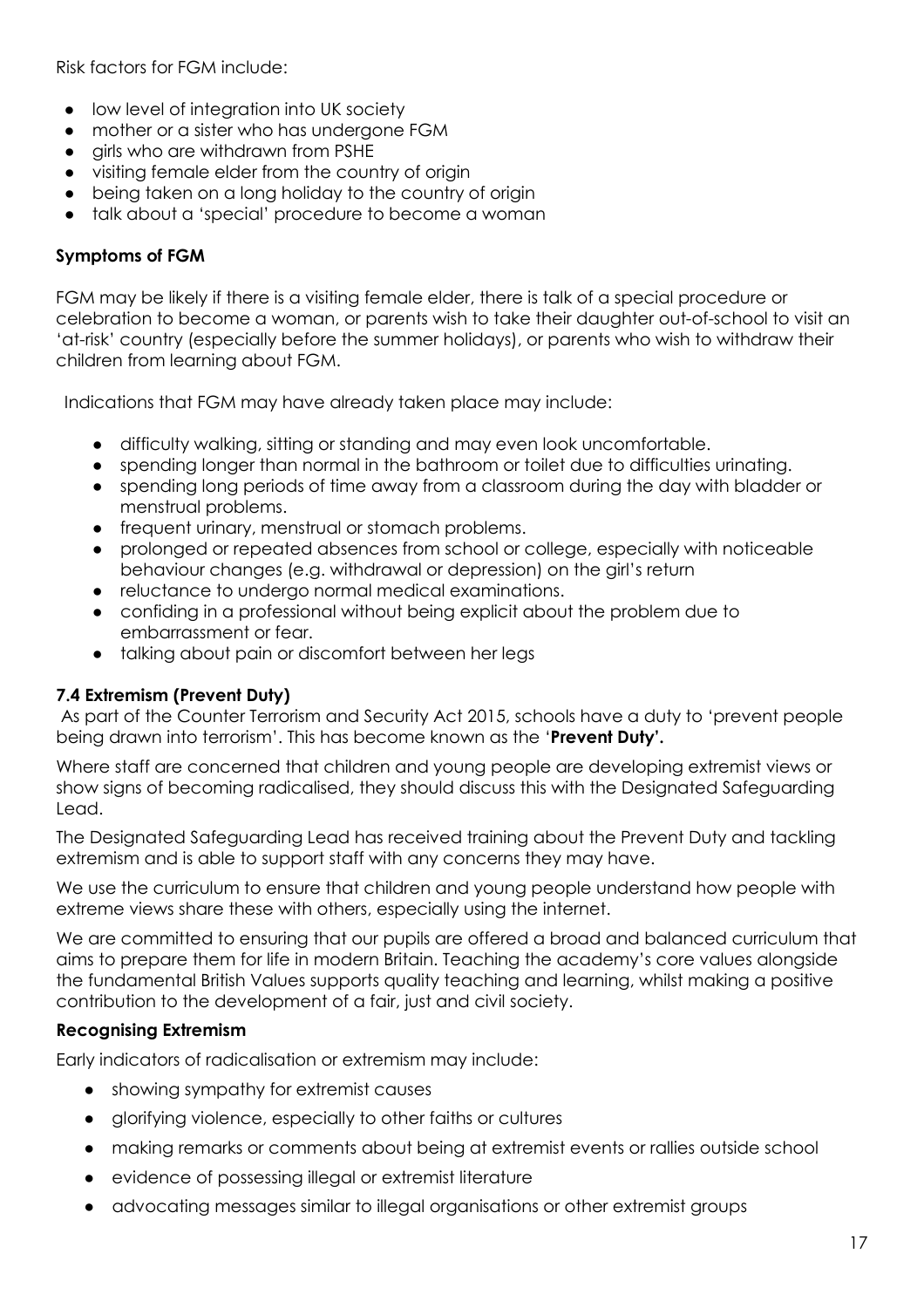- out of character changes in dress, behaviour and peer relationships (but there are also very powerful narratives, programmes and networks that young people can come across online so involvement with particular groups may not be apparent.)
- secretive behaviour
- online searches or sharing extremist messages or social profiles
- intolerance of difference, including faith, culture, gender, race or sexuality
- graffiti, art work or writing that displays extremist themes
- attempts to impose extremist views or practices on others
- verbalising anti-Western or anti-British views

We recognise that safeguarding against radicalisation and extremism is no different to safeguarding against any other vulnerability in today's society*.* At XXXX Academy, we will ensure that:

- Through training, staff, volunteers and governors have an understanding of what radicalisation and extremism is, why we need to be vigilant in school and how to respond when concerns arise.
- There are systems in place for keeping pupils safe from extremist material when accessing the internet in our academy by using effective filtering and usage policies.
- The DSL has received Prevent training and will act as the point of contact within our academy for any concerns relating to radicalisation and extremism.
- The DSL will make referrals in accordance with Local Channel procedures and will represent our academy at Channel meetings as required.
- Through our curriculum, we will promote the spiritual, moral, social and cultural development of pupils.

## **7.5 CSE**

The statutory definition of **Child Sexual Exploitation (CSE)** in the guidance document Child Sexual Exploitation: Definition and a guide for practitioners (DfE 2017)

The definition is:

Child sexual exploitation is a form of child sexual abuse. It occurs where an individual or group takes advantage of an imbalance of power to coerce, manipulate or deceive a child or young person under the age of 18 into sexual activity (a) in exchange for something the victim needs or wants, and/or (b) for the financial advantage or increased status of the perpetrator or facilitator. The victim may have been sexually exploited even if the sexual activity appears consensual. Child sexual exploitation does not always involve physical contact; it can also occur through the use of technology.'

Indicators of child sexual exploitation may include:

- •Acquisition of money, clothes, mobile phones, etc. without plausible explanation;
- •Gang-association and/or isolation from peers/social networks;
- •Exclusion or unexplained absences from school, college or work;
- •Leaving home/care without explanation and persistently going missing or returning late;
- •Excessive receipt of texts/phone calls;
- •Returning home under the influence of drugs/alcohol;
- •Inappropriate sexualised behaviour for age/sexually transmitted infections;
- •Evidence of/suspicions of physical or sexual assault;
- •Relationships with controlling or significantly older individuals or groups;
- •Multiple callers (unknown adults or peers);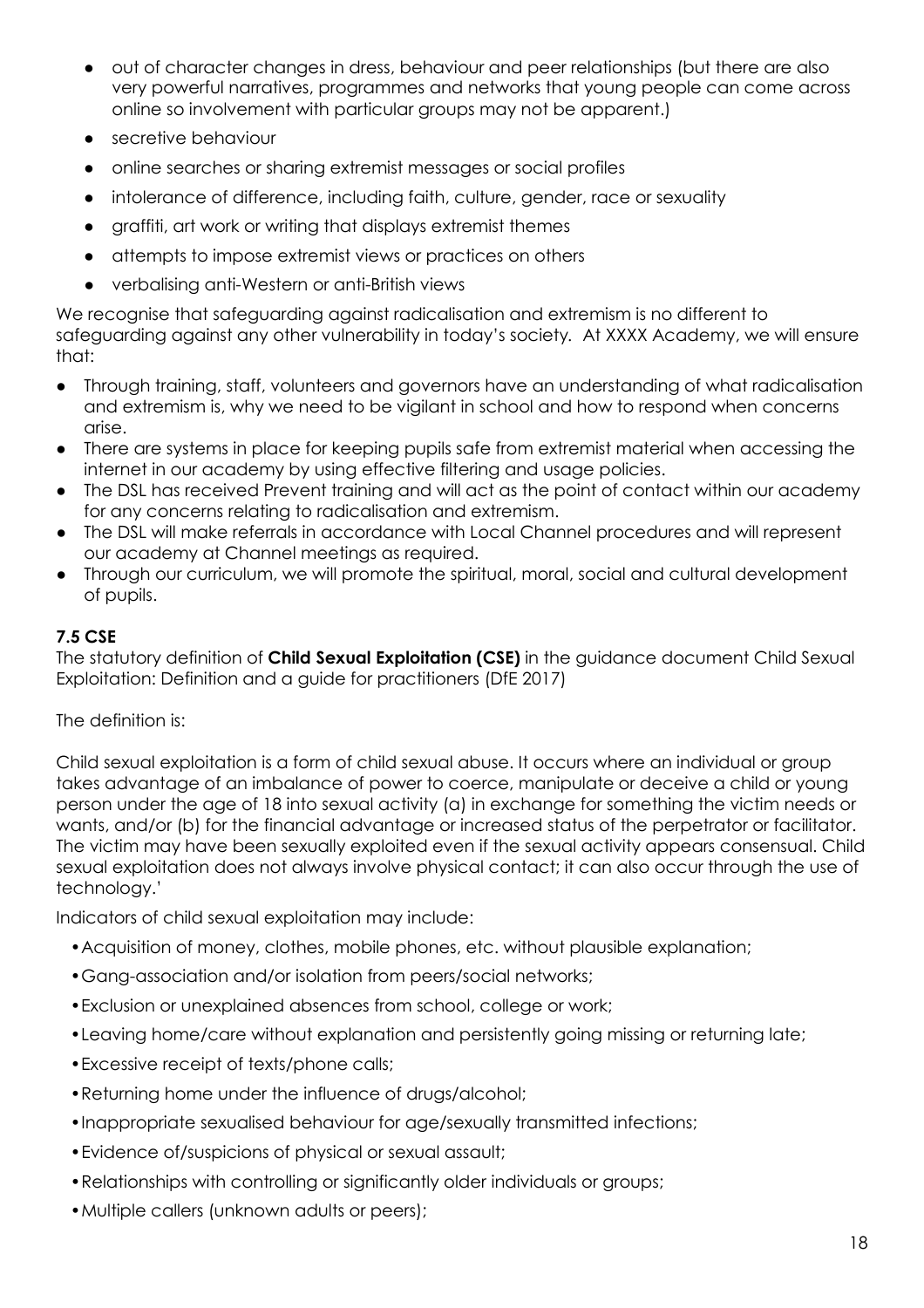- •Frequenting areas known for sex work;
- •Concerning use of the Internet or other social media;
- •Increasing secretiveness around behaviours; and
- •Self-harm or significant changes in emotional well-being.

#### **Potential vulnerabilities include**:

Although the following vulnerabilities increase the risk of child sexual exploitation, it must be remembered that not all children with these indicators will be exploited. Child sexual exploitation can occur without any of these issues.

•Having a prior experience of neglect, physical and/or sexual abuse;

•Lack of a safe/stable home environment, now or in the past (domestic violence or parental substance misuse, mental health issues or criminality, for example);

- •Recent bereavement or loss;
- •Social isolation or social difficulties;
- •Absence of a safe environment to explore sexuality;
- •Economic vulnerability;
- •Homelessness or insecure accommodation status;
- •Connections with other children and young people who are being sexually exploited;
- •Family members or other connections involved in adult sex work;
- •Having a physical or learning disability;

•Being in care (particularly those in residential care and those with interrupted care histories); and

•Sexual identity.

Staff should also be aware that many children and young people who are victims of sexual exploitation do not recognise themselves as such and should refer any concerns to the DSL.

#### **7.6 CCE**

**Child criminal exploitation** (CCE) is a form of abuse where an individual or group takes advantage of an imbalance of power to coerce, control, manipulate or deceive a child into criminal activity, in exchange for something the victim needs or wants, and/or for the financial or other advantage of the perpetrator or facilitator, and/or through violence or the threat of violence.

The abuse can be perpetrated by males or females, and children or adults. It can be a one-off occurrence or a series of incidents over time, and range from opportunistic to complex organised abuse.

The victim can be exploited even when the activity appears to be consensual. It does not always involve physical contact and can happen online. For example, young people may be forced to work in cannabis factories, coerced into moving drugs or money across the country (county lines see below), forced to shoplift or pickpocket, or to threaten other young people.

Indicators of CCE can include a child:

- $\triangleright$  Appearing with unexplained gifts or new possessions
- $\triangleright$  Associating with other young people involved in exploitation
- $\triangleright$  Suffering from changes in emotional wellbeing
- $\triangleright$  Misusing drugs and alcohol
- $\triangleright$  Going missing for periods of time or regularly coming home late
- $\triangleright$  Regularly missing school or education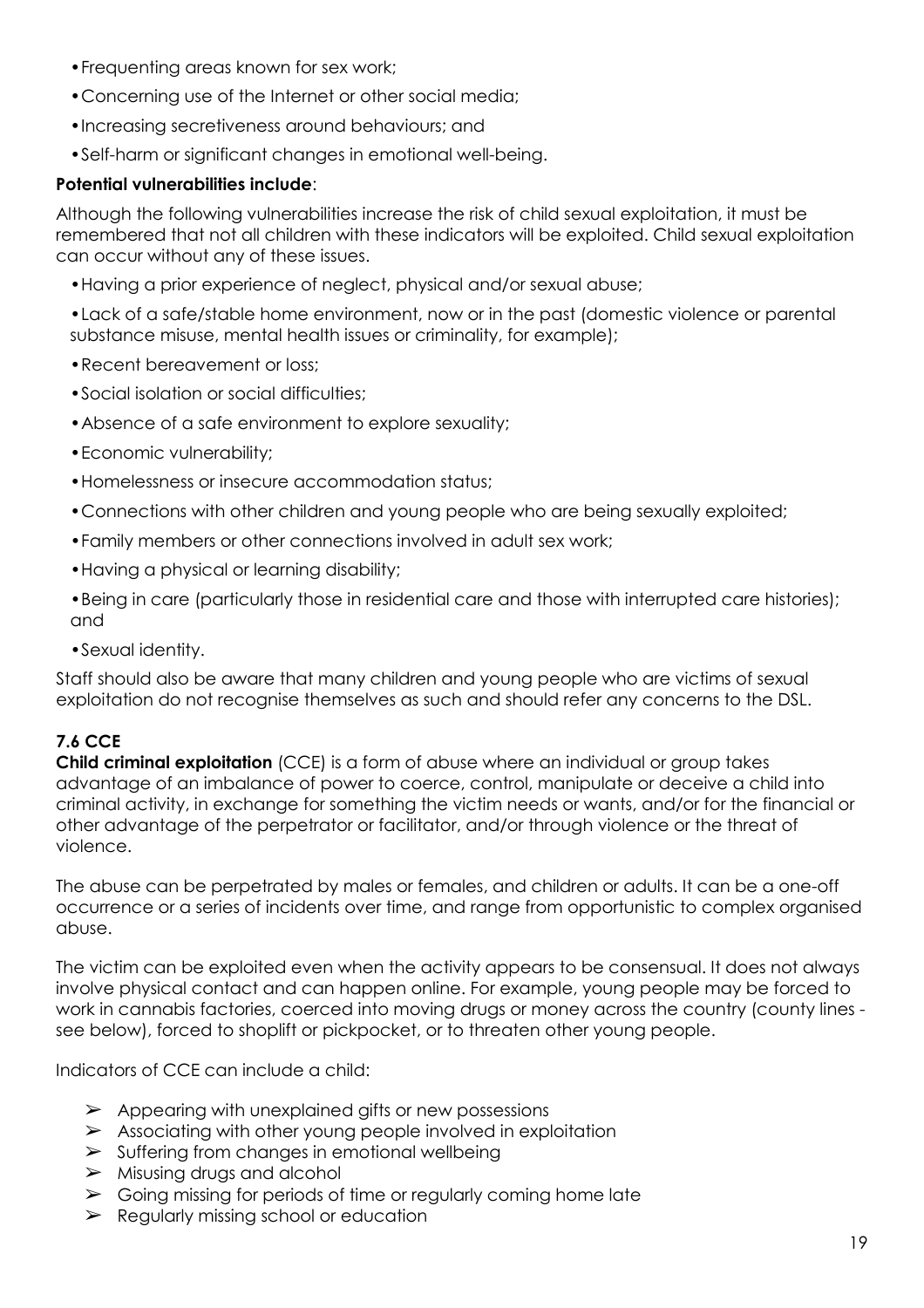$\triangleright$  Not taking part in education

If a member of staff suspects CCE, they will discuss this with the DSL. The DSL will trigger the local safeguarding procedures, including a referral to the local authority's children's social care team and the police, if appropriate.

# **7.7 County Lines**

At SSWL Academy, we recognise that some of our vulnerable students may be at risk of being exploited by criminals.

Criminal exploitation is also known as 'county lines' and is when gangs and organised crime networks exploit children to sell drugs. Often these children are made to travel across counties, and they use dedicated mobile phone 'lines' to supply drugs

Gangs deliberately target vulnerable children through grooming, threatening or tricking them into trafficking drugs.

They might threaten a young person physically, or they might threaten the young person's family members. The gangs might also offer something in return for the young person's cooperation – it could be money, food, alcohol, clothes and jewellery, or improved status – but the giving of these gifts will usually be manipulated so that the child feels they are in debt to their exploiter.

Signs of criminal exploitation and county lines:

- $\triangleright$  Returning home late, staying out all night or going missing
- $\triangleright$  Being found in areas away from home
- $\triangleright$  Increasing drug use, or being found to have large amounts of drugs on them
- $\geq$  Being secretive about who they are talking to and where they are going
- $\triangleright$  Unexplained absences from school, college, training or work
- $\triangleright$  Unexplained money, phone(s), clothes or jewellery
- $\triangleright$  Increasingly disruptive or aggressive behaviour
- ➢ Using sexual, drug-related or violent language you wouldn't expect them to know
- $\geq$  Coming home with injuries or looking particularly dishevelled
- $\blacktriangleright$  Having hotel cards or keys to unknown places.

You must inform the DSL if you have any reason to suspect a child is involved with drug trafficking.

## **7.8 Domestic abuse**

Children can witness and be adversely affected by domestic abuse and/or violence at home where it occurs between family members. In some cases, a child may blame themselves for the abuse or may have had to leave the family home as a result.

Older children may also experience domestic abuse and/or violence in their own personal relationships.

Exposure to domestic abuse and/or violence can have a serious, long-lasting emotional and psychological impact on children.

If police are called to an incident of domestic abuse and any children in the household have experienced the incident, the police will inform the key adult in school (usually the designated safeguarding lead) before the child or children arrive at school the following day. All police forces in the UK follow this procedure as part of [Operation Encompass.](https://www.operationencompass.org/) The DSL will provide support according to the child's needs and update records about their circumstances.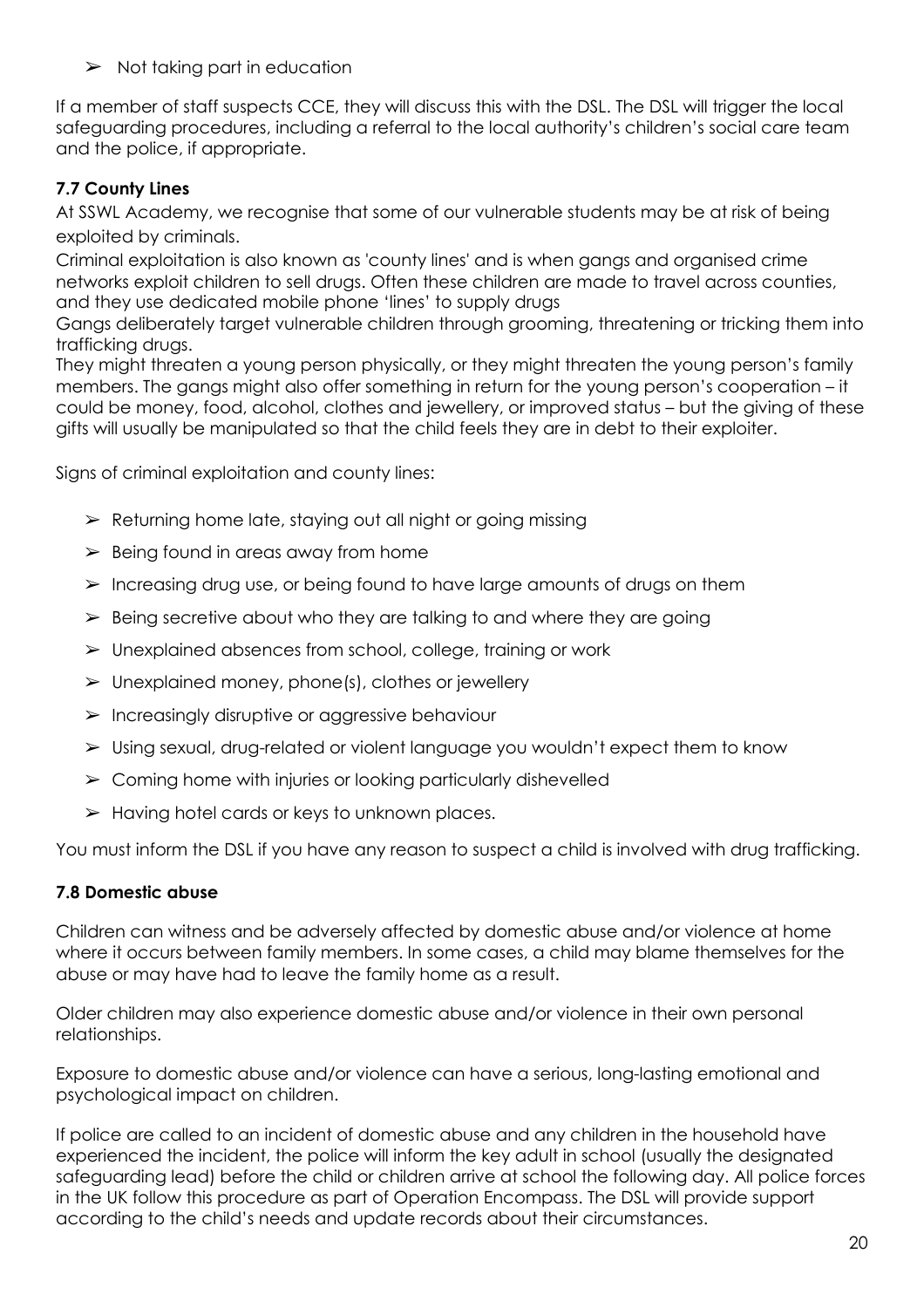## **8. RECORDS AND INFORMATION SHARING**

## **Confidentiality:**

At SSWL Academy, we know that timely information sharing is essential to effective safeguarding and fears about sharing information must not be allowed to stand in the way of the need to promote the welfare, and protect the safety of children.

The Data Protection Act (DPA) 2018 and GDPR do not prevent, or limit, the sharing of information for the purposes of keeping children safe.

 If staff need to share 'special category personal data', the DPA 2018 contains 'safeguarding of children and individuals at risk' as a processing condition that allows practitioners to share information without consent if it is not possible to gain consent, it cannot be reasonably expected that a practitioner gains consent, or if to gain consent would place a child at risk.

Staff should never promise a child that they will not tell anyone about a report of abuse, as this may not be in the child's best interests.

The government's [information sharing advice for safeguarding practitioners](https://www.gov.uk/government/publications/safeguarding-practitioners-information-sharing-advice) includes 7 'golden rules' for sharing information, the DSL will make reference to this when needing to make decisions about sharing information.

If staff are in any doubt about sharing information, they should speak to the designated safeguarding lead (or deputy).

8.1 Any information recorded non-electronically will be kept in a separate named file, in a secure cabinet and not with the child's academic file. These files will be the responsibility of the DSL. Child protection information will only be shared within school on the basis of 'need to know in the child's best interests' and on the understanding that it remains strictly confidential.

8.2 Child protection information will only be kept in the file and this file will be kept up to date. Records of concern, copies of referrals, invitations to child protection conferences, core groups and reports will be stored here. All our safeguarding files will include; a chronology, contents front cover and will record significant events in the child's life.

8.3 When a child leaves our academy, the DSL will make contact with the DSL at the new school and will ensure that the child protection file is forwarded to the receiving school in an appropriately agreed manner. We will retain evidence to demonstrate how the file has been transferred; this may be in the form of a written confirmation of receipt from the receiving school and/or evidence of recorded delivery. Where a parent elects to remove their child from the academy roll to home educate, the academy will make arrangements to pass any safeguarding concerns to the Home Educators Team within the Local Authority.

## **9. WORKING WITH PARENTS & CARERS**

9.1 Where appropriate, we will discuss any concerns about a child with the child's parents or carers. The DSL will normally do this in the event of a suspicion or disclosure.

Other staff will only talk to parents or carers about any such concerns following consultation with the DSL.

If we believe that notifying the parents or carers would increase the risk to the child, we will discuss this with the local authority children's social care team before doing so.

In the case of allegations of abuse made against other children, we will normally notify the parents or carers of all the children involved.

9.2 In order to keep children safe and provide appropriate care for them, the academy requires parents / carers to provide accurate and up to date information regarding: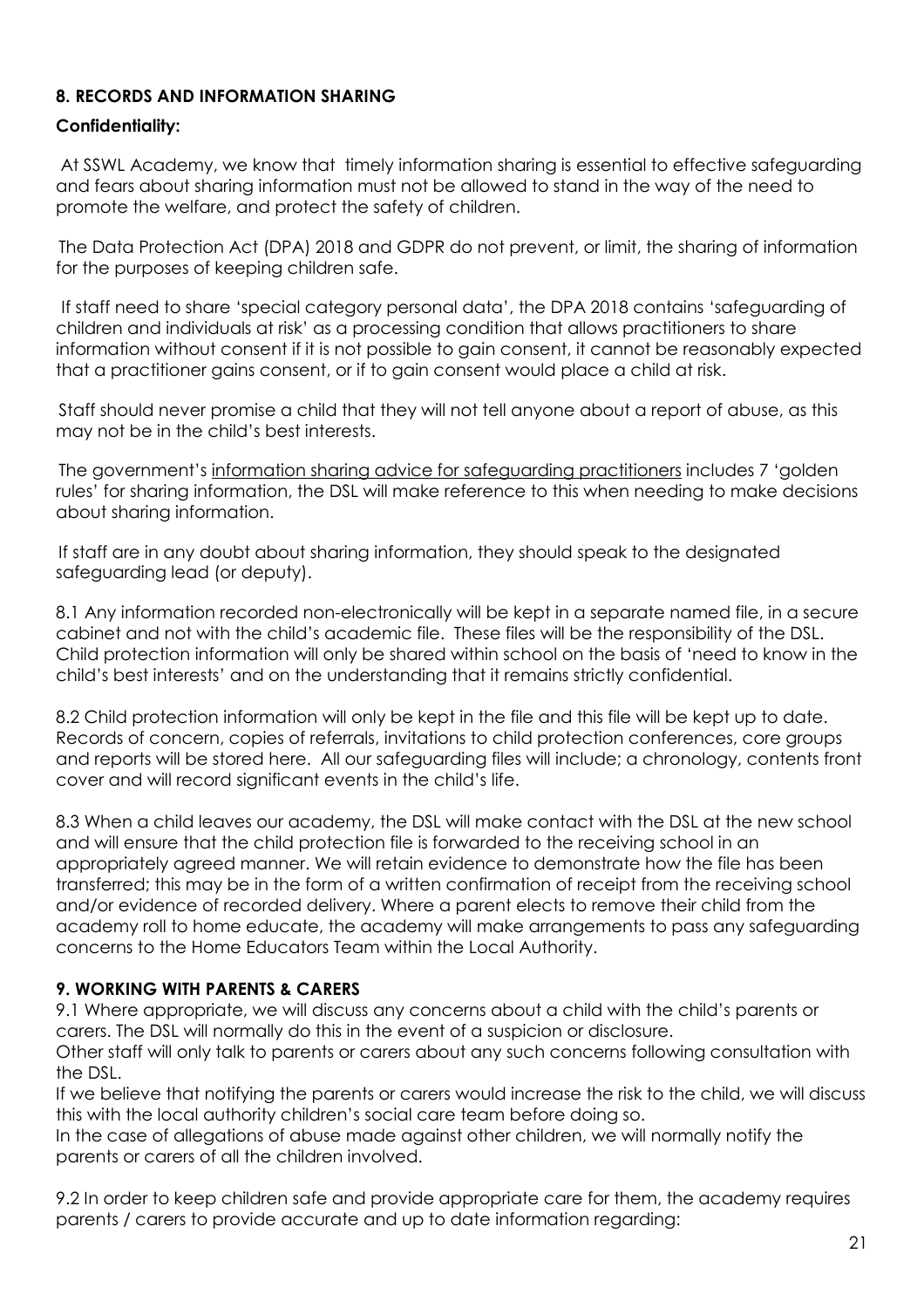- Full names and contact details of all adults with whom the child normally lives;
- Full names and contact details of all persons with parental responsibility (if different from above);
- At least two emergency contact details (if different from above);
- Full details of any other adult authorised by the parent to collect the child from school (if different from the above).

The Academy will retain this information on the pupil file. The academy will only share information about pupils with adults who have parental responsibility for a pupil or where a parent has given permission and the academy has been supplied with the adult's full details in writing.

## **10. CHILD PROTECTION CONFERENCES**

10.1 Children's Social Care will convene a Child Protection conference once a child protection enquiry under Section 47 of the Children Act 1989 has been undertaken and the child is judged to be at continuing risk of significant harm. A review conference will take place once a child has been made the subject of a Child Protection Plan in order to monitor the safety of the child and the required reduction in risk.

10.2 Staff members may be asked to attend a child protection conference or core group meetings on behalf of the academy in respect of individual children. Usually the person representing the academy at these meetings will be the DSL. In any event, the person attending will need to have as much relevant up to date information about the child as possible; any member of staff may be required to contribute to this process.

10.3 All reports for child protection conferences will be prepared in advance using the guidance and template report provided by the Local Children's Social Care. The information contained in the report will be shared with parents before the conference as appropriate and will include information relating to the child's physical, emotional and intellectual development and the child's presentation at school. In order to complete such reports, all relevant information will be sought from staff working with the child in school.

10.4 Clearly child protection conferences can be upsetting for parents. We recognise that we are likely to have more contact with parents than other professionals involved. We will work in an open and honest way with any parent whose child has been referred to Children's Social Care or whose child is subject to a child protection plan or child in need plan. Our responsibility is to promote the protection and welfare of all children and our aim is to achieve this in partnership with our parents.

## **11. SAFER RECRUITMENT**

We will ensure that at least one person on any interview/appointment panel for a post at the academy will have completed appropriate safer recruitment training. At all times the Principal and RB will ensure that safer recruitment practices are followed in accordance with the requirements of *'Keeping Children Safe in Education'*, DfE (2021).

See Appendix 3 for procedures

## **12. SAFER WORKING PRACTICE**

12.1 All adults who come into contact with our children have a duty of care to safeguard and promote their welfare. There is a legal duty placed upon us to ensure that all adults who work with or on behalf of our children are competent, confident and safe to do so.

12.2 All staff will be provided with a copy of our academy's Code of Conduct for Staff at induction. They will be expected to know our academy's Code of Conduct and policy for positive handling and carry out their duties in accordance with this advice. There will be occasions when some form of physical contact is inevitable, for example if a child has an accident or is hurt or is in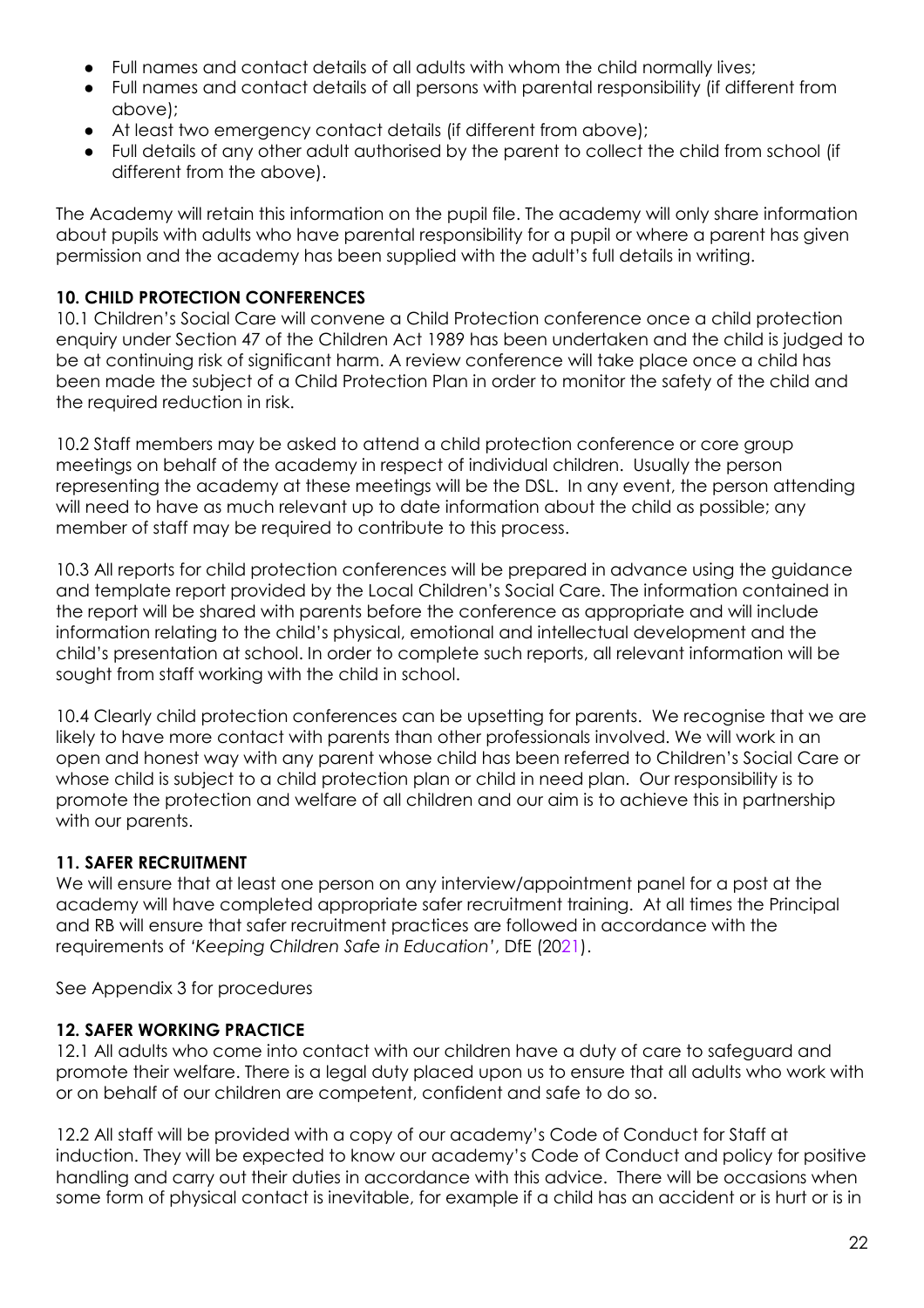a situation of danger to themselves or others around them. However, at all times the agreed policy for safe restraint must be adhered to.

12.3 If staff, visitors, volunteers or parent helpers are working with children alone they will, wherever possible, be visible to other members of staff and wear a badge or lanyard identifying them. They will be expected to inform another member of staff of their whereabouts in school, who they are with and for how long. Doors, ideally, should have a clear glass panel in them and be left open.

12.4 Guidance about acceptable conduct and safe practice will be given to all staff and volunteers during induction. These are sensible steps that every adult should take in their daily professional conduct with children. This advice can be found in '*Guidance for Safer Working Practices for Adults who work with Children and Young People in Education Settings*' (May 2019). All staff and volunteers are expected to carry out their work in accordance with this guidance and will be made aware that failure to do so could lead to disciplinary action.

## **13. Online Safety, Mobile Phones and Cameras**

We recognise the importance of safeguarding children from potentially harmful and inappropriate online material, and we understand that technology is a significant component in many safeguarding and wellbeing issues.

When children use the school's network to access the internet, they are protected from inappropriate content by our filtering and monitoring systems. However, many pupils are able to access the internet using their own data plan on their personal devices.

To address this, our academy aims to:

- Have robust processes in place to ensure the online safety of pupils, staff, volunteers and governors
- Protect and educate the whole school community in its safe and responsible use of technology, including mobile and smart technology (which we refer to as 'mobile phones')
- Set clear guidelines for the use of mobile phones for the whole school community
- Establish clear mechanisms to identify, intervene in and escalate any incidents or concerns, where appropriate

The 4 key categories of risk

Our approach to online safety is based on addressing the following categories of risk:

Content – being exposed to illegal, inappropriate or harmful content, such as pornography, fake news, racism, misogyny, self-harm, suicide, anti-Semitism, radicalisation and extremism

Contact – being subjected to harmful online interaction with other users, such as peer-to-peer pressure, commercial advertising and adults posing as children or young adults with the intention to groom or exploit them for sexual, criminal, financial or other purposes

Conduct – personal online behaviour that increases the likelihood of, or causes, harm, such as making, sending and receiving explicit images (e.g. consensual and non-consensual sharing of nudes and semi-nudes and/or pornography), sharing other explicit images and online bullying; and

Commerce – risks such as online gambling, inappropriate advertising, phishing and/or financial scams

Educate pupils about online safety as part of our curriculum. For example:

- o The safe use of social media, the internet and technology
- o Keeping personal information private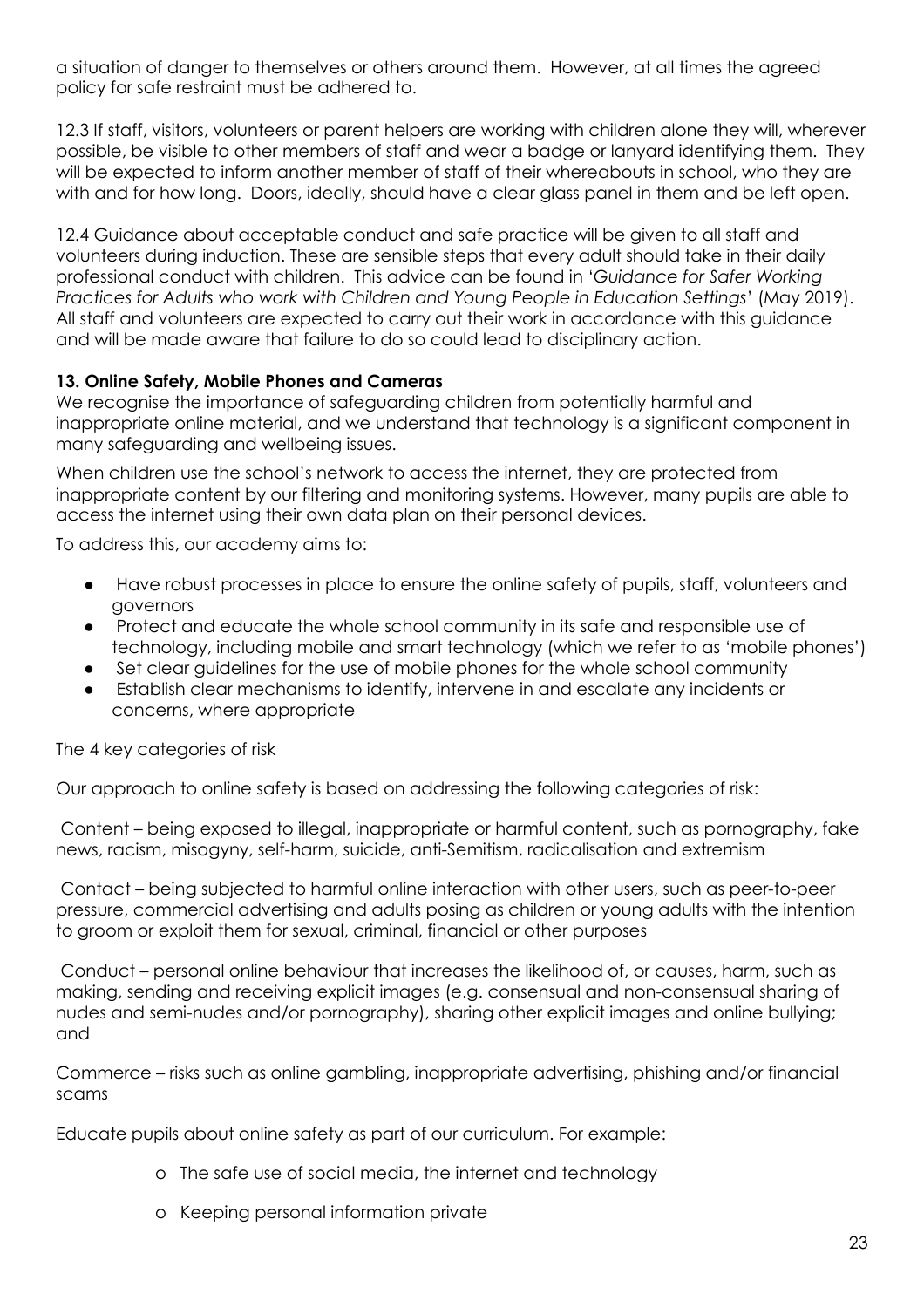- o How to recognise unacceptable behaviour online
- o How to report any incidents of cyber-bullying, ensuring pupils are encouraged to do so, including where they are a witness rather than a victim

 Train staff, as part of their induction, on safe internet use and online safeguarding issues including cyber-bullying and the risks of online radicalisation. All staff members will receive refresher training at least once each academic year

 Educate parents/carers about online safety via our website, communications sent directly to them and during parents' evenings. We will also share clear procedures with them so they know how to raise concerns about online safety

 Make sure staff are aware of any restrictions placed on them with regards to the use of their mobile phone and cameras, for example that:

- o Staff are allowed to bring their personal phones to school for their own use,
- o Staff will not take pictures or recordings of pupils on their personal phones or cameras

Make all pupils, parents/carers, staff, volunteers and governors aware that they are expected to sign an agreement regarding the acceptable use of the internet in school, use of the academy's ICT systems and use of their mobile and smart technology

Explain the sanctions we will use if a pupil is in breach of our policies on the acceptable use of the internet and mobile phones

Make sure all staff, pupils and parents/carers are aware that staff have the power to search pupils' phones, as set out in th[e](https://www.gov.uk/government/publications/searching-screening-and-confiscation) [DfE's guidance on searching, screening and confiscation](https://www.gov.uk/government/publications/searching-screening-and-confiscation)

Put in place robust filtering and monitoring systems to limit children's exposure to the 4 key categories of risk (described above) from the school's IT systems

Carry out an annual review of our approach to online safety, supported by an annual risk assessment that considers and reflects the risks faced by our school community

This section summarises our approach to online safety and mobile phone use. For comprehensive details about our school's policy on online safety and the use of mobile phones, please refer to our online safety policy and mobile phone policy, which you can find on our website

[https://space.academies.aspirationsacademies.org/wp](https://space.academies.aspirationsacademies.org/wp-content/uploads/sites/13/2020/07/2_116_e-saftey-policy.pdf)[content/uploads/sites/13/2020/07/2\\_116\\_e-saftey-policy.pdf](https://space.academies.aspirationsacademies.org/wp-content/uploads/sites/13/2020/07/2_116_e-saftey-policy.pdf)

We will follow the General Data Protection Regulation and Data Protection Act 2018 when taking and storing photos and recordings for use in the academy.

Please also refer to the Aspirations Acceptable Use of Mobile Phones Policy and the Staff Code of Conduct.

## **14. MANAGING ALLEGATIONS AGAINST STAFF (including SUPPLY STAFF, VOLUNTEERS & CONTRACTORS)**

Our aim is to provide a safe and supportive environment which secures the wellbeing and very best outcomes for the children at our academy. We do recognise that sometimes the behaviour of adults may lead to an allegation of abuse being made.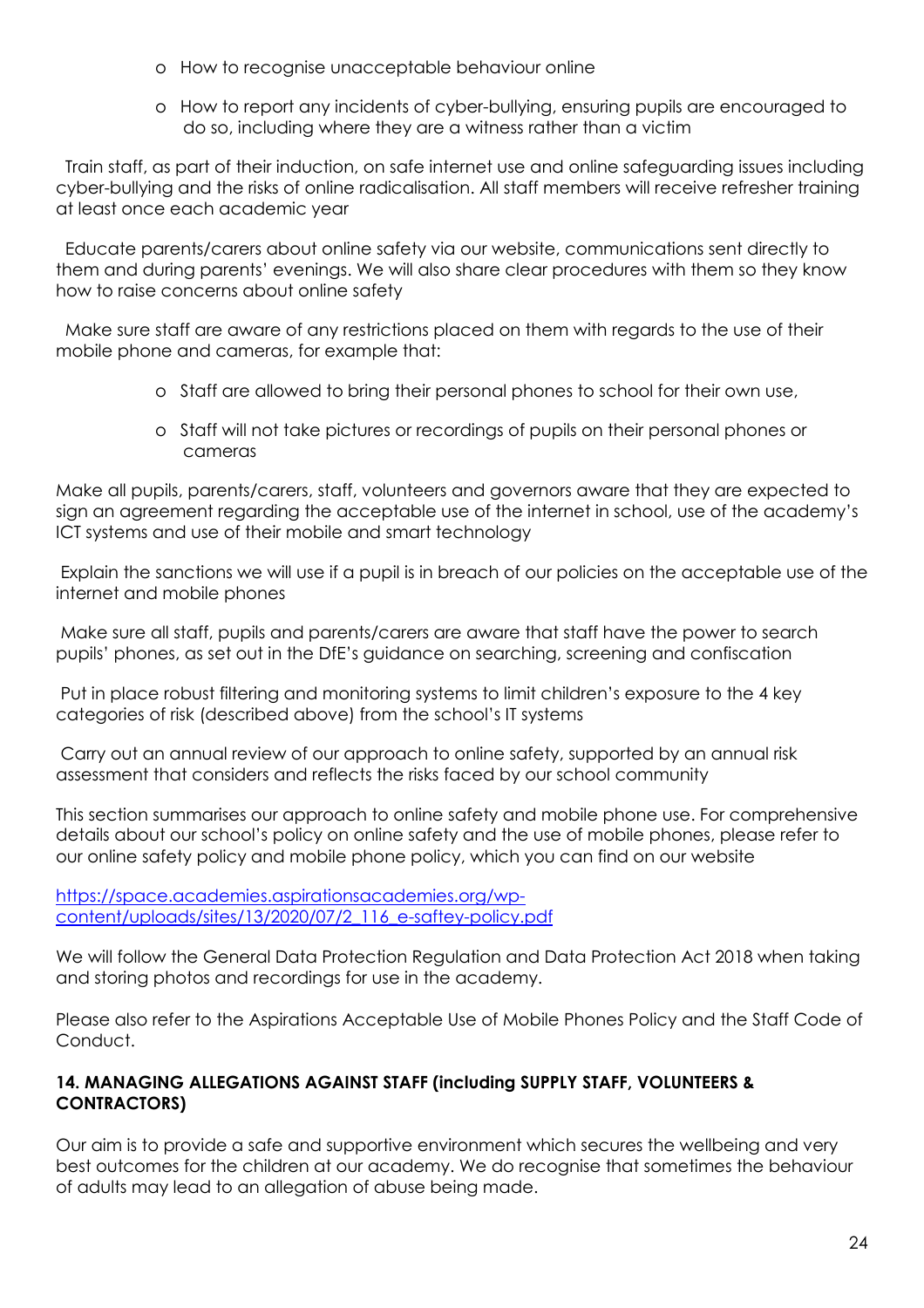Any adult who receives information regarding an allegation about *any* adult in the academy must inform the Principal immediately. In the event of the Principal not being available, then the information must be passed on to the DSL or the person acting as Principal. Where you believe there is a conflict of interest in reporting a concern or allegation about a member of staff (including a supply teacher, volunteer or contractor) to the Principal, you must report it directly to the local authority designated officer (LADO) and notify the Trust's Safeguarding Lead that you have done so.

Should an allegation be made about the Principal, this must be reported to the Chair of the Regional Board. If the allegation is about the Chair of the Regional Board, then the allegation must be reported to the Trust's Safeguarding Lead or the Deputy Managing Director.

This section of this policy applies to all cases in which it is alleged that a member of staff (including supply staff, volunteers and contractors ) has:

- Behaved in a way that has harmed a child, or may have harmed a child, or
- Possibly committed a criminal offence against or related to a child, or
- Behaved towards a child or children in a way that indicates he or she would pose a risk of harm to children, or
- Behaved, or may have behaved in a way that indicates they may not be suitable to work with children

It applies regardless of whether the alleged abuse took place in the school. Allegations against a teacher who is no longer teaching and historical allegations of abuse will be referred to the police.

We will deal with any allegation of abuse against a member of staff (including supply staff, volunteers and contractors) very quickly, in a fair and consistent way that provides effective child protection while also supporting the individual who is the subject of the allegation.

Our procedures for dealing with allegations will be applied with common sense and judgement. The **Paragraph 211 Checklist** will be completed by the Principal / Chair of the RB as a starting point to support decision making when dealing with the allegation.

## **Suspension**

Suspension will not be the default position, and will only be considered in cases where there is reason to suspect that a child or other children is/are at risk of harm, or the case is so serious that it might be grounds for dismissal. In such cases, we will only suspend an individual if we have considered all other options available and there is no reasonable alternative.

Based on an assessment of risk, we will consider alternatives such as:

- Redeployment within the academy so that the individual does not have direct contact with the child or children concerned
- Providing another member of staff to be present when the individual has contact with children
- Redeploying the individual to alternative work in the academy so that they do not have unsupervised access to children
- Moving the child or children to classes where they will not come into contact with the individual, making it clear that this is not a punishment and parents have been consulted
- Temporarily redeploying the individual to another role in a different location, for example to an alternative academy or other work for the Aspirations Trust

#### **Definitions for outcomes of allegation investigations**

● **Substantiated:** there is sufficient evidence to prove the allegation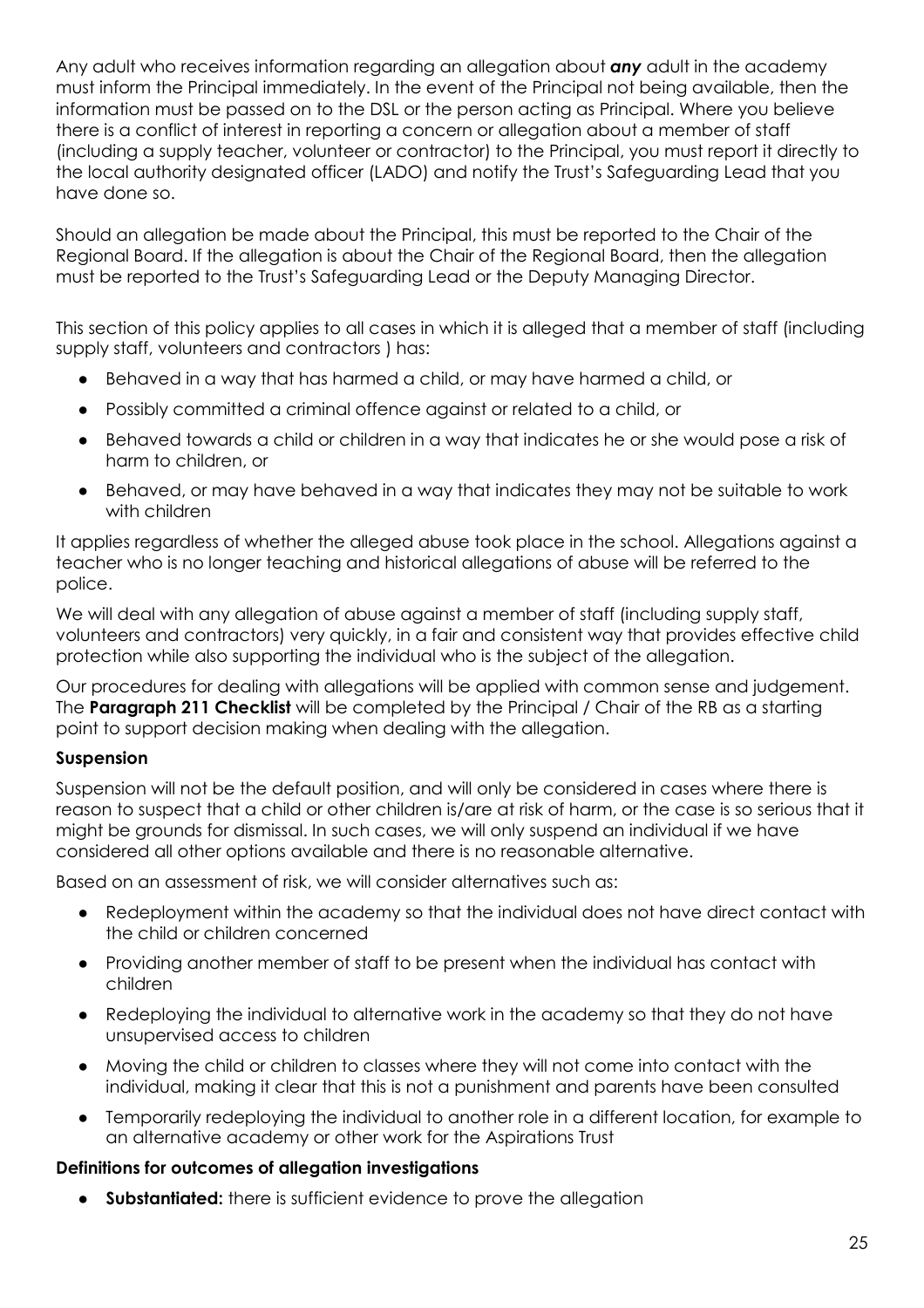- **Malicious:** there is sufficient evidence to disprove the allegation and there has been a deliberate act to deceive
- **False:** there is sufficient evidence to disprove the allegation
- **Unsubstantiated:** there is insufficient evidence to either prove or disprove the allegation (this does not imply guilt or innocence)

## **Procedure for dealing with allegations**

In the event of an allegation that meets the criteria above, the principal, or chair of the Regional Board of Governors where the principal is the subject of the allegation, – the 'case manager' – will take the following steps:

- Immediately discuss the allegation with the designated officer at the local authority. This is to consider the nature, content and context of the allegation and agree a course of action, including whether further enquiries are necessary to enable a decision on how to proceed, and whether it is necessary to involve the police and/or children's social care services. (The case manager may, on occasion, consider it necessary to involve the police *before* consulting the designated officer – for example, if the accused individual is deemed to be an immediate risk to children or there is evidence of a possible criminal offence. In such cases, the case manager will notify the designated officer as soon as practicably possible after contacting the police)
- Inform the accused individual of the concerns or allegations and likely course of action as soon as possible after speaking to the designated officer (and the police or children's social care services, where necessary). Where the police and/or children's social care services are involved, the case manager will only share such information with the individual as has been agreed with those agencies
- Where appropriate (in the circumstances described above), carefully consider whether suspension of the individual from contact with children at the academy is justified or whether alternative arrangements such as those outlined above can be put in place. Advice will be sought from the designated officer, police and/or children's social care services, as appropriate
- **If immediate suspension is considered necessary**, agree and record the rationale for this with the designated officer. The record will include information about the alternatives to suspension that have been considered, and why they were rejected. Written confirmation of the suspension will be provided to the individual facing the allegation or concern within 1 working day, and the individual will be given a named contact at the academy / Trust and their contact details
- **If it is decided that no further action is to be taken** in regard to the subject of the allegation or concern, record this decision and the justification for it and agree with the designated officer what information should be put in writing to the individual and by whom, as well as what action should follow both in respect of the individual and those who made the initial allegation
- **If it is decided that further action is needed**, take steps as agreed with the designated officer to initiate the appropriate action in school and/or liaise with the police and/or children's social care services as appropriate
- Provide effective support for the individual facing the allegation or concern, including appointing a named representative to keep them informed of the progress of the case and consider what other support is appropriate. This may include who they can turn to for advice – trade union representatives, or a colleague, for example – and any academy arrangements for wellbeing counselling or advice
- Inform the parents or carers of the child/children involved about the allegation as soon as possible if they do not already know (following agreement with children's social care services and/or the police, if applicable). The case manager will also inform the parents or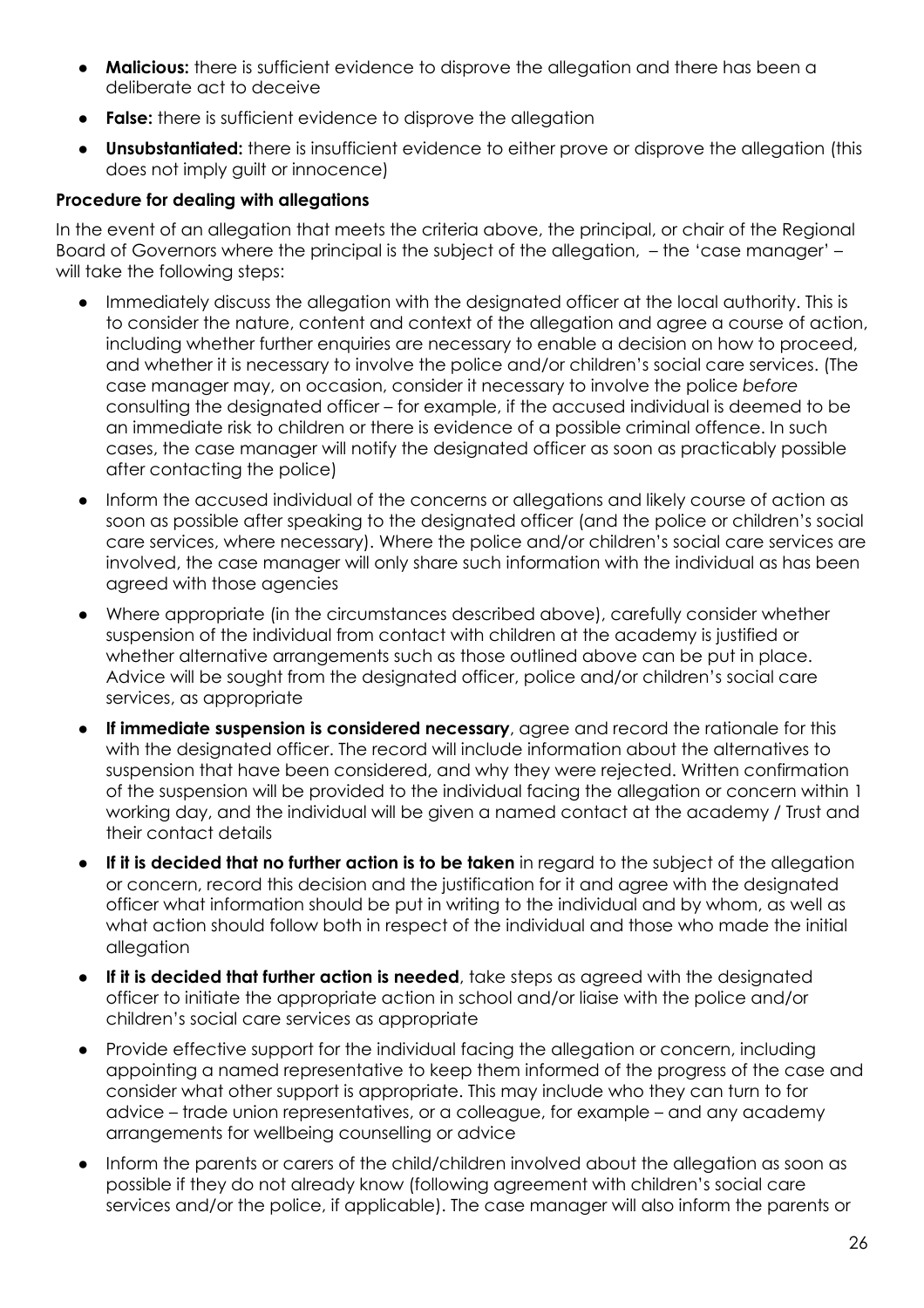carers of the requirement to maintain confidentiality about any allegations made against teachers (where this applies) while investigations are ongoing. Any parent or carer who wishes to have the confidentiality restrictions removed in respect of a teacher will be advised to seek legal advice

- Keep the parents or carers of the child/children involved informed of the progress of the case and the outcome, where there is not a criminal prosecution, including the outcome of any disciplinary process (in confidence)
- Make a referral to the DBS where it is thought that the individual facing the allegation or concern has engaged in conduct that harmed or is likely to harm a child, or if the individual otherwise poses a risk of harm to a child

If the academy is made aware that the secretary of state has made an interim prohibition order in respect of an individual, we will immediately suspend that individual from teaching, pending the findings of the investigation by the Teaching Regulation Agency (TRA).

Where the police are involved, wherever possible the Aspirations Trust will ask the police at the start of the investigation to obtain consent from the individuals involved to share their statements and evidence for use in the academy's disciplinary process, should this be required at a later point.

## **Additional considerations for supply staff and contractors**

If there are concerns or an allegation is made against someone not directly employed by the academy, such as supply staff provided by an agency, we will take the actions below in addition to our standard procedures.

- $\triangleright$  We will not decide to stop using a supply teacher due to safeguarding concerns without finding out the facts and liaising with our local authority designated officer to determine a suitable outcome
- $\triangleright$  The Principal will discuss with the agency whether it is appropriate to suspend the supply teacher, or redeploy them to another part of the academy, while the academy carries out the investigation
- $\triangleright$  We will involve the agency fully, but the academy will take the lead in collecting the necessary information and providing it to the local authority designated officer as required
- $\triangleright$  We will address issues such as information sharing, to ensure any previous concerns or allegations known to the agency are taken into account (we will do this, for example, as part of the allegations management meeting or by liaising directly with the agency where necessary)

When using an agency, we will inform them of our process for managing allegations, and keep them updated about our policies as necessary, and will invite the agency's HR manager or equivalent to meetings as appropriate.

## **Timescales**

- Any cases where it is clear immediately that the allegation is unsubstantiated or malicious will be resolved within 1 week
- If the nature of an allegation does not require formal disciplinary action, we will institute appropriate action within 3 working days
- If a disciplinary hearing is required and can be held without further investigation, we will hold this within 15 working days

# **Specific actions**

# **Action following a criminal investigation or prosecution**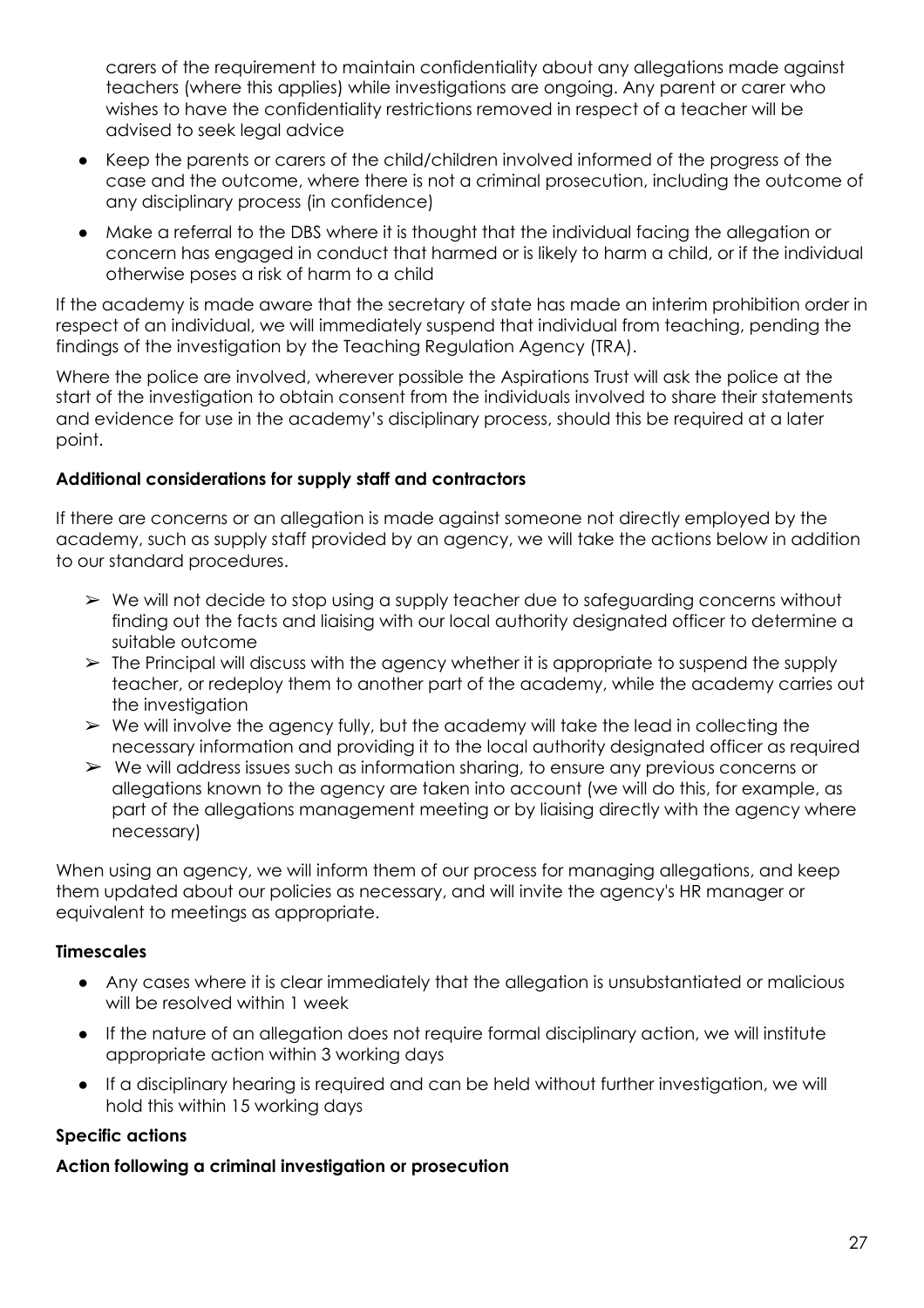The case manager will discuss with the LADO whether any further action, including disciplinary action, is appropriate and, if so, how to proceed, taking into account information provided by the police and/or children's social care services.

## **Conclusion of a case where the allegation is substantiated**

If the allegation is substantiated and the individual is dismissed or the academy ceases to use their services, or the individual resigns or otherwise ceases to provide their services, the case manager and the Trust's HR Director will discuss with the designated officer whether to make a referral to the DBS for consideration of whether inclusion on the barred lists is required. If they think the individual has engaged in conduct that has harmed, or is likely to harm, a child, or if they think the person otherwise poses a risk of harm to a child, they must make a referral to the DBS.

If the individual concerned is a member of teaching staff, the case manager and HR Director will discuss with the designated officer whether to refer the matter to the Teacher Regulation Agency to consider prohibiting the individual from teaching.

## **Individuals returning to work after suspension**

If it is decided on the conclusion of a case that an individual who has been suspended can return to work, the case manager will consider how best to facilitate this.

The case manager will also consider how best to manage the individual's contact with the child or children who made the allegation, if they are still attending the academy.

## **Unsubstantiated or malicious allegations**

If an allegation is shown to be deliberately invented, or malicious, the principal, or other appropriate person in the case of an allegation against the principal, will consider whether any disciplinary action is appropriate against the pupil(s) who made it, or whether the police should be asked to consider whether action against those who made the allegation might be appropriate, even if they are not a pupil.

## **Confidentiality**

The academy will make every effort to maintain confidentiality and guard against unwanted publicity while an allegation is being investigated or considered.

The case manager will take advice from the LADO, police and children's social care services, as appropriate, to agree:

- Who needs to know about the allegation and what information can be shared
- How to manage speculation, leaks and gossip, including how to make parents or carers of a child/children involved aware of their obligations with respect to confidentiality
- What, if any, information can be reasonably given to the wider community to reduce speculation
- How to manage press interest if, and when, it arises

## **Record-keeping**

The case manager will maintain clear records about any case where the allegation or concern meets the criteria above and store them on the individual's confidential personnel file for the duration of the case. Such records will include:

- A clear and comprehensive summary of the allegation
- Details of how the allegation was followed up and resolved
- Notes of any action taken and decisions reached (and justification for these, as stated above)

If an allegation or concern is not found to have been malicious, the school will retain the records of the case on the individual's confidential personnel file, and provide a copy to the individual.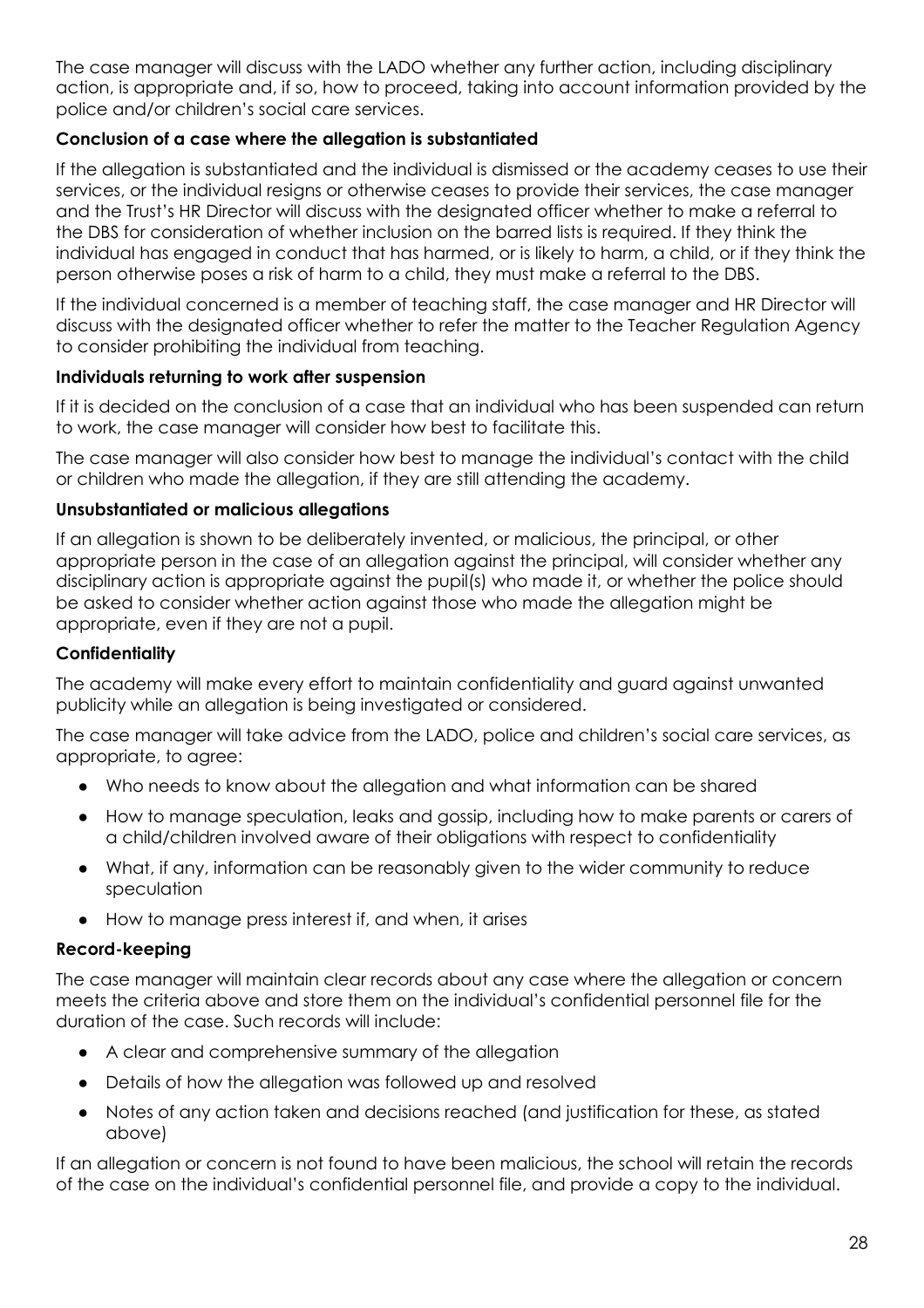We will retain these records at least until the individual has reached normal pension age, or for 10 years from the date of the allegation if that is longer.

The records of any allegation that is found to be malicious will be deleted from the individual's personnel file.

## **References**

When providing employer references, we will not refer to any allegation that has been proven to be false, unsubstantiated or malicious, or any history of allegations where all such allegations have been proven to be false, unsubstantiated or malicious.

#### **Learning lessons**

After any cases where the allegations are *substantiated*, we will review the circumstances of the case with the local authority's designated officer to determine whether there are any improvements that we can make to the academy's procedures or practice to help prevent similar events in the future.

This will include consideration of (as applicable):

- Issues arising from the decision to suspend the member of staff
- The duration of the suspension
- Whether or not the suspension was justified
- The use of suspension when the individual is subsequently reinstated. We will consider how future investigations of a similar nature could be carried out without suspending the individual

Any member of staff or volunteer who does not feel confident to raise their concerns with the Principal or the Chair of the Regional Board should contact the LADO directly. Further national guidance can be found at: [Advice on whistleblowing.](https://www.gov.uk/whistleblowing) The [NSPCC whistleblowing helpline](https://www.nspcc.org.uk/what-you-can-do/report-abuse/dedicated-helplines/whistleblowing-advice-line/) is also available for staff who do not feel able to raise concerns regarding child protection failures internally. Staff can call: 0800 028 0285 – the helpline is available from 8:00am to 8:00pm, Monday to Friday or via e-mail: [help@nspcc.org.uk.](mailto:help@nspcc.org.uk)

## **Low Level Concerns**

At SSWL Academy, we promote a culture of openness and transparency in which all concerns about all adults in the academy are dealt with promptly and appropriately. We ensure that adults working in or on behalf of the academy are clear about professional boundaries and act within these boundaries and in accordance with the ethos and values of an Aspirations Academy. These expectations are set out in the Staff Code of Conduct and Teachers Standards and staff are regularly reminded about them.

Where a colleague has concerns that may not meet the threshold for referral to the LADO, as set out in p22-23 of this policy (also referred to in paragraph 338 of KCSIE 2021as the 'harms threshold'), they must share these concerns with the Principal.

The Principal will decide on the appropriate course of action to take, such as training and support for the individual concerned, or wider training if it is felt that there is a weakness in the academy's safeguarding system.

Where a low level concern is shared about a supply teacher or contractor, the Principal will notify their employer about the concern.

All information shared will be treated with confidentiality. Records of the details of the concern, the context and action taken will be made and kept securely. The name of the individual sharing their concern will be noted but, as far as reasonably possible, will not be communicated to the alleged individual without prior agreement.

Records will be reviewed for any patterns of behaviour so that appropriate action can be taken.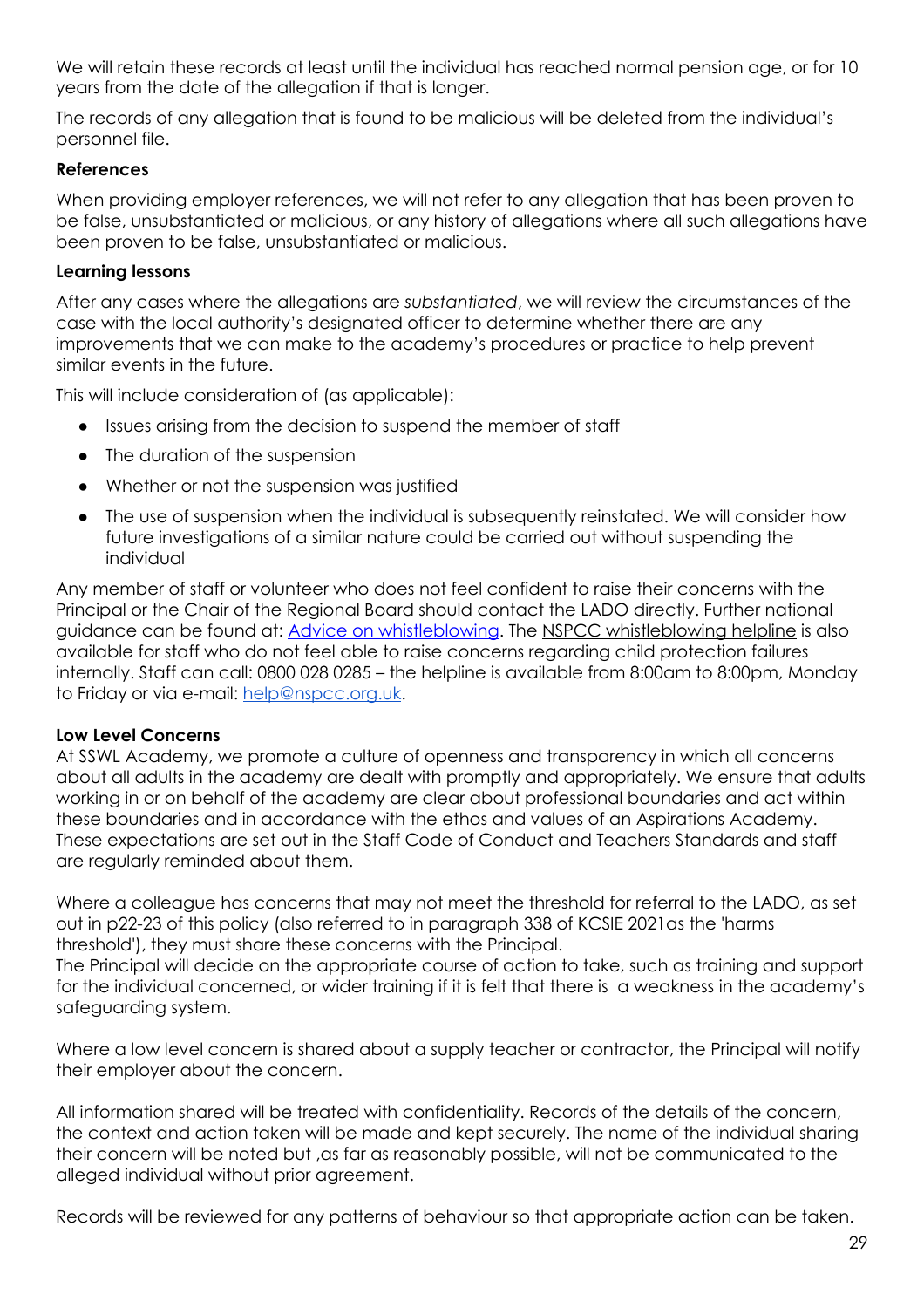Records will be kept for 6 years after the individual's employment with the organisation has ended.

A low-level concern is any concern – no matter how small, and even if no more than a 'nagging doubt' – that an adult may have acted in a manner which:

• is not consistent with the academy's Code of Conduct (including inappropriate conduct outside of work)

• even if not linked to a particular act or omission, has caused a sense of unease about that adult's suitability to work with children but does not meet the harms threshold

Low level concerns could be, but are not limited to:

-being over friendly with children

-having 'favourites'

-taking photos of children on their mobile phone

-using inappropriate language about children

-using inappropriate sexualised, intimidating or offensive language

-engaging with a child on a one-to-one basis in a secluded area or behind a closed door

## **15. Checking the identity and suitability of visitors**

All visitors will be required to verify their identity to the satisfaction of staff.

If the visitor is unknown to the setting, we will check their credentials and reason for visiting before allowing them to enter the setting. Visitors should be ready to produce identification.

Visitors are expected to sign the visitors' book and wear a visitor's badge.

Visitors to the school who are visiting for a professional purpose, such as educational psychologists and Aspirations central staff, will be asked to show photo ID and:

 Will be asked to show their DBS certificate, which will be checked alongside their photo ID; or

 The organisation sending the professional, such as the LA or educational psychology service, will provide prior written confirmation that an enhanced DBS check with barred list information has been carried out

All other visitors, including visiting speakers, **will be accompanied by a member of staff at all times.**  We will not invite into the school any speaker who is known to disseminate extremist views, and will carry out appropriate checks to ensure that any individual or organisation using school facilities is not seeking to disseminate extremist views or radicalise pupils or staff.

## **16. Non-collection of children**

If a child is not collected at the end of the session/day, we will: Contact the relevant Parent/carer. The incident will be recorded in Myconcern

## **17. Missing pupils**

Our procedures are designed to ensure that a missing child is found and returned to effective supervision as soon as possible. If a child goes missing, we will: Contact the relevant Parent/carer. The incident will be recorded in Myconcern

## **Elective Home Education**

Where a parent has expressed their intention to remove a child from our academy to educate them at home, we will liaise with the LA and any other key professionals involved with the child, to coordinate a meeting with the parents/carers. The meeting will be to ensure that the best interests of the child are at the forefront of any decision being made.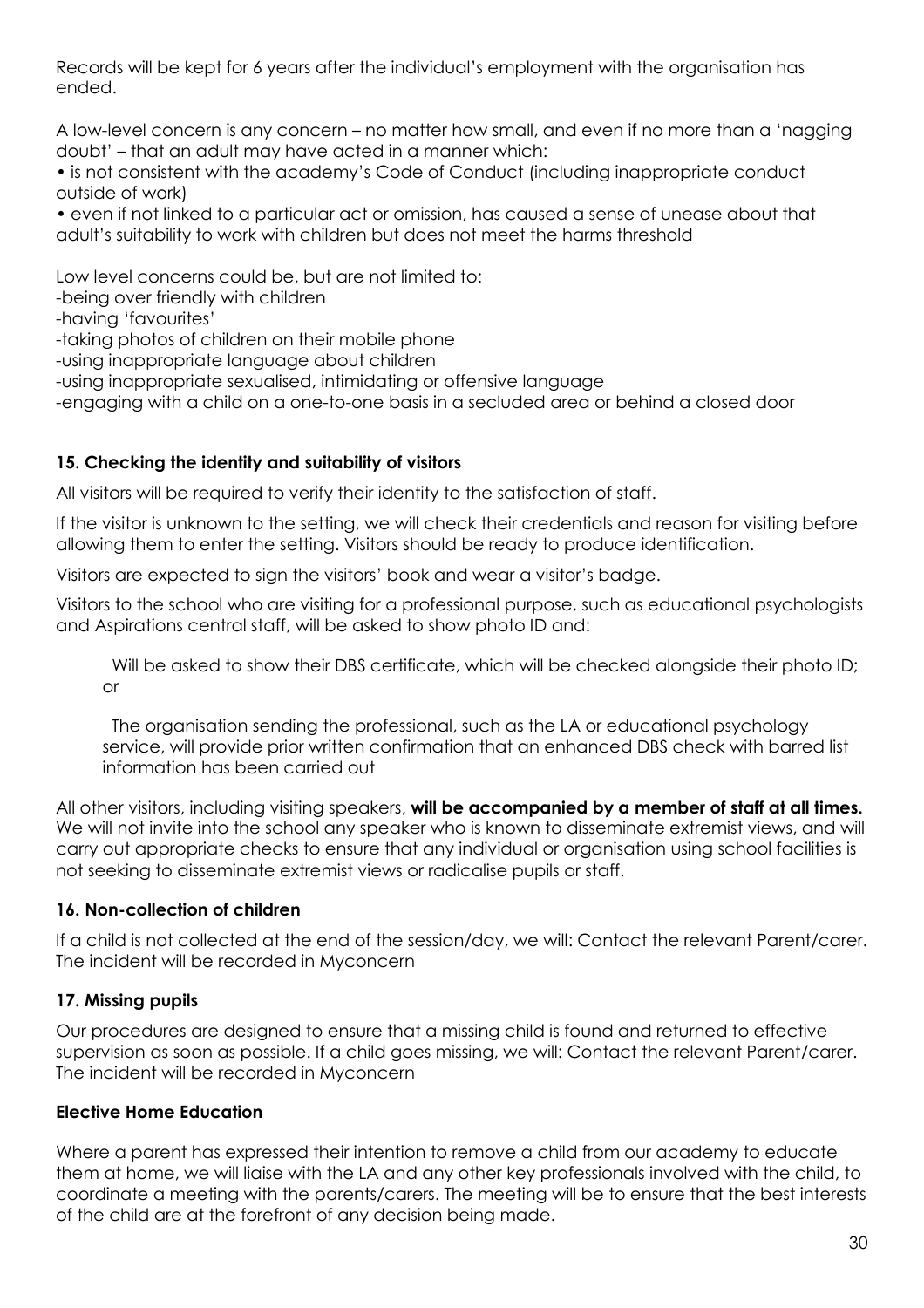## **18. RELEVANT POLICIES**

To underpin the values and ethos of our academy and our intent to ensure that pupils at our academy are appropriately safeguarded the following policies are also included under our safeguarding umbrella:

- **Staff Code of Conduct**
- **Behaviour**
- Positive handling / Restraint
- Anti-Bullying
- Whistle-blowing
- Attendance
- Online Safety
- Health and Safety including site security
- Harassment and discrimination including racial abuse
- Meeting the needs of pupils with medical conditions
- Intimate Care
- First aid
- Educational visits including overnight stays

**We expect all staff, including those who do not work directly with children, to have read:**

- **Keeping Children Safe in Education (2021) [Part One]; and school leaders and staff that work directly with children should also read Annex A**
- **Staff Code of Conduct**
- **Safeguarding and Child Protection Policy**
- **Academy's Behaviour Policy**
- **Policy for Children Missing Education**
- **Acceptable Use Policy (staff)**

#### **16. STATUTORY FRAMEWORK**

This policy has been devised in accordance with the following legislation and guidance:

- '*[Working Together to Safeguard Children: A guide to inter-agency working to safeguard](https://www.gov.uk/government/uploads/system/uploads/attachment_data/file/419595/Working_Together_to_Safeguard_Children.pdf)  [and promote the welfare of children](https://www.gov.uk/government/uploads/system/uploads/attachment_data/file/419595/Working_Together_to_Safeguard_Children.pdf)*', DfE (2018)
- *['Keeping Children Safe in Education'](https://www.gov.uk/government/publications/keeping-children-safe-in-education--2)*, DfE (September 2021)
- ['What to do if you're worried a child is being abused', DfE \(March 2015\)](https://www.gov.uk/government/uploads/system/uploads/attachment_data/file/419604/What_to_do_if_you_re_worried_a_child_is_being_abused.pdf)
- ['Information Sharing: Advice for practitioners', DfE \(March 2015\)](https://www.gov.uk/government/uploads/system/uploads/attachment_data/file/419628/Information_sharing_advice_safeguarding_practitioners.pdf)
- '*[The Prevent duty: Departmental advice for schools and childcare providers'](https://www.gov.uk/government/uploads/system/uploads/attachment_data/file/439598/prevent-duty-departmental-advice-v6.pdf)*, DfE (2015)
- ['Mandatory Reporting of Female Genital Mutilation -](https://www.gov.uk/government/uploads/system/uploads/attachment_data/file/469448/FGM-Mandatory-Reporting-procedural-info-FINAL.pdf) procedural information', Home Office (October 2015)

This policy also complies with our funding agreement and articles of association.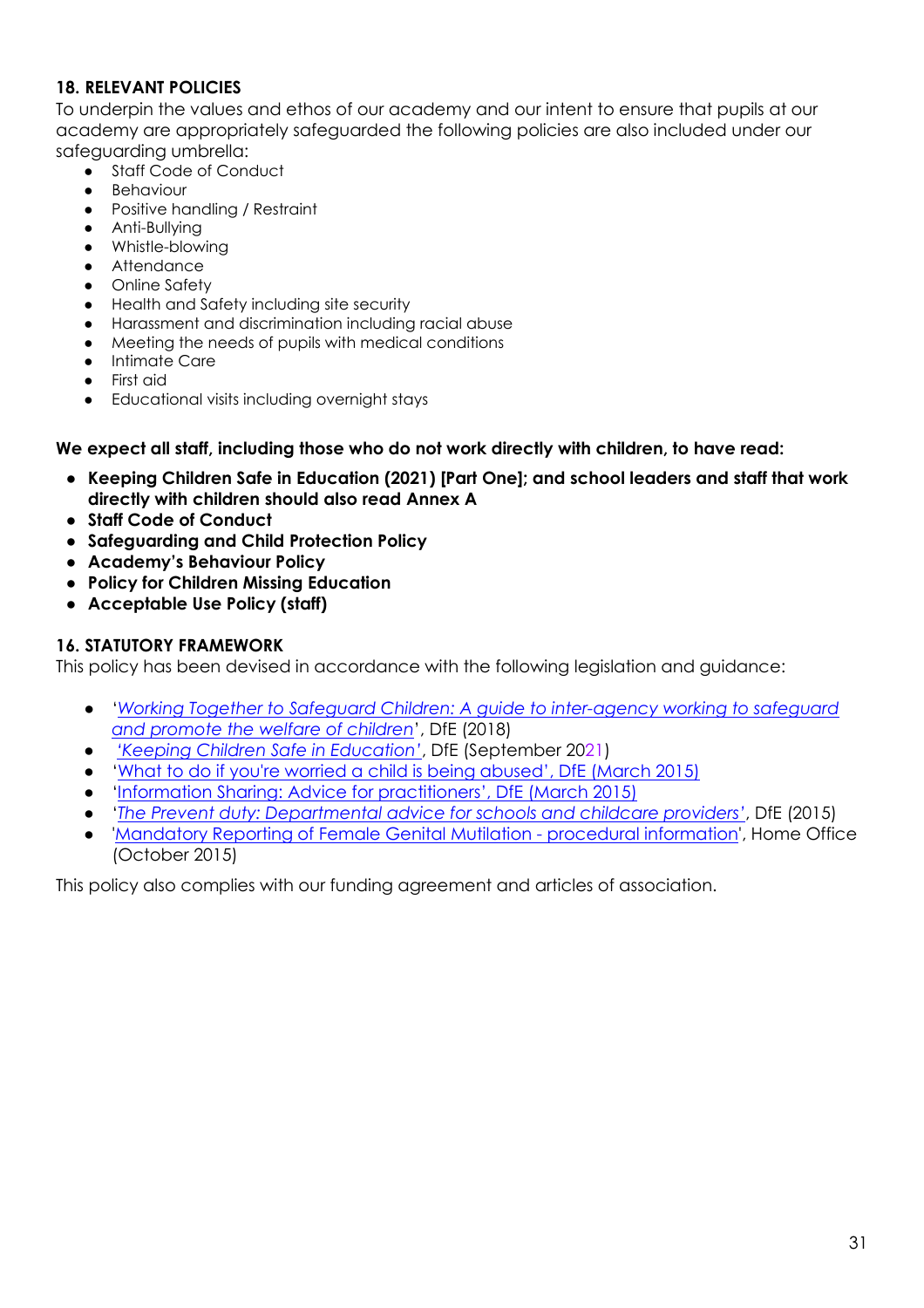# **Appendix 1: Types of Abuse (from KCSiE 2021)**

All school staff should be aware that abuse, neglect and safeguarding issues are rarely standalone events that can be covered by one definition or label. In most cases, multiple issues will overlap with one another.

All staff should be aware that safeguarding incidents or behaviours can be associated with factors outside the school and can occur between children outside of these environments. All staff, but especially the designated safeguarding lead (and deputies) should consider whether children are at risk of abuse or exploitation in situations outside their families. Extra-familial harms take a variety of different forms and children can be vulnerable to multiple harms including (but not limited to) sexual exploitation, criminal exploitation, and serious youth violence.

**Abuse**: a form of maltreatment of a child. Somebody may abuse or neglect a child by inflicting harm or by failing to act to prevent harm. Children may be abused in a family or in an institutional or community setting by those known to them or, more rarely, by others (e.g. via the internet). They may be abused by an adult or adults or by another child or children.

**Physical abuse**: a form of abuse which may involve hitting, shaking, throwing, poisoning, burning or scalding, drowning, suffocating or otherwise causing physical harm to a child. Physical harm may also be caused when a parent or carer fabricates the symptoms of, or deliberately induces, illness in a child.

**Emotional abuse**: the persistent emotional maltreatment of a child such as to cause severe and adverse effects on the child's emotional development. It may involve conveying to a child that they are worthless or unloved, inadequate, or valued only insofar as they meet the needs of another person. It may include not giving the child opportunities to express their views, deliberately silencing them or 'making fun' of what they say or how they communicate. It may feature age or developmentally inappropriate expectations being imposed on children. These may include interactions that are beyond a child's developmental capability as well as overprotection and limitation of exploration and learning, or preventing the child participating in normal social interaction. It may involve seeing or hearing the ill-treatment of another. It may involve serious bullying (including cyberbullying), causing children frequently to feel frightened or in danger, or the exploitation or corruption of children. Some level of emotional abuse is involved in all types of maltreatment of a child, although it may occur alone.

**Sexual abuse**: involves forcing or enticing a child or young person to take part in sexual activities, not necessarily involving a high level of violence, whether or not the child is aware of what is happening. The activities may involve physical contact, including assault by penetration (for example rape or oral sex) or non-penetrative acts such as masturbation, kissing, rubbing and touching outside of clothing. They may also include non-contact activities, such as involving children in looking at, or in the production of, sexual images, watching sexual activities, encouraging children to behave in sexually inappropriate ways, or grooming a child in preparation for abuse (including via the internet). Sexual abuse is not solely perpetrated by adult males. Women can also commit acts of sexual abuse, as can other children.

**Neglect**: the persistent failure to meet a child's basic physical and/or psychological needs, likely to result in the serious impairment of the child's health or development. Neglect may occur during pregnancy as a result of maternal substance abuse. Once a child is born, neglect may involve a parent or carer failing to: provide adequate food, clothing and shelter (including exclusion from home or abandonment); protect a child from physical and emotional harm or danger; ensure adequate supervision (including the use of inadequate care-givers); or ensure access to appropriate medical care or treatment. It may also include neglect of, or unresponsiveness to, a child's basic emotional needs.

**Please remember if you feel unsure or worried, do something about it. Don't keep it to yourself.**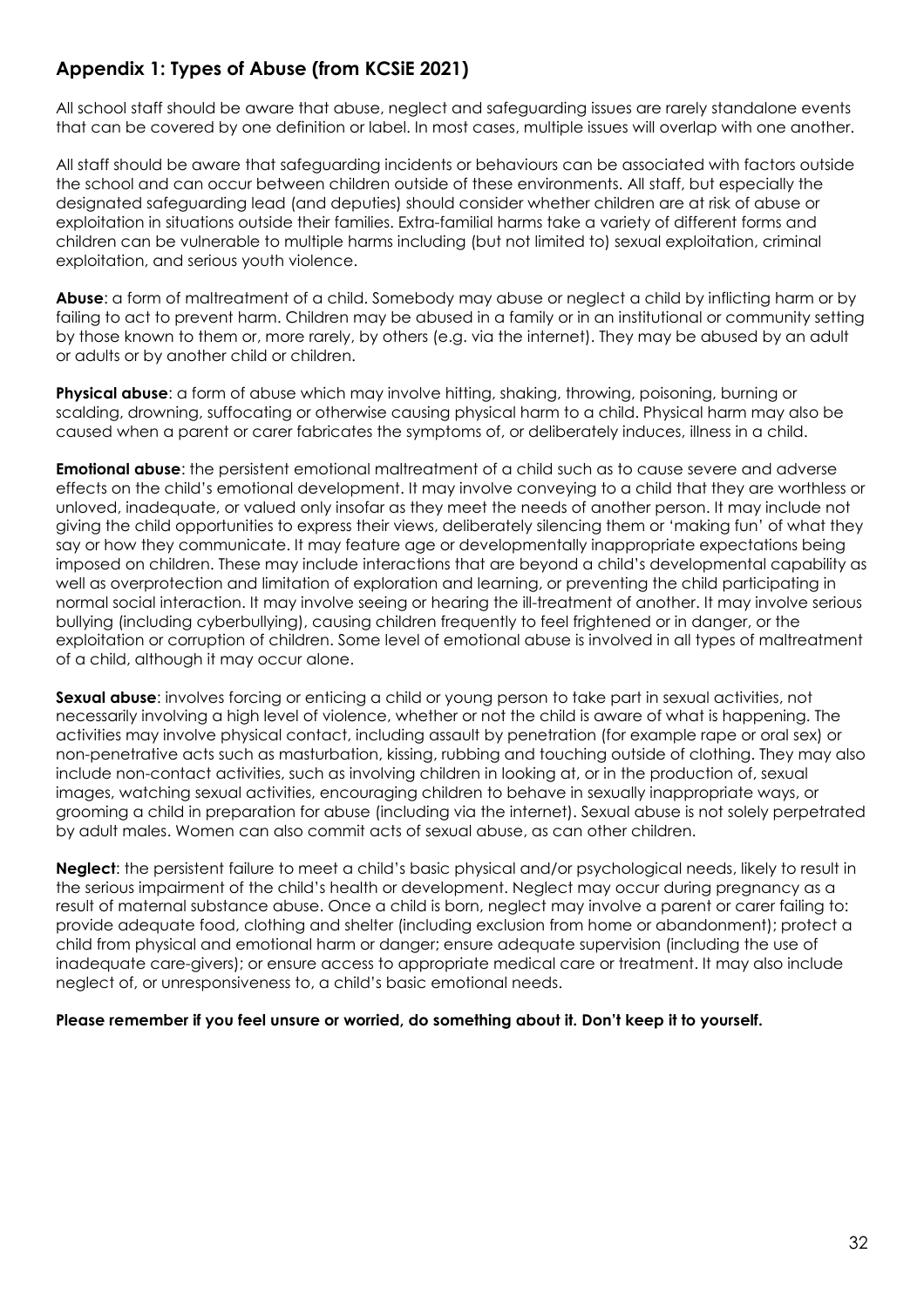## **Appendix 2: Safeguarding Induction Sheet for new or supply staff and regular visitors or volunteers.**

We all have a statutory duty to safeguard and promote the welfare of children, and at our academy we take this responsibility seriously.

If you have any concerns about a child or young person in our academy, you must share this information immediately with our Designated Safeguarding Lead (DSL) or one of the alternate post holders.

Do not think that your worry is insignificant if it is about hygiene, appearance or behaviour – we would rather you told us as we would rather know about something that appears small than miss a worrying situation.

**If you think the matter is very serious and may be related to child protection, for example, physical, emotional, sexual abuse or neglect, you must find a member of staff from the Safeguarding team detailed below and provide them with a written record of your concern. If you are unable to locate the forms then ask a member of the academy office staff to find them and to ask them to speak with you immediately about a confidential and urgent matter.**

Any allegation concerning a member of staff, a child's foster carer, a contractor or a volunteer should be reported immediately to the Principal. If an allegation is made about the Principal you should pass this information to the Chair of the Regional Board or the Trust's Safeguarding Lead. Alternatively, you can contact the Local Authority Designated Officer on 0208 583 3423/ 07970198380

The [NSPCC whistleblowing helpline](https://www.nspcc.org.uk/what-you-can-do/report-abuse/dedicated-helplines/whistleblowing-advice-line/) is also available for staff who do not feel able to raise concerns regarding child protection failures internally. Staff can call: 0800 028 0285 – line is available from 8:00am to 8:00pm, Monday to Friday or via e-mail: help@nspcc.org.uk.

#### **Contact Details:**

.

Designated Safeguarding Lead (DSL): Dee Fernandes Email: Dfernandes@spacestudiowestlondon.org Contact Number:02036968140

Deputy Designated Lead: Andrew Morgan Email: amorgan@spacestudiowestlondon.org Contact Number:02036968140

Chair of Regional Board:Mandy Lancy 07921 393431 [mandylancy@aspirationsacademies.org](mailto:mandylancy@aspirationsacademies.org)

Aspirations Safeguarding Lead: Mandy Lancy 07921 393431 [mandylancy@aspirationsacademies.org](mailto:mandylancy@aspirationsacademies.org)

Aspirations Deputy Managing Director: Paula Kenning 020 7360 4400 [paulakenning@aspirationsacademies.org](mailto:paulakenning@aspirationsacademies.org)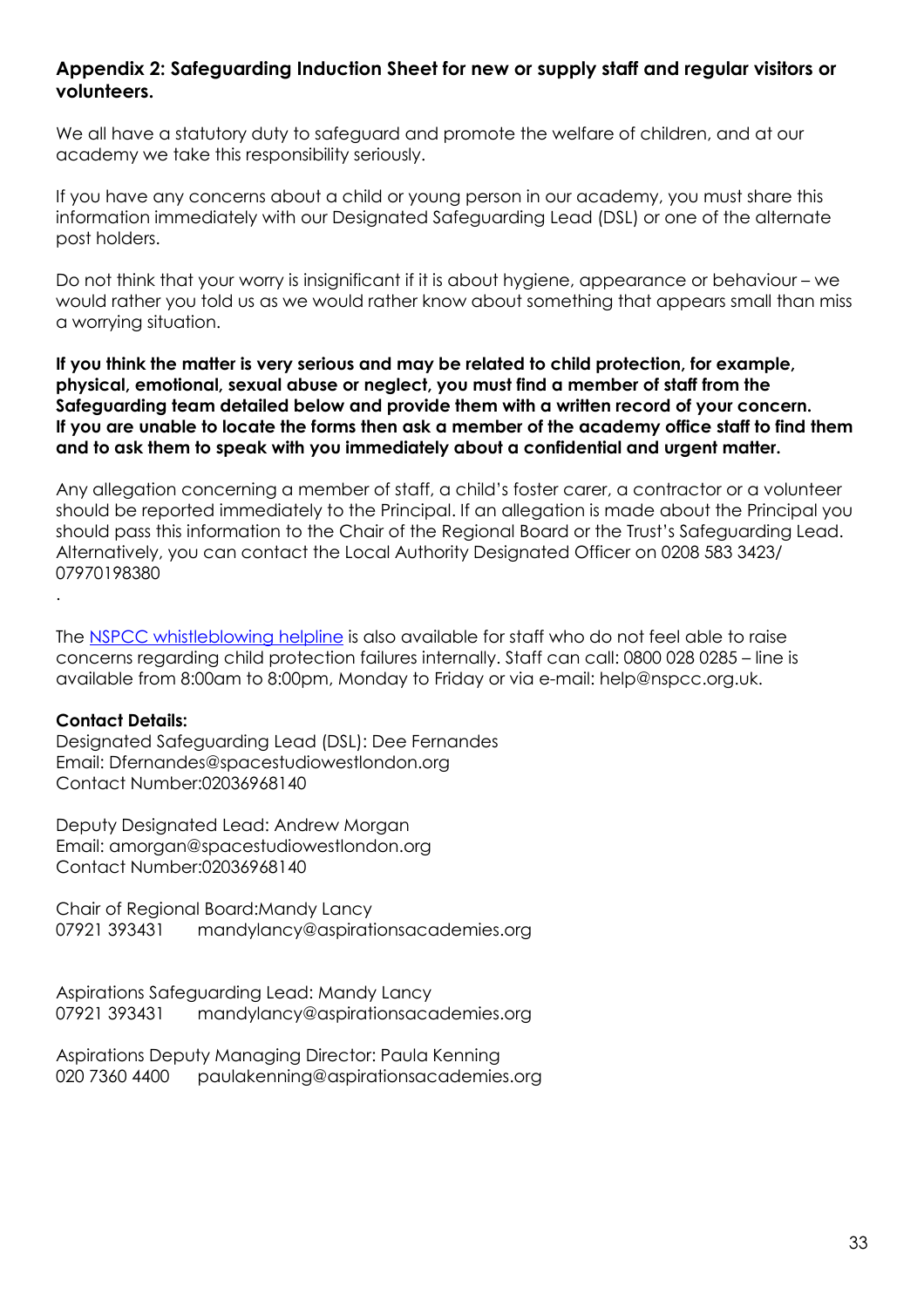# **Appendix 3: Safer Recruitment and DBS Checks – policy and procedures**

To make sure we recruit suitable people, we will ensure that those involved in the recruitment and employment of staff to work with children have received appropriate safer recruitment training.

We have put the following steps in place during our recruitment and selection process to ensure we are committed to safeguarding and promoting the welfare of children.

## **Advertising**

When advertising roles, we will make clear:

- Our school's commitment to safeguarding and promoting the welfare of children
- That safeguarding checks will be undertaken
- The safeguarding requirements and responsibilities of the role, such as the extent to which the role will involve contact with children
- Whether or not the role is exempt from the Rehabilitation of Offenders Act 1974 and the amendments to the Exceptions Order 1975, 2013 and 2020. If the role is exempt, certain spent convictions and cautions are 'protected', so they do not need to be disclosed, and if they are disclosed, we cannot take them into account

## **Application forms**

Our application forms will:

- Include a statement saying that it is an offence to apply for the role if an applicant is barred from engaging in regulated activity relevant to children (where the role involves this type of regulated activity)
- Ask applicants to complete a self-declaration of their criminal record or any information that would make them unsuitable to work with children, so that they have the opportunity to share relevant information and discuss it at interview stage. The information we will ask for includes:
	- o If they have a criminal history
	- o Whether they are included on the barred list
	- o Whether they are prohibited from teaching
	- o Information about any criminal offences committed in any country in line with the law as applicable in England and Wales
	- o Any relevant overseas information
- Expect applicants to sign a declaration confirming the information they have provided is true

#### **Shortlisting**

Our shortlisting process will involve at least 2 people and will:

- Consider any inconsistencies and look for gaps in employment and reasons given for them
- Explore all potential concerns

#### **Seeking references and checking employment history**

We will obtain references before interview. Any concerns raised will be explored further with referees and taken up with the candidate at interview.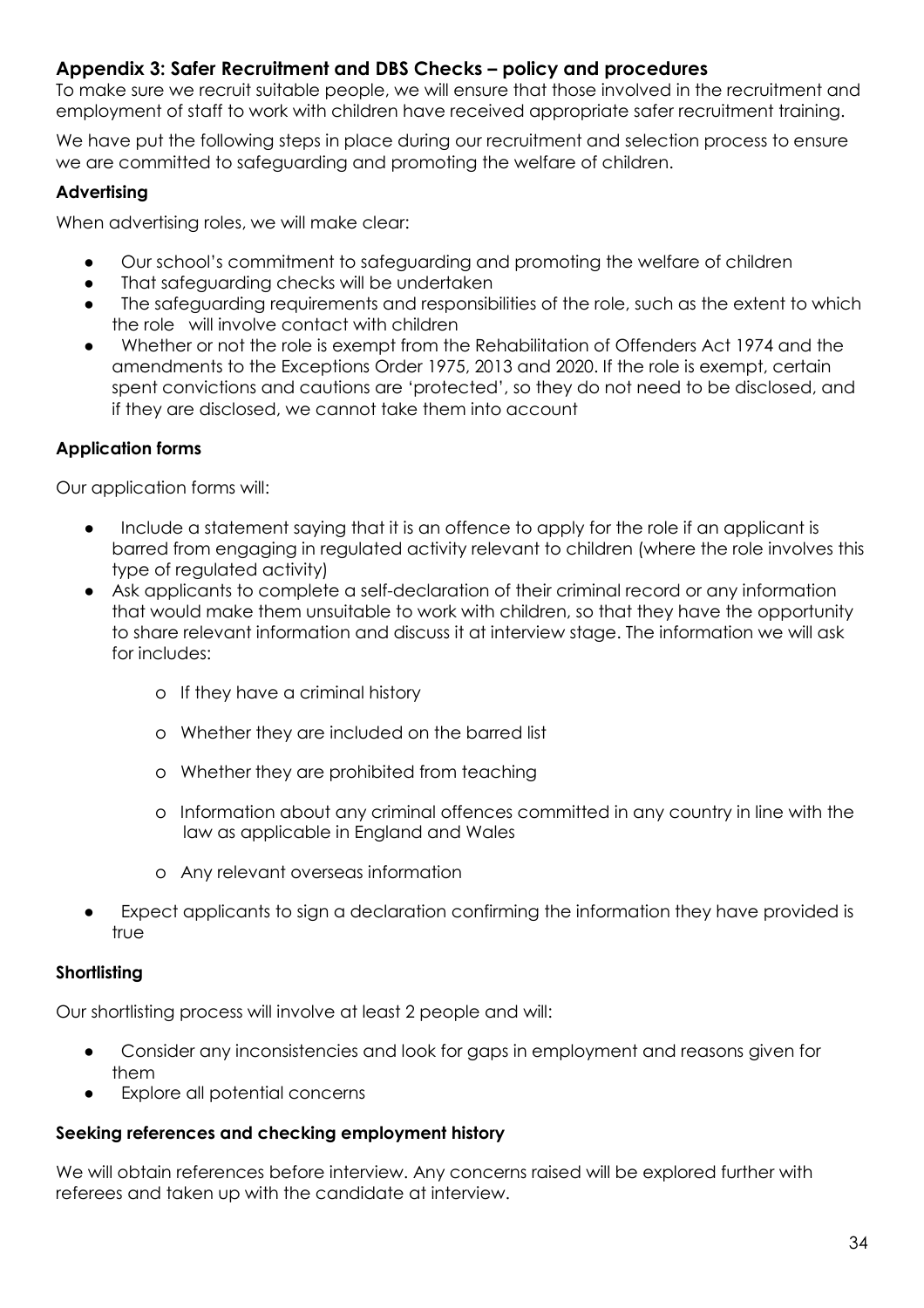When seeking references we will:

- Not accept open references
- Liaise directly with referees and verify any information contained within references with the referees
- Ensure any references are from the candidate's current employer and completed by a senior person. Where the referee is school based, we will ask for the reference to be confirmed by the headteacher/principal as accurate in respect to disciplinary *investigations*
- Obtain verification of the candidate's most recent relevant period of employment if they are not currently employed
- Secure a reference from the relevant employer from the last time the candidate worked with children if they are not currently working with children
- Compare the information on the application form with that in the reference and take up any inconsistencies with the candidate
- Resolve any concerns before any appointment is confirmed

## **Interview and selection**

When interviewing candidates, we will:

- Probe any gaps in employment, or where the candidate has changed employment or location frequently, and ask candidates to explain this
- Explore any potential areas of concern to determine the candidate's suitability to work with children
- Record all information considered and decisions made

#### **Pre-appointment vetting checks**

We will record all information on the checks carried out in the school's single central record (SCR). Copies of these checks, where appropriate, will be held in individuals' personnel files. We follow requirements and best practice in retaining copies of these checks, as set out below.

## **Appointing new staff**

When appointing new staff, we will:

- Verify their identity
- Obtain (via the applicant) an enhanced Disclosure and Barring Service (DBS) certificate, including barred list information for those who will be engaging in regulated activity (see definition below). We will not keep a copy of this for longer than 6 months
- Obtain a separate barred list check if they will start work in regulated activity before the DBS certificate is available
- Verify their mental and physical fitness to carry out their work responsibilities
- Verify their right to work in the UK. We will keep a copy of this verification for the duration of the member of staff's employment and for 2 years afterwards
- Verify their professional qualifications, as appropriate
- Ensure they are not subject to a prohibition order if they are employed to be a teacher
- Carry out further additional checks, as appropriate, on candidates who have lived or worked outside of the UK, including (where relevant) any teacher sanctions or restrictions imposed by a European Economic Area professional regulating authority, and criminal records checks or their equivalent
- Carry out overseas checks for anyone who has spent six months or more, overseas, in the last 10 years [\(https://www.gov.uk/government/publications/criminal-records-checks-for-overseas-applicants\)](https://www.gov.uk/government/publications/criminal-records-checks-for-overseas-applicants)
- Check that candidates taking up a management position are not subject to a prohibition from management (section 128) direction made by the secretary of state (checks can be made on the [TRA website\)](https://teacherservices.education.gov.uk/)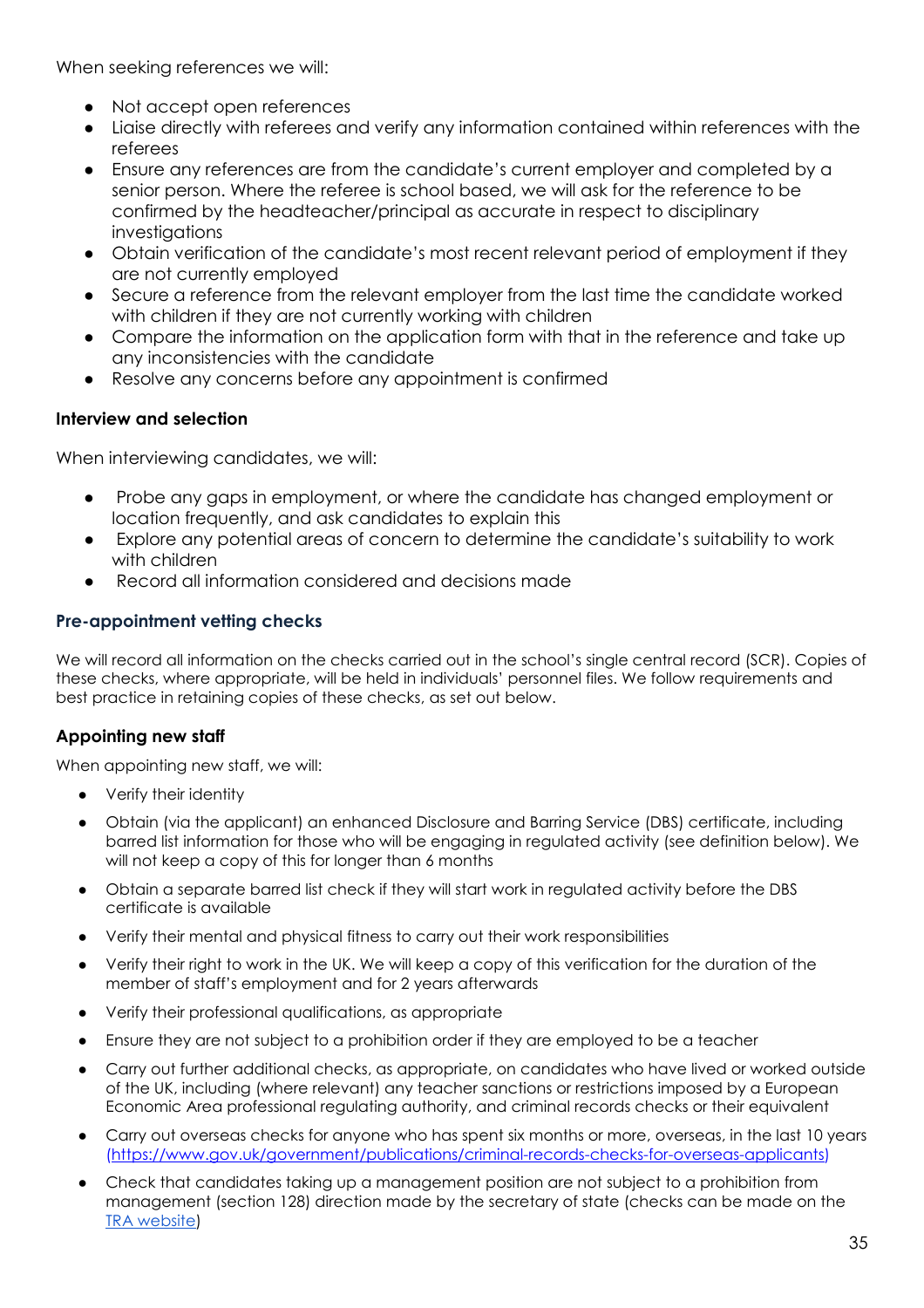● Ask for written information about previous employment history and check that information is not contradictory or incomplete

**Regulated activity** means a person who will be:

- Responsible, on a regular basis in a school or college, for teaching, training, instructing, caring for or supervising children
- Carrying out paid, or unsupervised unpaid, work regularly in a school or college where that work provides an opportunity for contact with children
- Engaging in intimate or personal care or overnight activity, even if this happens only once and regardless of whether they are supervised or not

#### **Existing staff**

If we have concerns about an existing member of staff's suitability to work with children, we will carry out all the relevant checks as if the individual was a new member of staff. We will also do this if an individual moves from a post that is not regulated activity to one that is.

We will refer to the DBS anyone who has harmed, or poses a risk of harm, to a child or vulnerable adult:

- Where the 'harm test' is satisfied in respect of the individual (i.e. that no action or inaction occurred but the present risk that it could was significant)
- Where the individual has received a caution or conviction for a relevant offence
- If there is reason to believe that the individual has committed a listed relevant offence, under the [Safeguarding Vulnerable Groups Act 2006 \(Prescribed Criteria and Miscellaneous Provisions\)](http://www.legislation.gov.uk/uksi/2009/37/contents/made)  [Regulations 2009](http://www.legislation.gov.uk/uksi/2009/37/contents/made)
- If the individual has been removed from working in regulated activity (paid or unpaid) or would have been removed if they had not left

#### **Agency and third-party staff**

We will obtain written notification from any agency or third-party organisation that it has carried out the necessary safer recruitment checks that we would otherwise perform. We will also check that the person presenting themselves for work is the same person on whom the checks have been made.

#### **Contractors**

We will ensure that any contractor, or any employee of the contractor, who is to work at the school has had the appropriate level of DBS check. This will be:

- An enhanced DBS check with barred list information for contractors engaging in regulated activity
- An enhanced DBS check, not including barred list information, for all other contractors who are not in regulated activity but whose work provides them with an opportunity for regular contact with children

We will obtain the DBS check for self-employed contractors.

We will not keep copies of such checks for longer than 6 months.

Contractors who have not had any checks will not be allowed to work unsupervised or engage in regulated activity under any circumstances.

We will check the identity of all contractors and their staff on arrival at the academy.

#### **Trainee/student teachers**

Where applicants for initial teacher training are salaried by us, we will ensure that all necessary checks are carried out.

Where trainee teachers are fee-funded, we will obtain written confirmation from the training provider that necessary checks have been carried out and that the trainee has been judged by the provider to be suitable to work with children.

#### **Volunteers**

We will:

● Never leave an unchecked volunteer unsupervised or allow them to work in regulated activity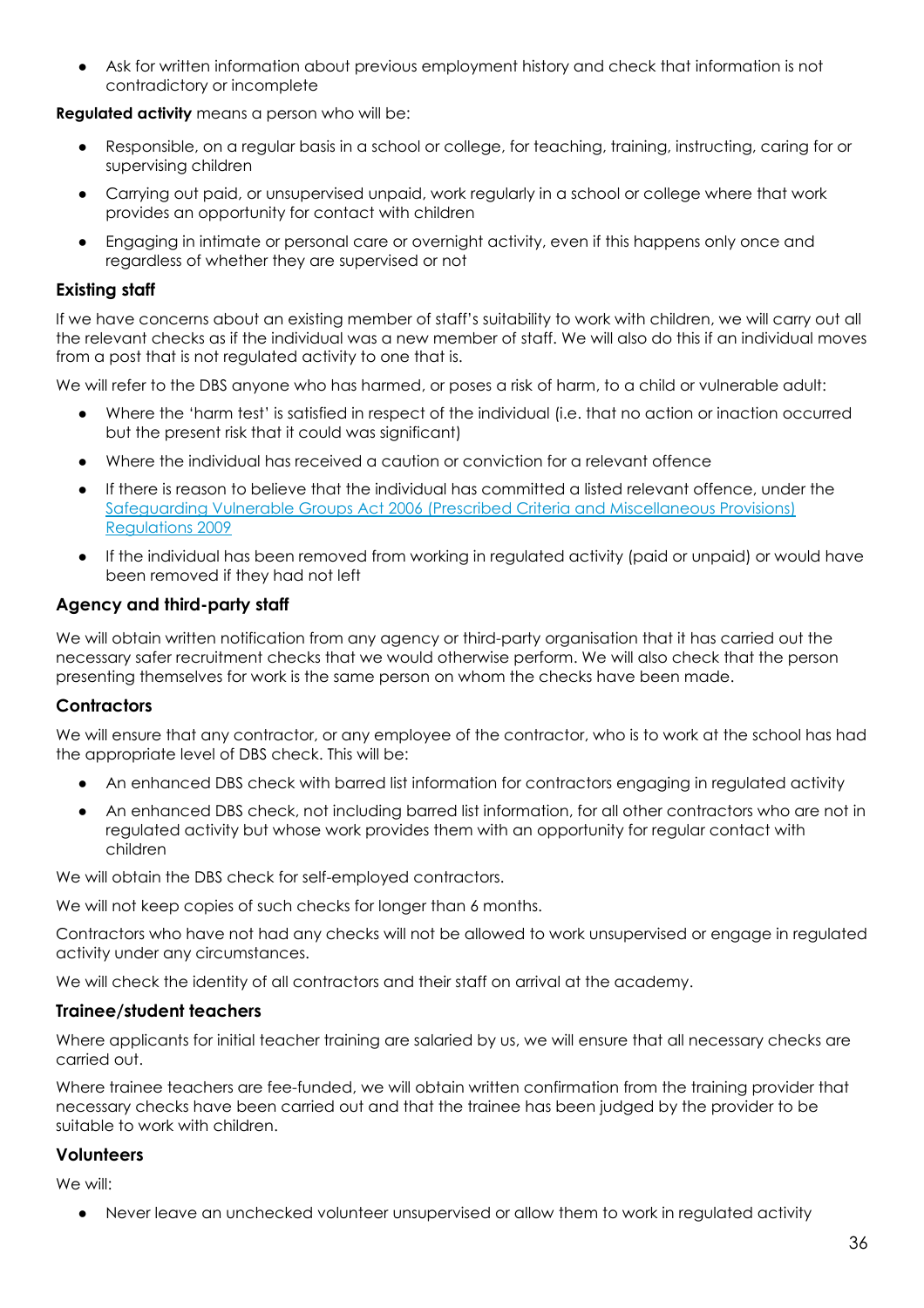- Obtain an enhanced DBS check with barred list information for all volunteers who are new to working in regulated activity
- Obtain an enhanced DBS check without barred list information for all volunteers who are not in regulated activity, but who have an opportunity to come into contact with children on a regular basis, for example, supervised volunteers
- Carry out a risk assessment when deciding whether to seek an enhanced DBS check for any volunteers not engaging in regulated activity. We will retain a record of this risk assessment

#### **Governors and Members**

● All trustees, governors and members will have an enhanced DBS check without barred list information and section 128 check<https://teacherservices.education.gov.uk/>

They will have an enhanced DBS check with barred list information if working in regulated activity.

The chair of the board of trustees will have their DBS check countersigned by the secretary of state.

All trustees, governors and members will also have the following checks:

- A section 128 check (to check prohibition on participation in management under [section 128 of the](https://www.legislation.gov.uk/ukpga/2008/25/section/128)  [Education and Skills Act 2008](https://www.legislation.gov.uk/ukpga/2008/25/section/128)
- Right to work in the UK
- Identity
- Other checks deemed necessary if they have lived or worked outside the UK

#### **Adults who supervise pupils on work experience**

When organising work experience, we will ensure that policies and procedures are in place to protect children from harm.

We will also consider whether it is necessary for barred list checks to be carried out on the individuals who supervise a pupil under 16 on work experience. This will depend on the specific circumstances of the work experience, including the nature of the supervision, the frequency of the activity being supervised, and whether the work is regulated activity.